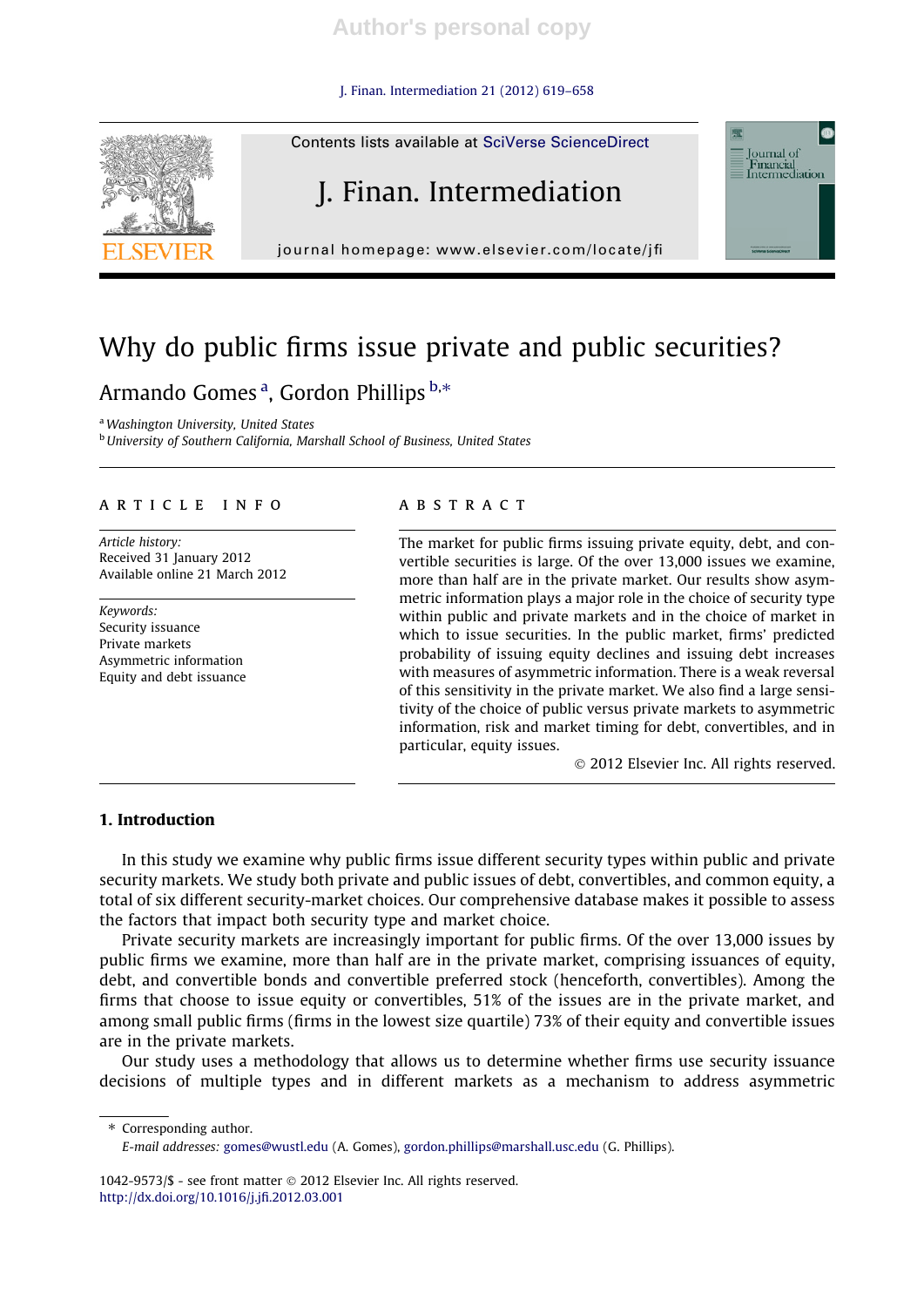information and to mitigate risk and market timing problems. To examine issuance decisions in both private and public markets, we link a private equity and convertible database, a private debt database, and the SDC new-issue database, to Compustat and CRSP. We also link these databases to IBES so that we can use analyst earnings forecast data to construct measures of asymmetric information.

We have several main results on security issuance that contribute to the literature and our understanding of security issuance. First, our evidence is consistent with asymmetric information being a major determinant of security issuance decisions within private and public markets. If a firm issues in the public market, the probability that it will issue equity declines, and the probability that it will issue debt increases, with proxies for the degree of information asymmetry. However, the sensitivity of security issuance choice to asymmetric information is significantly lower in the private market than in public markets. In fact, the probability of a firm issuing private equity and convertibles versus private debt slightly increases with asymmetric information, a reversal of the ordering in the public markets. We call these results the ''security issuance ranking.''

Second, we examine choice of market in which public firms choose to issue securities. We find that the probability of public firms issuing private over public securities is positively related to our measures of asymmetric information for all security types: debt, equity, and convertibles. We also find that the sensitivity to asymmetric information of the public versus private market choice is highest for equity issues and lowest for debt issues.

Third, when we examine firms that issue securities multiple times, we find that the results on security issuance within markets are magnified. In particular, firms that issue public securities are even less likely to issue equity with increases in measures of asymmetric information. We also find that firms that switch from issuing public securities to private equity and convertibles have increases in our measures of asymmetric information, while firms that switch from issuing private securities to issue public equity have decreases in asymmetric information.

While our primary results show the importance of asymmetric information, risk and market timing are also important for the private–public security choice. We show that there is a fundamental difference in the market timing of security decisions in the public and private markets. Firms are more likely to issue public equity rather than private equity if their stock price has recently risen. The lack of timing for private security issuances is consistent with an information exchange occurring in private placements when the few investors acquiring securities (the median number of investors in private equity issuances is three) are likely to negotiate directly with the firm.

By considering all the security-market choices rather than a more limited choice set, we are also able to draw some novel implications on the influence of risk on security issuance. Firms with higher risk and investment opportunities and lower profitability are more likely to issue equity than debt in both private and public markets. Overall these firms are also more likely to issue privately, and the sensitivity of the equity-debt decision for these variables is less pronounced in the private markets.

Our results are consistent with private security markets functioning very differently than public markets vis à vis information asymmetry, either because private investors have better information or ability to evaluate firm quality. The likelihood that private investors have better information is high, in particular, given that security laws allow sharing of nonpublic information with private investors who sign nondisclosure agreements with the firm. The results are also consistent with Fulghieri and Lukin (2001) who argue that incentives for information production by private investors are higher the more information-sensitive the securities being issued are and predict private equity securities are more likely to be issued than debt securities with increases in asymmetric information.

Our first set of results on the impact of asymmetric information on security issuance within markets are new and have not been documented previously in the literature. While we do not test the traditional Myers and Majluf (1984) pecking-order theory of capital structure, our overall results on security issuance show that tests of theories of security issuance should take into account the market where the security is issued as well as the type of security. Our findings on security issuance conditional on issuing in the *public* markets provide support for the proposition that firms with high measures of asymmetric information are less likely to issue equity. However, overall, our study does not support the proposition that firms with high measures of asymmetric information avoid securities that are informationally sensitive. Instead, we find a slight positive sensitivity of the probability of equity and convertibles issuance in private markets to asymmetric information. By examining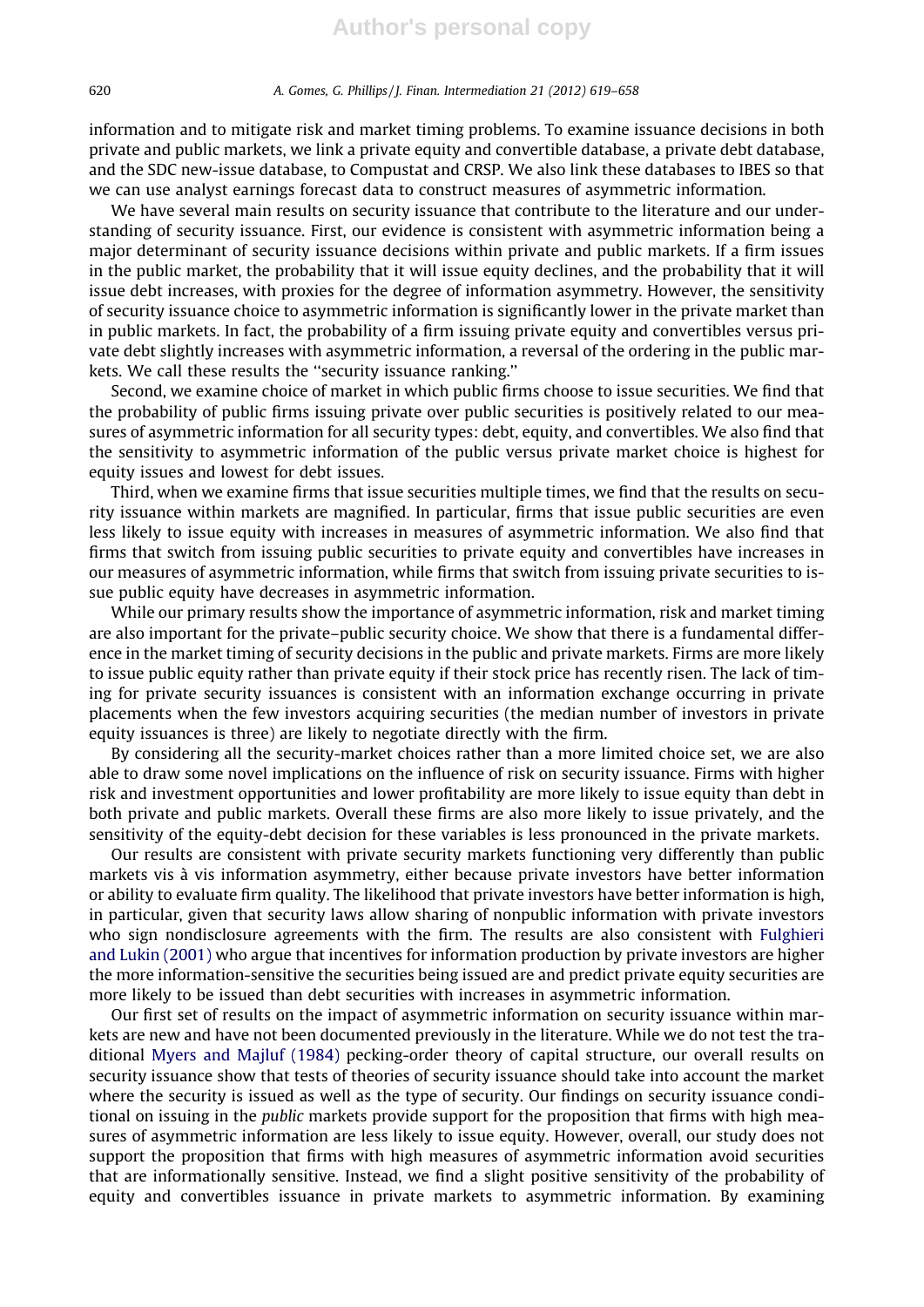multiple issuers within markets and firms that switch between public and private markets, we are also able to show how changes in asymmetric information and risk affect security issuance.

Our second set of results on the public versus private market choice for equity and debt adds to previous results on private securities by Hertzel and Smith (1993), Denis and Mihov (2003), and Wu (2004). Hertzel and Smith (1993) and Wu (2004) show private equity is chosen by firms with high asymmetric information and Denis and Mihov (2003) show firms with low credit quality and high measures of asymmetric information are more likely to choose private debt over public debt. In our study, we examine all three types of securities – debt, convertibles, and equity. By including all security types we are able to test for differential sensitivity of security issuance to asymmetric information across public versus private markets and show the effect of asymmetric information is greatest for equity. We show that firms are more likely to choose private securities over public securities with increases in asymmetric information – most strongly for equity but also for convertibles and debt.

More broadly, our study's separation of private from public securities can explain why previous results on the importance of asymmetric information and risk to security issuance for multiple security types have been mixed. Previous studies that combine and examining multiple types of security issuance do not distinguish the market in which equity, in particular, is sold by public firms.<sup>1</sup> In addition, Frank and Goyal (2003) and Fama and French (2005) find that smaller firms do issue substantial amount of equity, calling into question the importance of asymmetric information to security issuance and the findings of Shyam-Sunder and Myers (1999) who examine large firms. Given small firms are commonly believed to be more subject to asymmetric information, the findings of these two papers seem to contradict the conclusion that asymmetric information is important to security issuance. However, given we distinguish private security issuance from public security issuance, our conclusion is different. We also find small firms issue substantial amounts of equity but show that those issues of equity by small firms with high measures of information asymmetry are most often privately placed, which can significantly mitigate the impact of asymmetric information and adverse selection problems.

Our paper is organized as follows. In Section 2 we provide the theoretical background and present the hypotheses we test. This section also presents the empirical framework for security-market choice that we use in our tests. Section 3 gives the details on the data and variables we use in our tests. Section 4 discusses the results. Section 5 presents robustness tests and Section 6 concludes.

# 2. Theoretical background and framework for security-market choice

A substantial amount of theory has focused on the role of asymmetric information as a primary determinant of the choice of security and market. In this section we review the main predictions of these models, and derive their main testable hypotheses. We then formulate a reduced form econometric model that enables us to test these hypotheses and estimate the implied sensitivity of the firms' security issuance choices to proxies for asymmetric information. Our primary focus is on the impact of asymmetric information on security issuance decisions. In Section 2.3, we also consider alternative security issuance theories including the classic trade-off theory, agency problems and risk, market timing and corporate governance influences on security issuance.

There are several potentially important differences between private and public markets that guide our development of hypotheses from existing theory. First, in a private offering, the issuer can provide new selective information to investors. There are important exemptions that allow for such selective disclosure during a private placement. Securities disclosure laws, including Regulation FD, exempt communications by the firm from the disclosure restrictions when those communications are to investors who ''have expressly agreed to maintain the communication in confidence pursuant to a confidentiality agreement'' (Houston and Laitin (2000)). New information can be learned by investors if they have one-on-one meetings with the issuer's managers and employees and/or visit the issuer's facilities. Secondly, issuers in a private placement have more incentives to release information

 $1$  Papers by MacKie-Mason (1990) and Helwege and Liang (1996) do identify private debt issues but still do not identify private equity issues as one type of security. Hovakimian et al. (2001) as well as Leary and Roberts (2010) use the firm's statement of cash flows to identify security issuance and thus do not identify private equity issues. These papers do not find much support for the importance of asymmetric information to security issuance and capital structure.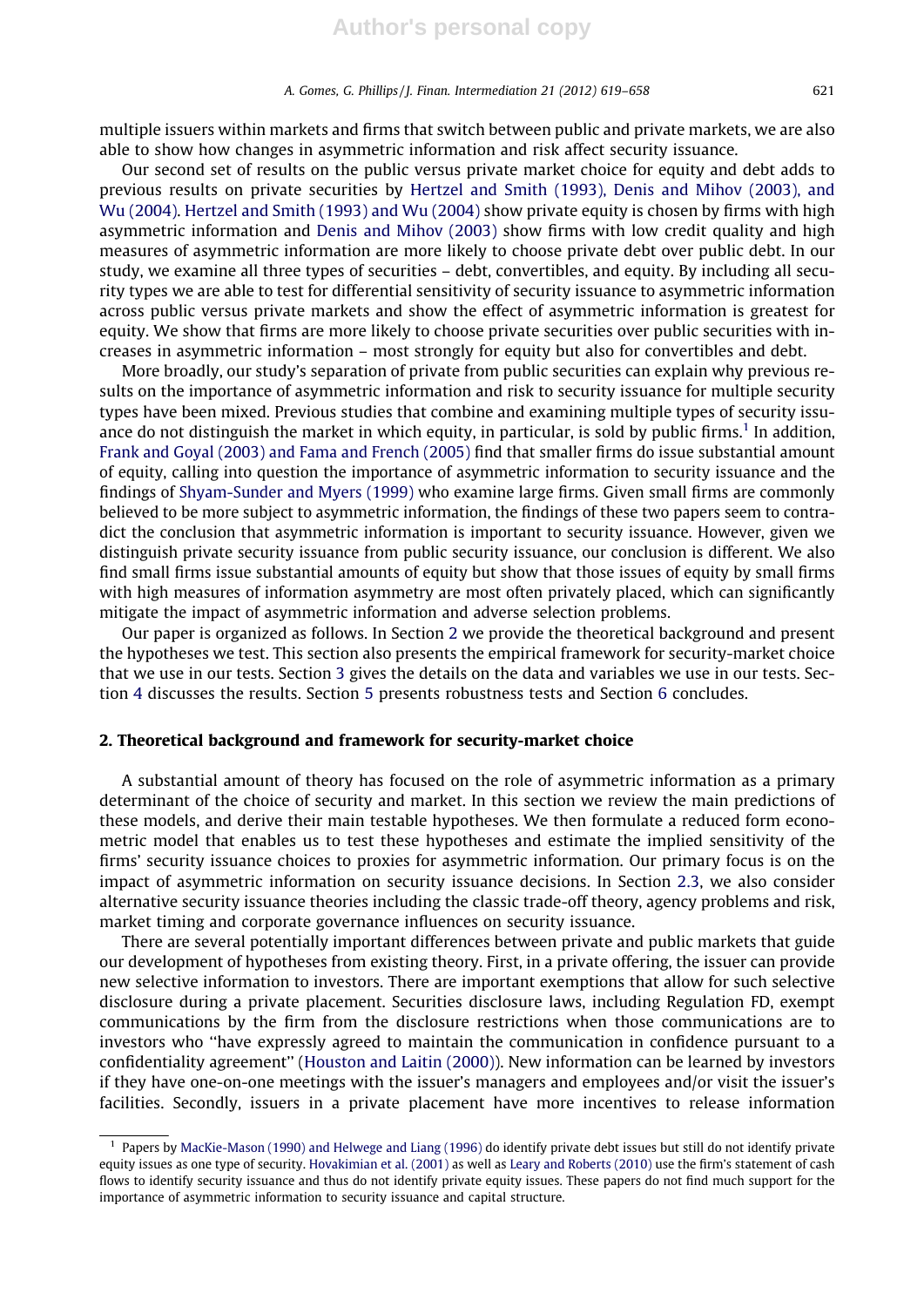privately if they know that this information is not going to be received and used by their competitors. Moreover, given the concentrated stakes taken by some investors in private placements they have more incentives to expend effort into producing valuable information. Finally, investors are likely to select to invest in industries in which they have expertise and thus are more able to process and interpret the information gathered during the due diligence process.

# 2.1. Asymmetric information and security-market issuance hypotheses

The classic article that focuses on asymmetric information is Myers and Majluf (1984). Myers and Majluf show that asymmetric information results in a pecking order for external finance – with less informationally sensitive securities such as debt being chosen first by undervalued firms with asymmetric information. Moreover, this adverse selection problem may result in underinvestment because undervalued firms may refrain from raising finance due to the dilution cost of selling underpriced securities. Several papers that follow study how security design mitigates or solves the adverse selection problem. In particular, Brennan and Schwartz (1987) and Brennan and Kraus (1987) demonstrate that convertible securities can be used to solve the adverse selection problem.

In these models, investors only learn information from the type of security being issued and cannot directly learn or receive information about the issuers' value. While this is a good approximation of securities offered publicly, in private placements of securities information is likely to be learned by the investors during the due diligence process. Therefore, the prediction of the models cited above are appropriate to public offerings of securities, leading to the following testable hypothesis.

Hypothesis 1. Conditional on a public offering, the probability of issuing equity and convertibles relative to debt will decrease with the degree of asymmetric information.

Our next two hypotheses consider private markets. The interaction between the security and market choice decisions and asymmetric information is explored in Fulghieri and Lukin (2001) (FL), in a context where investors can produce information on the firm's value – which is particularly the case in private placements. They show that incentives for information production by private investors depend on the information sensitivity of the securities being issued and the costs of information production (i.e., the cost the private investor has to expend to obtain information). Their two main results are the following: (i) There exists a critical value of the information production cost such that equity is preferred to debt for all cases where the cost of information production is below this threshold (FL proposition 3); (ii) The threshold information production cost is an increasing function of the degree of information asymmetry with outside investors (FL proposition 5). The first result implies that equity will be more likely to be chosen over debt in markets where the information production cost is lower – which seems likely in private markets given the ability of firms to disclose information directly to private investors. The second result implies that equity is more likely to be issued than debt for firms with a higher degree of information asymmetry.

The intuition for the results is that the issuance of more information-sensitive securities provide greater incentives for information production by private investors. Maintaining constant the cost of information production, Fulghieri and Lukin predict that increasing the degree of information asymmetry, firms are more likely to issue equity versus debt, especially in private markets where the cost of producing information for and by private investors is likely to be lower. The Fulghieri and Lukin model leads to the following testable hypothesis:

Hypothesis 2. Conditional on a private offering, holding constant the cost of information production, the probability of issuing equity and convertibles relative to debt will increase with the degree of asymmetric information.

In private placements more information is likely to be disclosed by the issuer to investors, as information can be selectively not disclosed to competitors (James and Wier, 1988), and investors in private placements have more incentives to produce information given less free-riding. Private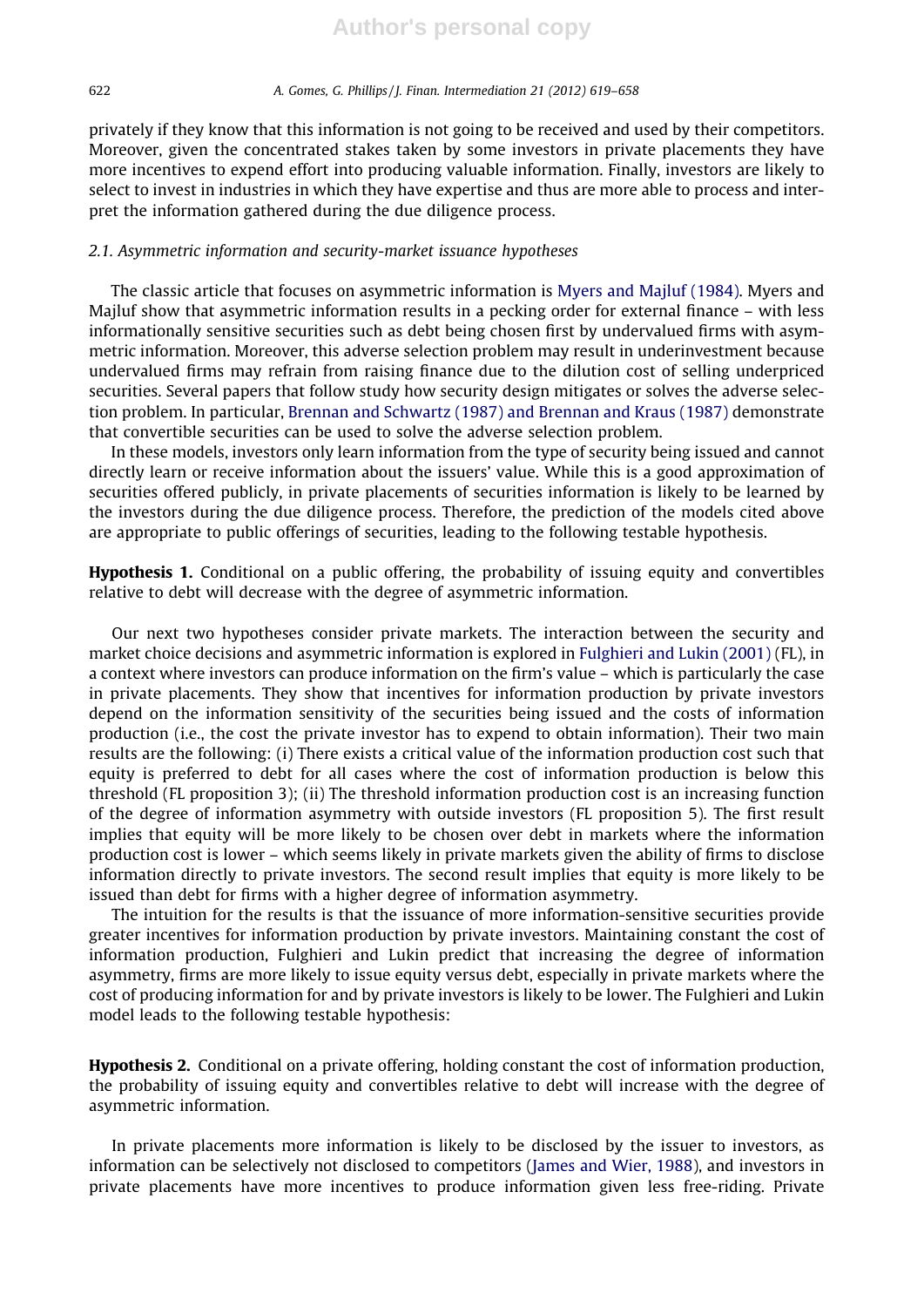placements thus dampen or reduce the adverse selection cost of asymmetric information to investors but do not necessarily switch the ordering. Therefore, the benefits of issuing debt over equity given asymmetric information are likely to be less pronounced in private markets than the benefits of issuing debt over equity in the public markets. Alternatively, the sensitivity of the security choice in private markets is lower than in public market. These articles lead to the following hypothesis:

Hypothesis 3. In private placements, the sensitivity of security choice to the degree of asymmetric information is less pronounced than the sensitivity of security choice in public markets.

Note that the Hypotheses 1 and 2 imply Hypothesis 3 but the converse is not true. Hypotheses 1 and 2 combined indicate that the sign of the coefficients for public and private issue are of opposite sign. However, Hypothesis 3 just indicates that the effect of an increase of asymmetric information will be less (potentially with the same sign) for private than public equity and convertible issuance.

Our final two hypotheses consider the choice between public and private markets, and how private placements to one or few investors can be another mechanism that directly resolves the adverse selection problem. In the context of debt offerings, this point has been made theoretically by Boyd and Prescott (1986) and Diamond (1991) who argue that intermediaries such as banks have a cost advantage in producing information because a public offering to dispersed investors leads to either duplication of effort or a free-rider problem. In the context of initial public offerings of equity, Chemmanur and Fulghieri (1999) and Maksimovic and Picher (1999) model how asymmetric information affects the choice between going public and private placements. Chemmanur and Fulghieri (1999) show that firms with significant information asymmetry may prefer a private placement than going public, because private investors can produce additional costly information, thereby reducing the informational disadvantage, while such incentives are not present when shares are sold to dispersed investors.

Not all firms will choose private offerings as the cost of private placements is that public offerings allow for better diversification of risks and more liquidity. Private offerings may also give private investors a costly information monopoly or too much bargaining power as modeled by Rajan (1992), which increases the severity of the hold up problem.

While there are benefits to placing securities privately when asymmetric information problems are severe, some costs are also higher, and it remains an empirical question which trade-offs will dominate.

Hypothesis 4. Conditional on the security type (debt, equity or convertibles), private placements securities of a given type are more likely to be issued than their public counterparts with increases in the degree of asymmetric information.

Lastly, we hypothesize that the benefits of private placements vis à vis public offerings are also likely to be increasing in the information-sensitiveness of the security being issued. Private investors' information production capabilities are likely to be more relevant for equity issues than debt issues, as private information learned during the due diligence process is more likely to impact the value of equity than debt. Therefore, we expect to see the difference in the likelihood of issuing private versus public equity will be larger than the likelihood of issuing private versus public debt as asymmetry of information becomes more severe. We formalize this conjecture in the following hypothesis:

Hypothesis 5. Conditional on the security type, the likelihood of switching from public to private markets is increasing with the information-sensitiveness of the security.

# 2.2. Reduced form models of security-market issuance

To test the predictions of our hypotheses, we estimate several different econometric models of security-market issuance decisions.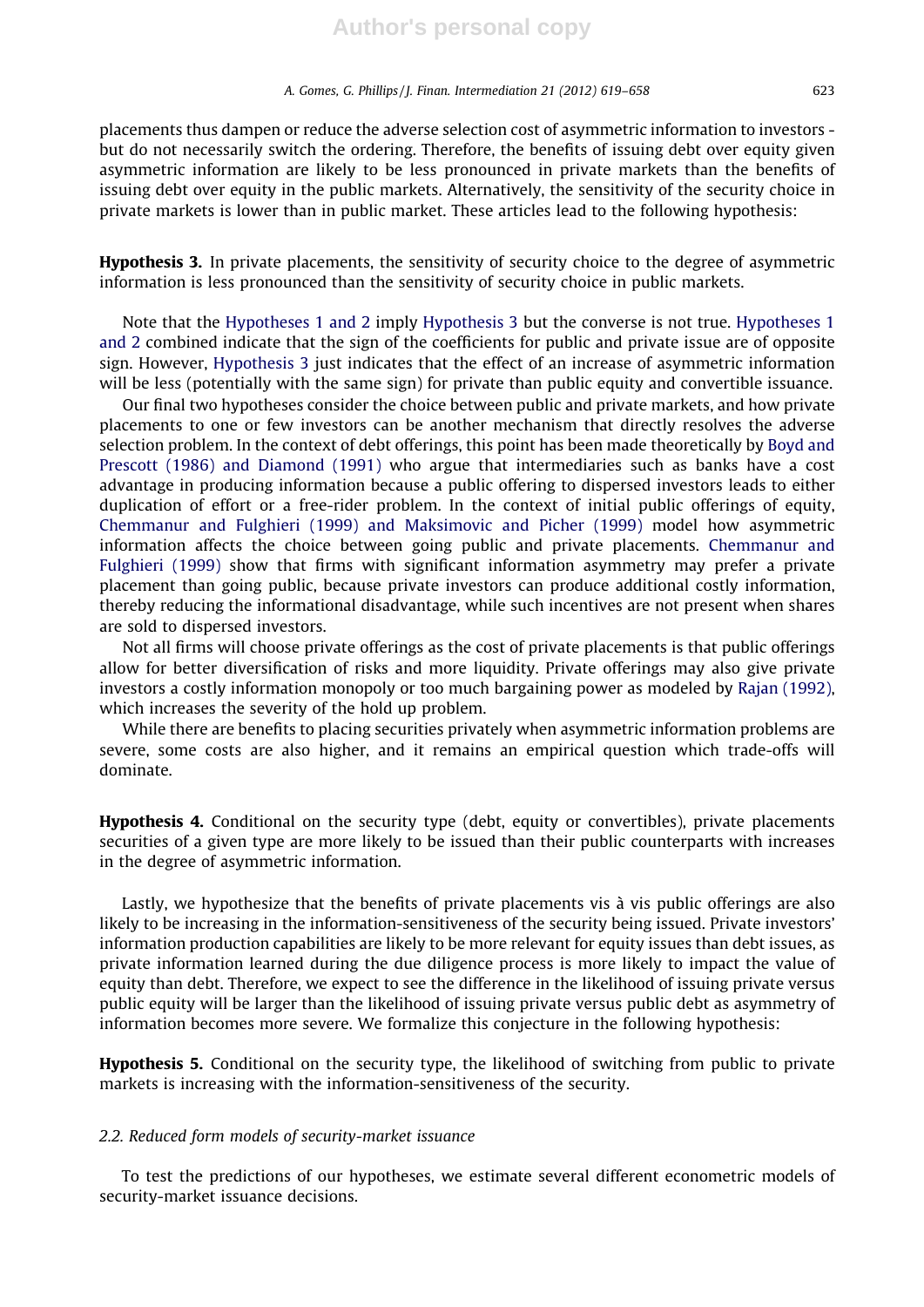In our reduced-form econometric models we assume that the firm wants to raise external funds I to invest in a project with positive net present value (NPV). Let the NPV of a firm that is issuing security *j* be  $V_i(x)$  net of direct and indirect issuance costs, where x is a vector of exogenous, observable firm characteristics, and  $j = eq$ , conv, debt, Eq, Conv, Debt denotes, respectively, private equity, private convertibles, private debt, public equity, public convertibles, and public debt. The firm chooses the securities-market J that maximizes firm value. We model the (unobserved) value function as a linear function of the observed relevant firm characteristics plus a random noise. We consider several different specifications, both multinomial logit and nested logit models, for the security issuance decision based on different assumptions about the random noise or error.

The multinomial logit model is one of the models we estimate. In this model, the random errors for each choice are independent and identically distributed with the extreme value distribution. The multinomial logit model, although appealing in its simplicity, turns out not to be a good model for security issue decisions.<sup>2</sup> In the multinomial logit model, it is assumed that choices between any two alternatives are independent of the others, i.e., the independence of irrelevant alternatives (IIA) assumption. The IIA assumption says that if one of the alternatives is removed from the model, the other alternatives will have a proportionate increase in their probability of being chosen. We test for whether the IIA assumption holds using a generalized Hausman test that allows for between model covariances of parameter estimates. It tests whether the results significantly change when one alternative is excluded. The Hausman tests show that the assumptions of the multinomial logit model do not hold for security issuance for the six security-market alternatives we examine.

Thus, we also estimate nested logit models which relax the IIA assumption within nests. Note that these models do not assume there is any timing or sequence of choosing market first or security first involved. Rather they allow us to estimate different conditional probabilities – allowing us to test different theories about security issuance. Our first three hypotheses (H1–H3) make predictions about issuance decision conditional on the market chosen, and our last two hypotheses (H4 and H5) make predictions about the market choice conditional on the security chosen. We estimate two different nested logit models: First, a nested logit model in which unobserved factors affect security choice conditional on the market, causing errors to be correlated across securities within markets. This model allows us to test our first three hypotheses (H1–H3). Second, a nested logit model in which unobserved factors affect market choice conditional on the security. This model allows us to test our last two hypotheses (H4 and H5). These models are estimated using the maximum likelihood estimation method.<sup>3</sup> Neither of these models make any assumption about the timing of security choice, rather they allow us to estimate different conditional probabilities of choosing different securities. In addition, we can transform the probabilities from one model into the other.

We analyze the goodness of fit for each model, comparing actual and predicted choices, and show later that both models fit the data well. In addition, in order to examine whether the nested logit is the 'right' model we evaluate the goodness-of-fit of the model. We first compute the Akaike information criterion (AIC) for the nested logit model and the multinomial logit model. The AIC =  $2K - 2 \ln(L)$ , where K is the number of parameters in the model and  $L$  is the maximized value of the likelihood function for the estimated models.<sup>4</sup> We find later that the AIC statistics are very close for the two nested logit models and significantly lower than the multinomial model. We also do not reject the assumption of IIA within the sub-nests for these nested logit models.

<sup>&</sup>lt;sup>2</sup> We present the results of the simultaneous choice multinomial model in an earlier version. Examination of these results shows that our conclusions are similar and the results actually stronger than the results from the nested logit models.

 $3$  Another possibility is to use a multinomial probit model with a general correlation structure. We attempted to estimate this model, however it did not converge. Multinomial probit models are known to be computationally very intensive and become impractical when the number of choices is above three and there are a large number of observations.

<sup>4</sup> Burnham and Anderson (2002, p. 446) report that ''as a rule of thumb'' models having their AIC within 1–2 of the minimum have substantial support and should receive consideration in making inferences. Models having their AIC within about 4–7 of the minimum have considerably less support, while models with their AIC > 10 above the minimum have either essentially no support and might be omitted from further consideration or at least fail to explain some substantial structural variation in the data.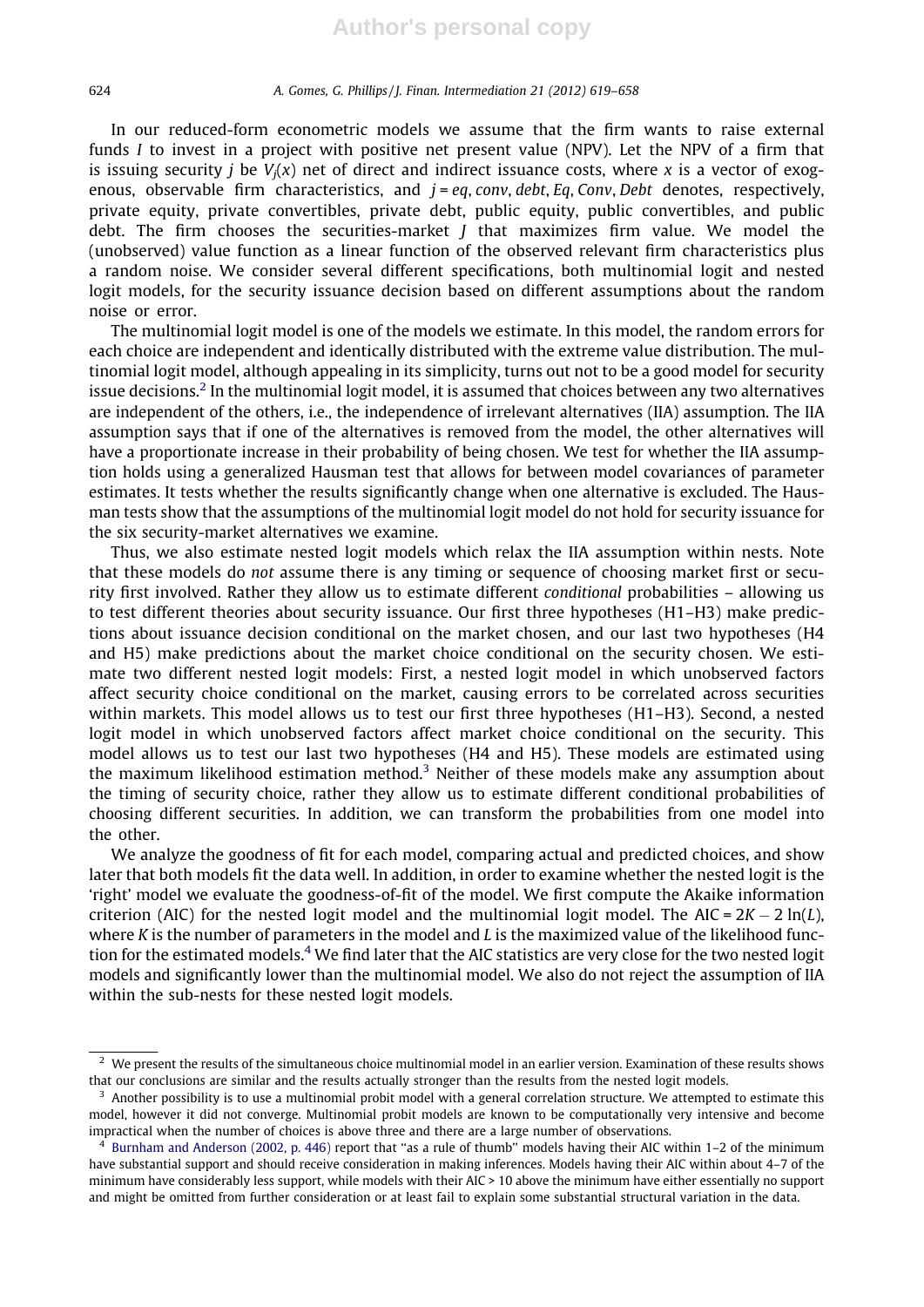Model 1: Security choice conditional on market: In this model we estimate the unconditional sensitivity of the probability of choosing a market (public or private) to firm and market factors, and the sensitivity conditional on market type of the probability of choosing to issue debt, convertibles, or equity. Thus, we can use this model to test for a probability ordering of the conditional sensitivity of security issuance decisions to firm and market factors. In this logit model, we assume that the choice between security type conditional on the market (or nest) is correlated, and that the errors across markets are uncorrelated (see Train  $(2003)$ ).<sup>5</sup> The value of each choice is given by:

|                                            |                                | Market Choice                                                                                                                                           |                                                                                                                 |
|--------------------------------------------|--------------------------------|---------------------------------------------------------------------------------------------------------------------------------------------------------|-----------------------------------------------------------------------------------------------------------------|
|                                            |                                | Private                                                                                                                                                 | <b>Public</b>                                                                                                   |
| Security Choice<br>(Conditional on Market) | Equity<br>Convertibles<br>Debt | $V_{eq} = b_{eq}x + b_{private}x + \varepsilon_e$<br>$V_{conv} = b_{conv}x + b_{private}x + \varepsilon_c$<br>$V_{debt} = b_{private}x + \varepsilon_d$ | $V_{Eq} = b_{Eq}x + \varepsilon_E$<br>$V_{Conv} = b_{Conv}x + \varepsilon_C$<br>$V_{Debt} = \varepsilon_{Debt}$ |

In the above table  $b_i x$  is the additional value from choosing a particular security  $j = eq$ , conv, for private equity and convertibles relative to private debt, and  $j = Eq$ , Conv for public equity and convertibles relative to public debt, with  $b_{private}$  the additional value a firm gets from making a decision to issue in the private markets.

A key property of the model, which involves estimating the predicted choice by using a nested logit specification, is that the odds ratio between grouped choices, say, public equity and public debt, conditional on the firm issuing publicly, is given by

$$
\frac{P_{Eq}}{P_{Debt}} = \frac{\Pr[Y = Eq | public]}{\Pr[Y = Debt | public]} = e^{b_{Eq}x}.\tag{1}
$$

Specifically, the coefficients from this model represent an increase in the log odds ratio relative to the base category. So if the coefficient  $b_{Eq}^k$  for public equity for variable  $x_k$  is positive (negative), then increases in this control variable  $x_k$  increase (decrease) the relative log odds ratio of issuing public

equity over public debt, conditional on the firm issuing publicly, i.e.,  $\frac{d \ln \left(\frac{P_{Eq}}{P_{lolet}}\right)}{d x}$  $\frac{N_{\textit{Debt}}}{dx_k} = b_{\textit{Eq}}^k$ . Other similar relation hold for the relative odds of issuing different securities in the private markets.<sup>6</sup>

Using the coefficients of the nested logit model above, we can directly test Hypotheses 1–3 presented earlier in this section. Let  $b^{\rm ASY}_j(j=eq, conv, Eq, Conv)$  be the coefficients with respect to the asymmetric information variable. The tests of Hypotheses 1–3 can be written as:

| Hypothesis 1 : $b_{Eq}^{ASY} < b_{Conv}^{ASY} < 0$                                 |
|------------------------------------------------------------------------------------|
| Hypothesis 2 : $b_{eq}^{ASY} > b_{conv}^{ASY} > 0$                                 |
| Hypothesis 3 : $b_{Eq}^{ASY} < b_{eq}^{ASY}$ and $b_{Conv}^{ASY} < b_{conv}^{ASY}$ |

Model 2: Public versus private market choice conditional on security: Using this model we can estimate the sensitivity of market choice (public versus private) conditional on security type. This model thus allows for a test of how the probability of choosing private over public markets, conditional on the security sold, depends on firm and market specific factors such as asymmetric information.<sup>7</sup> The value of the choices is given in the following table:

We assume that the errors have a generalized extreme value distribution (GEV) (see Train (2003)). For any two alternatives in two different nests, say, private debt and public convertibles, the errors are uncorrelated. But for two alternatives in the same nest, the errors are correlated.

 $6$  The nested logit model implies that the independence of irrelevant alternatives holds within each nest (security choice given the market). We find that when we estimate a conditional multinomial logit model using just private or public issues, the IIA assumption holds.

 $7\,$  Given that there are only two choices in each nest in this model, we do not have to worry about the IIA assumption within nests.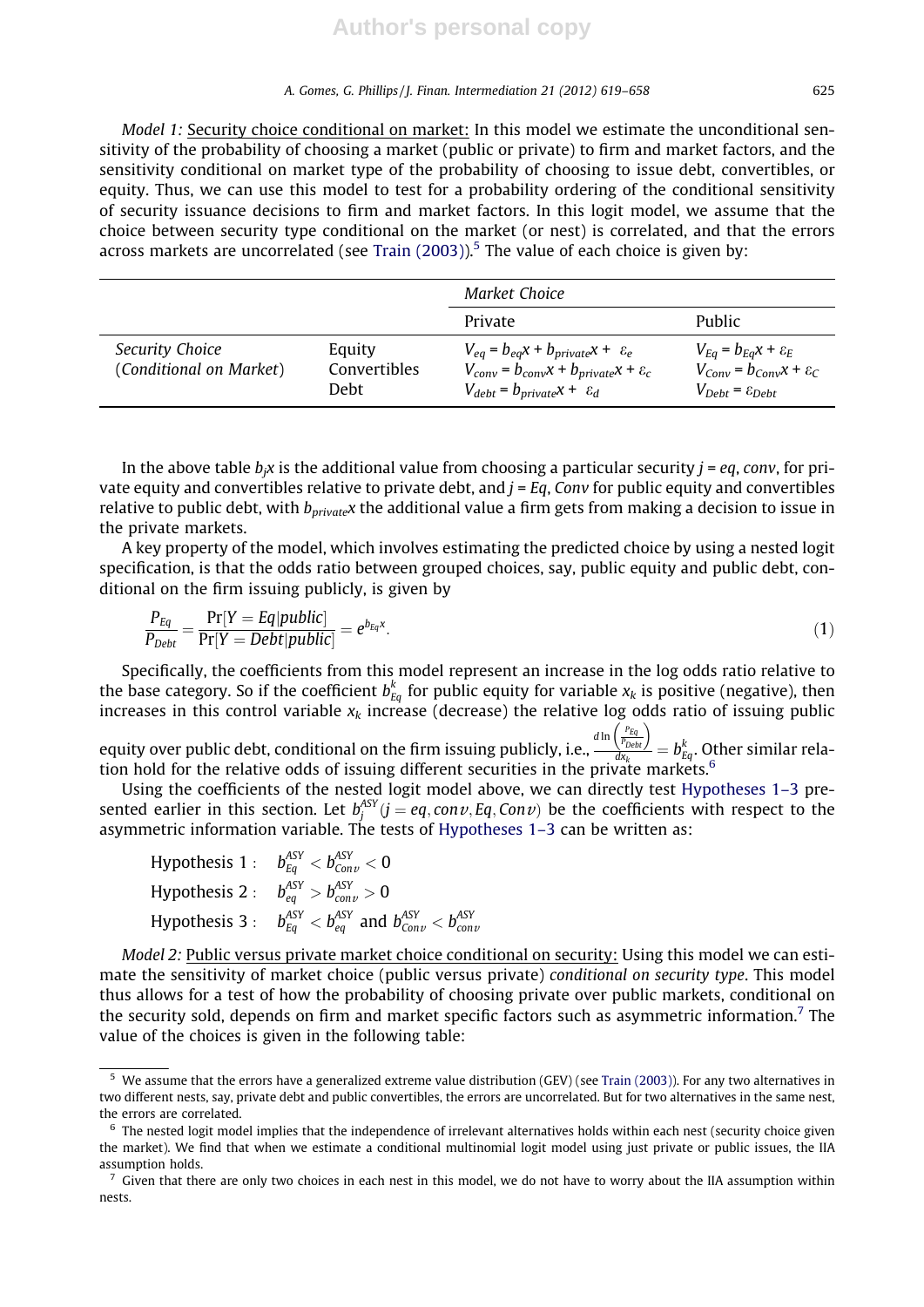|                        |               | Security Choice                                                                   |                                                                                         |                                                                 |
|------------------------|---------------|-----------------------------------------------------------------------------------|-----------------------------------------------------------------------------------------|-----------------------------------------------------------------|
| Mkt Choice             |               | Equity                                                                            | Convertibles                                                                            | Debt                                                            |
| (Cond. on<br>Security) | Priv.<br>Pub. | $V_e = a_{priv,eq}x + a_{Eq}x + \varepsilon_e$<br>$V_E = a_{Eq}x + \varepsilon_E$ | $V_c = a_{priv,conv}x + a_{Conv}x + \varepsilon_c$<br>$V_C = a_{Conv}x + \varepsilon_C$ | $V_d = a_{priv,debt}x + \varepsilon_d$<br>$V_D = \varepsilon_D$ |

In the above table  $a_{Eq}x$  and  $a_{Conv}x$  are the values of choosing equity and convertibles irrespective of market, for a given characteristic x (debt is normalized to zero), and  $a_{\text{priv}}$  x is the additional value from the private choice over the public choice for security choice *j* indexed by  $j = eq$ , conv, debt, respectively, for equity, convertibles and debt.

As in model 1, we can examine the coefficients from estimating the nested logistic model to examine the impact of an increase in specific variables on the relative log odds ratio. If the coefficient  $a^k_{priv,eq}$ is positive (negative) then increases in the control variable  $x<sub>k</sub>$  increases (decreases) the probability of issuing private equity over public equity, conditional on the firm issuing equity. Similar relations hold for convertible and debt securities. Our focus is on asymmetric information thus we examine the coefficients on the asymmetric information variable for private equity,  $a_{priv,eq}^{ASY}$ , private convertibles,  $a_{priv,conv}^{ASY}$ , and private debt,  $a_{priv,debt}^{ASY}$ . These coefficients represent changes in the relative odds ratio of issuing the private security relative to the public security of the same type, as the asymmetric information variable increases. Examining these coefficients allows us to test the Hypotheses 4 and 5 discussed in the previous section about the relevance of the market choice conditional on the security choice.

Specifically the tests of Hypotheses 4 and 5 can be written as:

$$
\text{Hypothesis 4:} \quad a_{\text{priv,eq}}^{\text{ASY}} > 0, a_{\text{priv,conv}}^{\text{ASY}} > 0, a_{\text{priv,debt}}^{\text{ASY}} > 0
$$
\n
$$
\text{Hypothesis 5:} \quad a_{\text{priv,eq}}^{\text{ASY}} > a_{\text{priv,conv}}^{\text{ASY}} > a_{\text{priv,debt}}^{\text{AY}}
$$

### 2.3. Alternative security issuance theories

While the focus of the paper is on the effect of information asymmetry we also consider other theories of capital structure, in particular, to motivate the choice of our control factors. These alternative theories, discussed in this section, can also be analyzed in the context of the nested logit models we propose in this paper, generalizing the analysis of previous papers to all market/security combinations.

# 2.3.1. Tradeoff theory

The tradeoff theory of capital structure predicts that firms choose their optimal capital structure by trading off the tax deduction benefits of debt financing against financial distress costs. The tradeoff theory thus predicts that profitable firms should be more highly levered, or be more likely to issue debt than equity, to offset corporate taxes (Frank and Goyal (2009)).

Moreover, incentives to use debt financing increase with a firm's marginal tax rate due to deductibility of interest expenses. We extend the tests of the tradeoff theory to both public and private markets, by including a profitability measure, a financial distress measure, and Graham's (1996) marginal tax rate in both nested logit models.

### 2.3.2. Agency problems between security holders

In another strand of the capital structure literature, agency problems between security holders are also extensively addressed. Research classifies two types of agency problems between security holders: the asset substitution problem (Jensen and Meckling, 1976) and the debt overhang or underinvestment problem (Myers, 1977).

The simplest solution to these debt-holder and equity-holder agency problems is to issue equity rather than debt. Moreover, Brennan and Schwartz (1988) proposes that convertibles can mitigate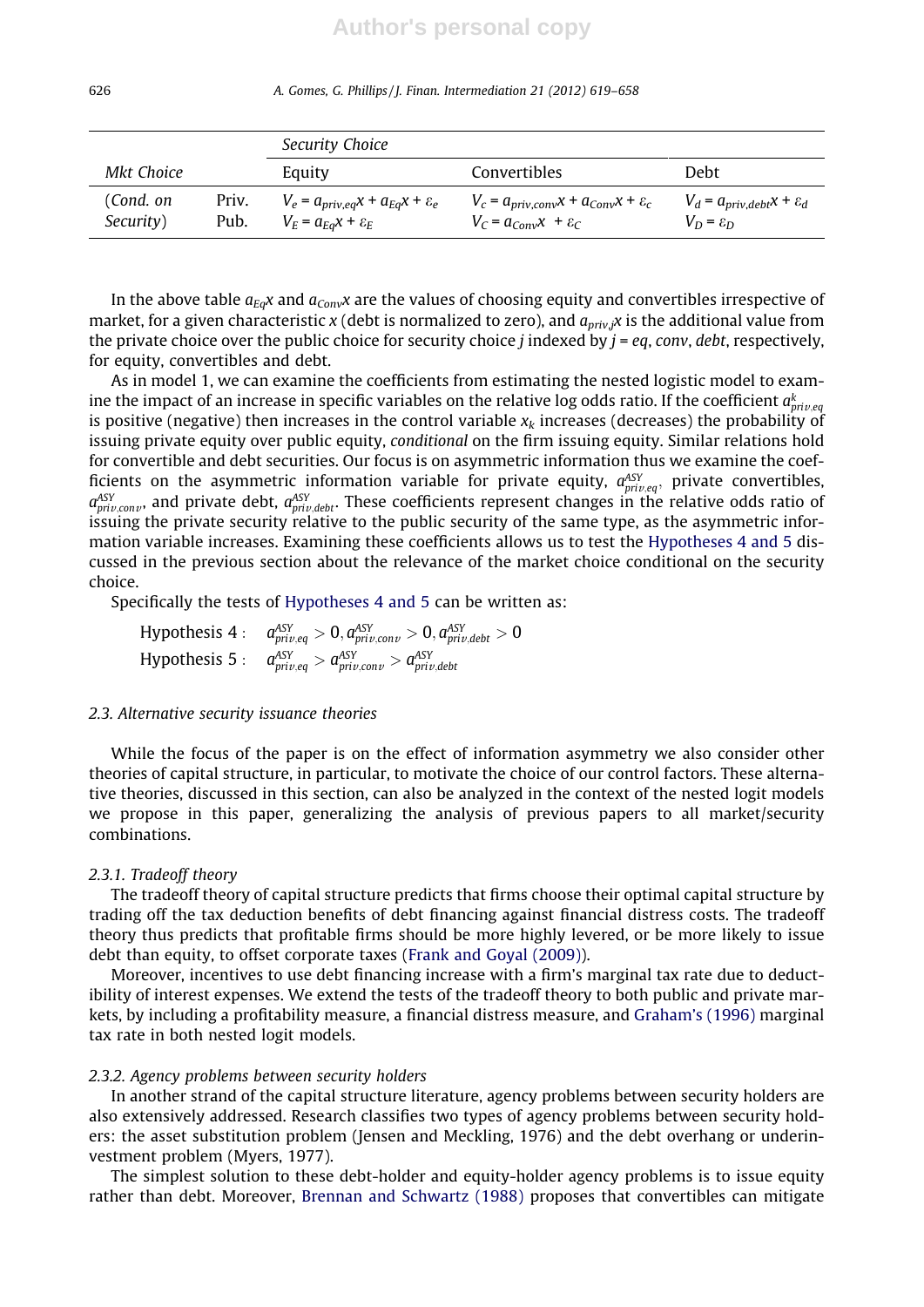agency costs of debt as convertibles provide incentives for managers not to undertake projects with excessive risk. These theories thus generate the testable hypothesis, using our model 2, that the likelihood of firms issuing equity and convertibles relative to debt increases with risk and investment opportunities, for both private and public markets.

## 2.3.3. Market timing

We also examine in our context the practice among firms of "equity market timing," i.e., firms issuing equity when their market values are high relative to past market values. We investigate whether the practice of market timing takes place among private equity issues. Given that private investors are likely to be more sophisticated and produce information, we expect that market timing by firms is less intense for private equity issues than is the market timing of public equity issues. We thus examine short-run security issue timing similar to Asquith and Mullins (1986).

# 2.3.4. Corporate governance

Agency problems between managers and shareholders can also create significant distortions and the security and market choice could be chosen to address corporate governance problems. For example, the importance of debt as a mechanism to mitigate agency problems has been argued by many, notably Jensen (1986).

The threat of takeover or loss of control is an alternative (or substitute) mechanism to the use of debt in curbing managerial distortions. Indeed Jensen and Ruback (1983) and Shleifer and Vishny (1989) argue that agency problems among shareholders and managers are particularly severe when managers can resist hostile takeovers.

In addition, monitoring by large investors is another mechanism to deal with managerial excess considered in the literature (e.g., Shleifer and Vishny, 1989; Kahn and Winton, 1998). A private placement of a block of shares to an investor that naturally becomes a large shareholder is a direct way to improve monitoring and concentrate ownership. We include corporate governance provisions in our specifications to examine empirically whether these provisions impact security issuance differentially in public and private markets.

# 3. Data and variables

# 3.1. Data

We study security issuance by public US corporations from January 1995 to December 2003. The data on securities issuance comes from three different databases: the PlacementTracker Database of Sagient Research Systems and the Securities Data Corporation (SDC) new-issues database, and the DealScan database of the Loan Pricing Corporation for debt issues.

We exclude secondary offerings in which the company is not issuing new shares, and short-term debt offerings, those offerings with a maturity of less than 1 year. We exclude short-term debt offerings because these are typically viewed as part of net working capital and not as part of capital structure. In the cases where there are multiple security issues of the same type in a given market within a 3 month period, we aggregate these issues into one observation for a given firm. In our dataset, this criteria only affects debt offerings which commonly have tranches or multiple loans in a three-month period. We do this aggregation over a three month period so all of our explanatory variables (described later) are for the quarter prior to the issue.

A private placement is a private sale of unregistered securities by a public company to a selected group of individuals or institutional investors without general investor solicitation. These sales are typically made to a small number of investors (the median (mean) number of investors in our private equity offerings is 3 (5.4)) and are generally conducted in accordance to the ''safe harbor'' provisions of Regulation D of the 1933 Securities Act.<sup>8</sup> Prior to negotiations leading up to the sale of securities

<sup>8</sup> Regulation D is an SEC Rule that allows public companies to issue stock privately, without the need for public registration prior to the sale, to an unlimited number of accredited investors and no more than 35 non-accredited investors.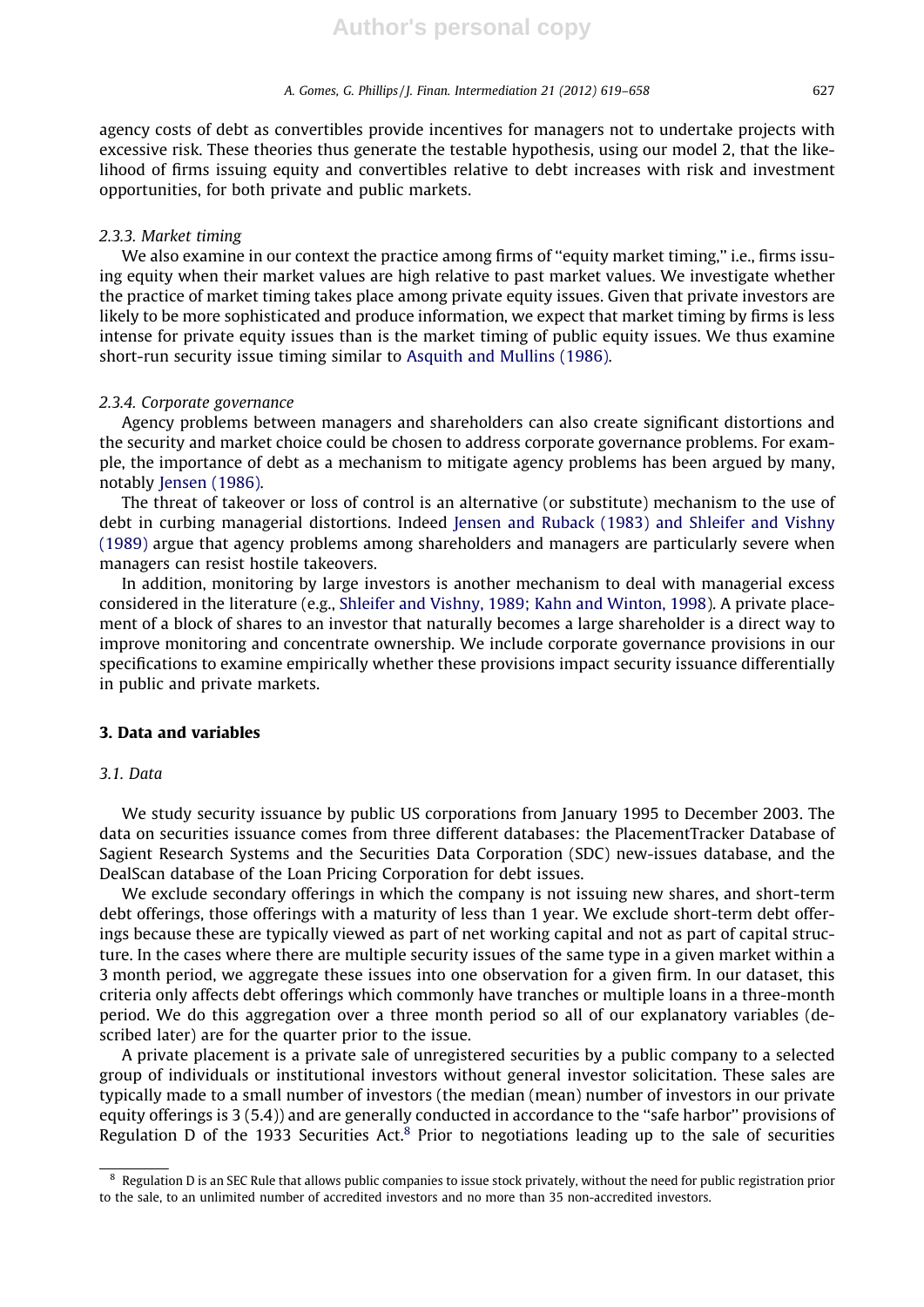privately, investor(s) conducting negotiations with the firm will sign a confidentially agreement that precludes them from trading on any information privately revealed. In fact, the mere fact that they sign the agreement and learn of the issue classifies them as an insider even if they do not purchase any securities until the issue has been publicly announced.

The PlacementTracker database is a comprehensive source for information on private placements of equity-linked securities are also commonly referred to as Private Investments in Public Equity, or PIPEs. We exclude from our sample a few transactions classified as common stock shelf sales and equity line arrangements, because they typically require a registration statement to be effective prior to the sale of the stock, technically making them public offerings. This source for private equity is more comprehensive than SDC having 2.5 times as many private equity issues for the same period as SDC.

After matching with Compustat and CRSP, and excluding financial companies and regulated firms, we have a total of 1377 private equity issues made by 838 companies and 1156 private convertible issues made by 748 companies.

Our sample of private corporate debt is from the DealScan database. We include in our sample only long-term commercial loans and revolving credit lines. We exclude short-term loans and credit lines as these are used frequently for working capital and also may not be drawn down. Thus, for example, we drop 364-day facilities and any other loan with less than 1 year of maturity. We also drop credit lines whose primary purpose is to back up commercial paper, since those credit lines are seldom used.

Companies often borrow by using multiple loans or tranches at the same time or close to the same time. As mentioned, we aggregate all tranches into a single transaction or deal, adding up the amount of all long-term loans and revolving credit lines of the same type of security over a 3 month period. Our final sample of private corporate debt involves 5609 deals by 2667 different companies over the 1995–2003 period (mean (median) number of 2.1 (2) private debt offerings per company). The most common type of private debt is revolving credit lines (78% of the deals) followed by term loans (18% of the deals). In case of multiple tranches we determine the deal type based on the type of the largest tranche.

We also include in our data set Rule 144-A convertible and debt issues, which are also private placements of unregistered securities. The key distinction we explore between publicly and privately placed securities is that in the latter there are fewer investors purchasing securities and the private (unregistered) securities they acquire are less liquid. Private placement investors are then likely to have more incentives to produce information and to monitor. The institutional details and our data indicate that 144-A issues and public issues are similar, but 144-A and private offerings are quite different (see, for example, our results in Table 3). Thus, throughout most of our analysis, we aggregate 144-A and public offerings. We also consider a full eight-choice model in which we look separately at the choice of 144-A convertibles and debt, and find similar results.

We match the data obtained from these sources to Compustat and CRSP, to obtain information on firm financials and stock prices. Following standard practice in the literature, we excluded from our sample financial firms (SICs 6000–6999) and regulated utilities (SICs 4900–4999). Matching to CRSP and Compustat yields a total of 17,634 transactions during the 1995–2003 period. We drop observations with insufficient stock price information in CRSP (1506) and without information in Compustat on assets, debt, or earnings at the fiscal year ending before the issue date (1851). Note that we need data from Compustat for 2 years prior to the security issue given the lagged debt ratio is computed as debt ratio divided by lagged assets. These requirements give us 13,419 transactions. For these transactions, there are 11,770 observations with data on the marginal tax rate, 10,523 observations with data on corporate governance and 11,209 observations with IBES analyst data. The intersection of these databases yields 8346 security issues by 2472 distinct firms used in the regressions. The median (mean, maximum) number of security issues per firm is 2 (3.38, 34) issues. In our tables, each observation is a security issue and thus there are firms with multiple issues combined with single issuer firms in our tables. We do separate out the firms that are repeat issuers and examine them separately in two of our later tables.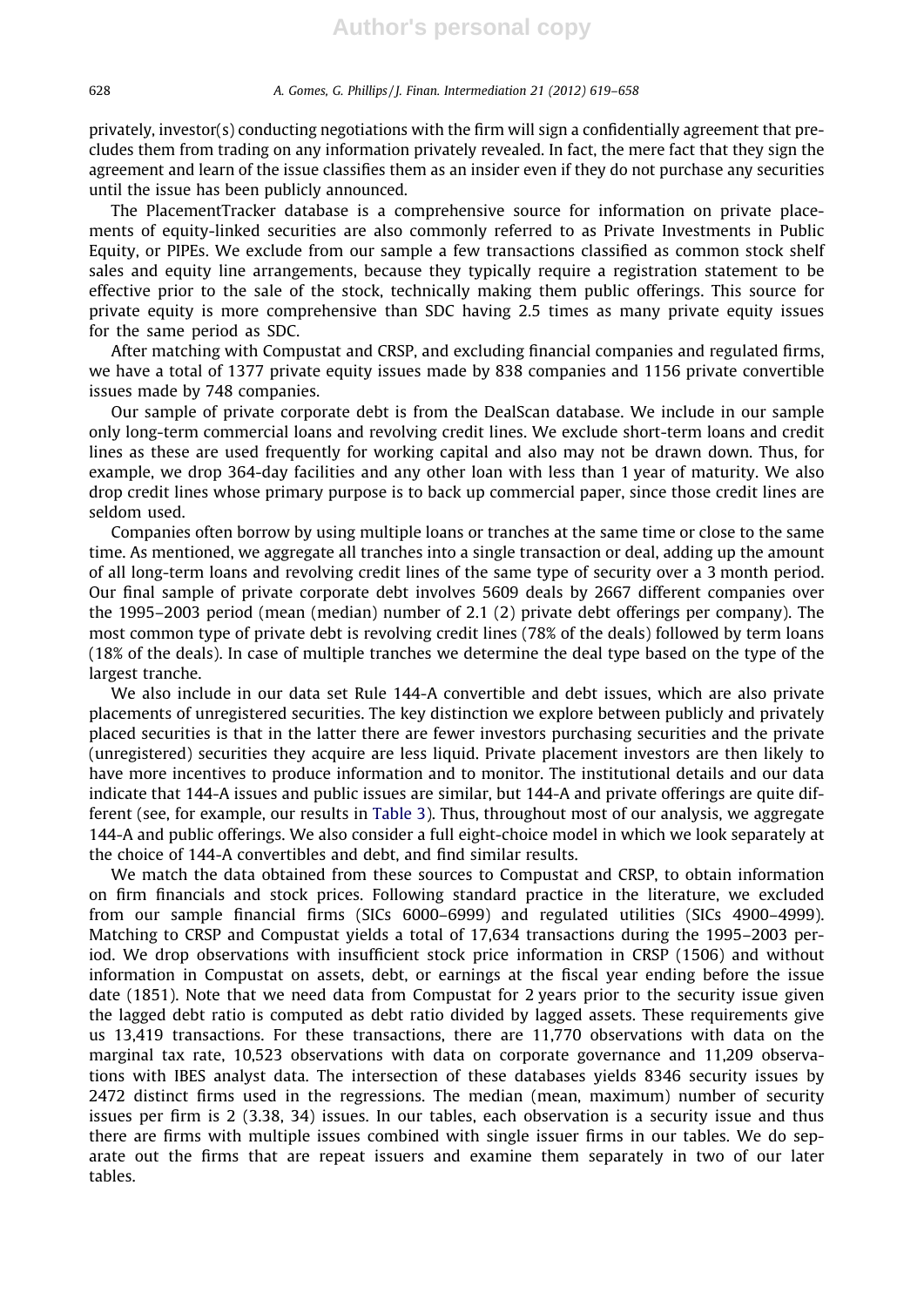### 3.2. The variables

We consider several different proxy variables to examine the impact of asymmetric information and also include additional variables to examine the impact of risk, investment opportunities, market timing, corporate governance and market conditions. These variables are obtained and calculated as follows:

### 3.2.1. Asymmetric information

We match our dataset to IBES to use analyst earnings forecasts as our main proxy variables for asymmetric information. The main idea is that dispersion among analysts' forecasts and analysts' earnings surprises are two measures that are positively correlated with information asymmetry (between managers and investors). Lang and Lundholm (1996) show that both analysts' forecast accuracy and dispersion significantly decrease when firms make more informative disclosures about future earnings (see also Ajinkya et al. (1991)). Better firm disclosure reduces information asymmetry and thus we expect a positive relation between both dispersion and earnings surprise and information asymmetry. Note that information disclosure can also be costly (or not credible because firms want to increase their share price). For example, competitors are also able to observe publicly disclosed information, so public disclosures can potentially reduce firm value (James and Wier (1988)).

In our study we use analysts' forecasts for the company's upcoming quarterly earnings release in the IBES summary history database. We compute a quarterly analyst earnings surprise as the absolute value of the difference between the median quarterly earnings estimate and the actual quarterly earnings per share, normalized by the stock price at the fiscal quarter end (we also consider the robustness to alternative normalizations based on the book value of equity per share and earnings per share). A similar approach is used to construct the quarterlyanalyst earnings dispersion measure: it is the standard deviation of outstanding earnings forecasts normalized by the stock price. Note that this measure is only available if there are at least two outstanding earnings forecasts.

Even though all firms in our sample are public, they may have incentives to disclose more information prior to a public issue than prior to a private issue. To control for this endogeneity and potential change in firms' disclosure policy prior to a financing round, when we build our measures for forecast accuracy and dispersion we drop the most recent quarter before the issue date, and we use the average of the last four quarters ending a quarter before the issue date. Thus the earnings surprise and dispersion measure used for each deal is the mean quarterly earnings surprise and dispersion for the last four quarters ending a quarter before the issue date. The surprise and dispersion measures are trimmed to remove the most extreme 1% observations. This serves to remove outliers and potentially misrecorded data.

For robustness we also examine three other measures of asymmetric information. The first of these is the insider trading measure used by Lakonishok and Lee (2001). For each issue we compute the net purchase ratio calculated as the number of shares purchased minus shares sold by insiders in the last six months before the issuance month divided by the number of shares purchased and sold during the same period.

The second measure of asymmetric information is the abnormal stock return to lagged earnings announcements. We compute for each issue the average of the absolute value of the abnormal cumulative return (using a market model) 2 days around the earnings announcement day for the last four quarters prior to the security issuance.

The third measure is a composite measure and comes from stock returns and the volume of stock trading relative to shares outstanding. We calculate this measure following Bharath et al. (2009). <sup>9</sup> The different stock return and volume measures we use from Bharath et al. (2009) include the following: Roll's (1984) measure using the serial correlation of stock returns, a stock's turnover measured as the

 $9\,$  We do not use the PIN measure that is used in addition to these measures by Bharath et al. (2009) as this measure captures asymmetric information among outside shareholders and, more importantly, is not available for smaller stocks traded on the NASDAQ. The Bharath, Pasquariello and Wu study thus focuses on larger firms than the firms in this study and they do not examine private securities. This omission may not affect their results as the larger firms in their sample are less likely to be private security issuers.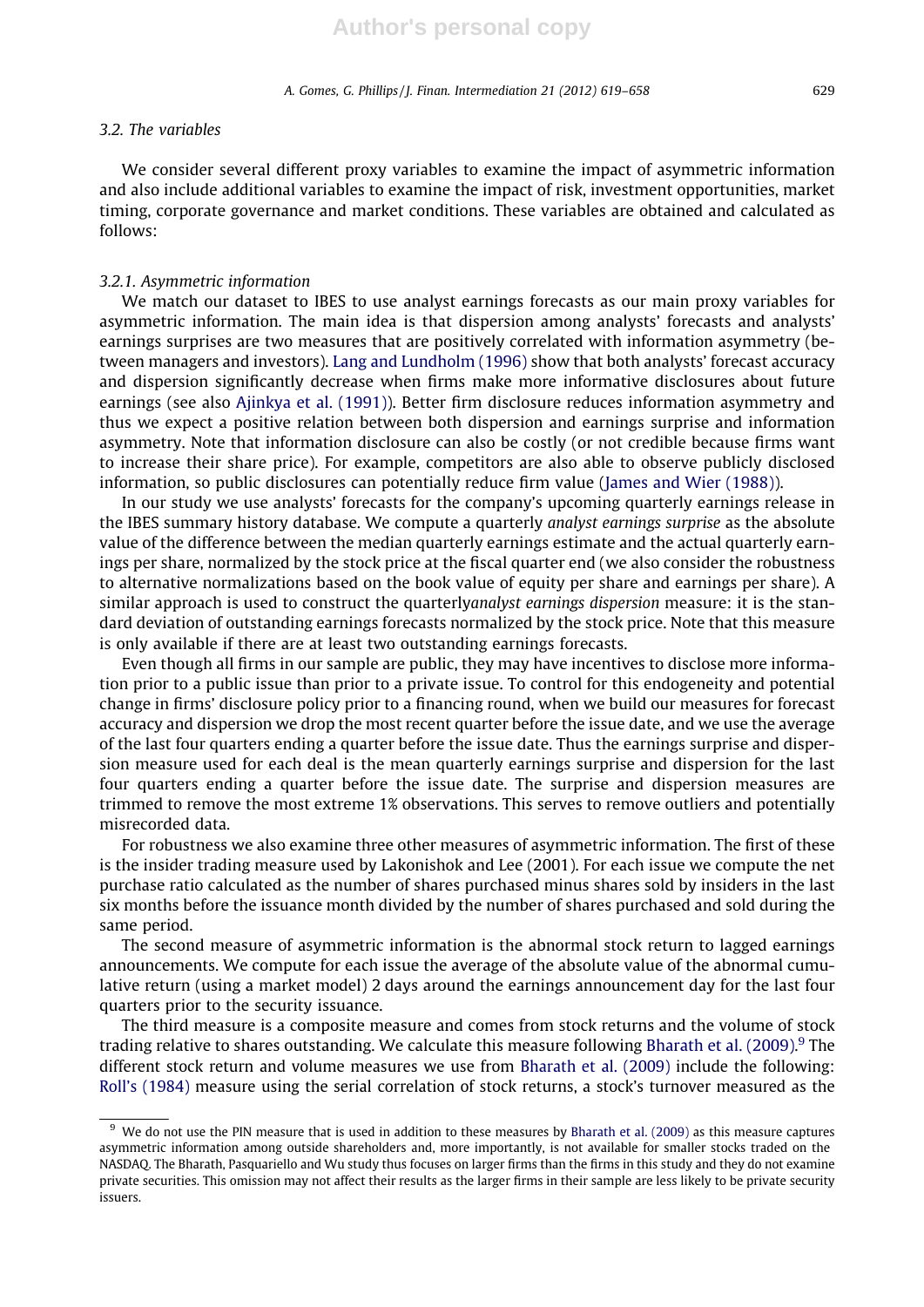inverse of a stock's average trading volume divided by the number of shares outstanding, and a stock's return autocorrelation using the methodology of Llorente et al. (2002). We form a quintile ranking for these different stock return and volume measures and then average the resulting quintiles. Quintiles are formed for each of these measures with quintile one containing stocks with the lowest values of each measure and then we average the quintile measures over these three volume and return based measures to form an aggregate measure of asymmetric information.

# 3.2.2. Tradeoff theory variables

We describe how we calculate the main control variables included in our regressions.

Profitability is operating cash flow before depreciation divided by lagged assets (data13/lagged data6). All variables are computed for the last fiscal year ending before the transaction date. We also include a financial distress indicator variable equal to one if Altman's Z-score is less than 1.81 and zero otherwise. Altman (2000) shows that a Z-score below 1.81 is a good predictor of corporate distress.

Other control variables include a firm's debt/asset ratio, calculated as long term debt divided by book value of assets (Compustat data numbers: data9/lagged data6), the log of firm value (log firm size) which is equal to market value of equity plus book values of preferred stock and total debt (Compustat data numbers: data24  $*$  data25 + data9 + data34 + data39), and a firm's marginal tax rate. The data on a firm's marginal tax rate was kindly provided to us by John Graham and is described in more detail in Graham (1996) and Graham and Lemmon (1998). For our transactions, there are 11,770 observations with data on the marginal tax rate.<sup>10</sup>

# 3.2.3. Risk, investment alternatives, taxes and a firm's need for funds

Risk is measured by the firm's cash flow volatility calculated as the standard deviation of cash flow (operating income before depreciation, Compustat data number: data13) using up to twenty fiscal quarters prior to the deal date. We require a minimum of four quarters prior to the deal issue date for this measure to be calculated.

Investment opportunities is measured by the Tobin's q, which is calculated as the market value of the firm divided by the book value of assets (data6), R&D divided by lagged property plant and equipment, which is defined as the total of R&D plus advertising (Compustat data numbers ((data45 + data46)/lagged data8)).

We also include an instrumented measure of a firm's "need for funds" (its internal funding deficit). This measure is constructed for the year prior to the issue and is calculated as capital expenditures (Compustat data number: data128) plus the change in net working capital (–data302–data303 —data304 —data305 —data307 +data274 —data312 —data301) less a firm's cash flow from operations (data13). We include this measure to control for the possibility that a firm may go to the private market, not because of asymmetric information or risk, but because it only needs a smaller amount of funds given the private markets may have a smaller fixed cost of raising capital. We also recognize that this measure may be endogenous as a small calculated ''need'' or deficit may not be indicative of actual need as the firm may also have been constrained in the past. Thus we instrument the measure of a firm's financial need with industry instruments and lagged firm instruments and use the predicted value in our regressions.<sup>11</sup> We use as instruments median industry Tobin's q, median industry capital intensity (capital expenditures divided by sales), lagged firm size (total assets), lagged firm size squared, and lagged profitability. These instruments follow from Maksimovic and Phillips, 2008 prediction of external financial dependence.

For all firm-specific constructed variables except Tobin's q,marginal tax rate and firm size we eliminate outliers by dropping the top and bottom 1% of the sample in each year.<sup>12</sup> Given correlation of variables, this screen affects only approximately 3% of the sample (in addition many of these observations would be dropped given missing values for some variables). We also eliminate firms whose

 $10$  Like Graham (1996), we use the marginal tax rate after deductions for depreciation, interest and leasing expenses.

 $11$  Note including predicted financial need or deficit is meant to capture the same idea of the fixed cost of raising capital that the issue size would capture without the endogeneity problems that would arise from including a choice variable.

 $12$  Instead of eliminating these observations, we also winsorized observations. We set positive (negative) outliers to the 99th (1st) percentile. Results were unaffected by this change.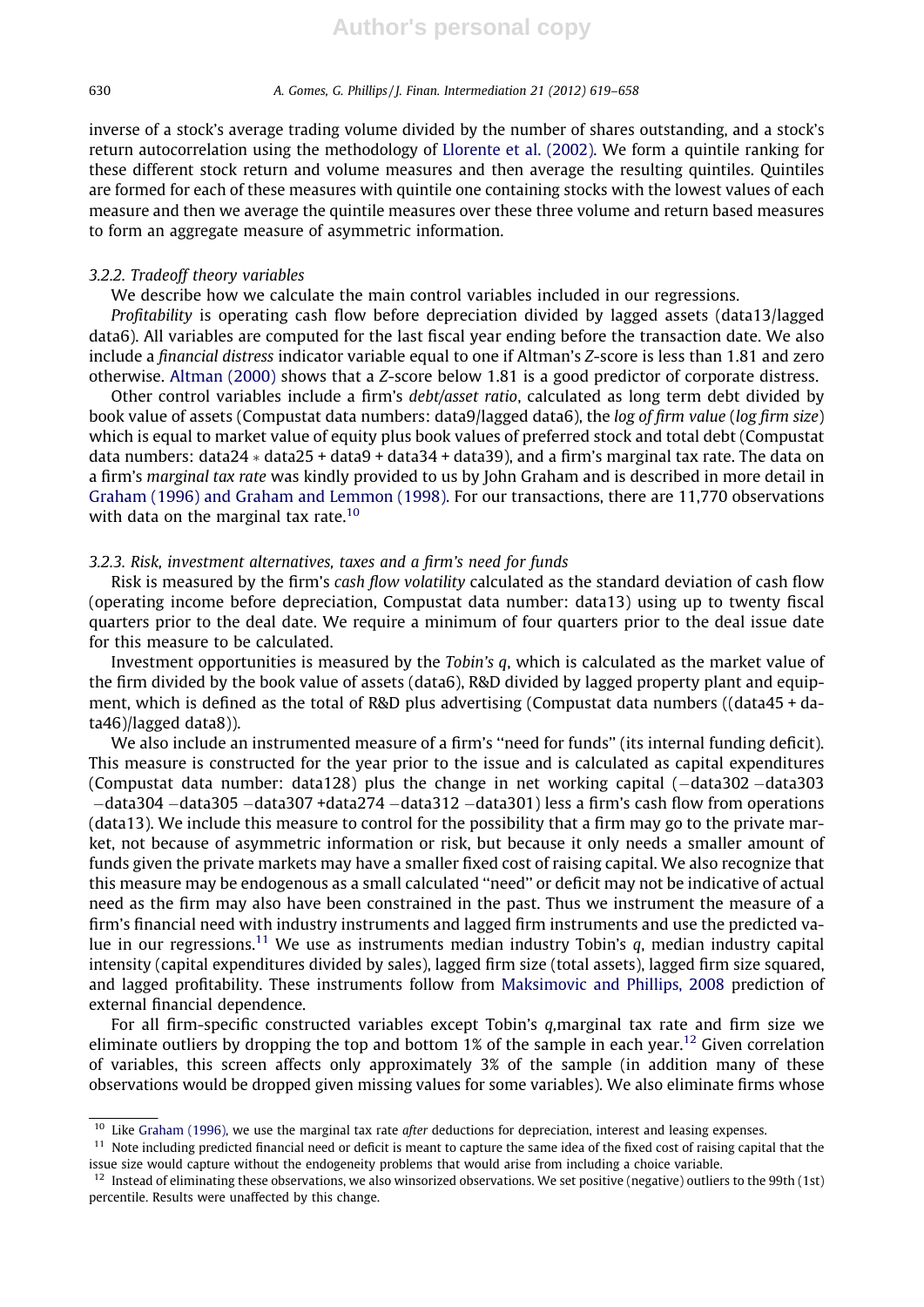lagged book value of assets are less than 1 million dollars and whose Tobin's q is in the 99th percentile or above.

### 3.2.4. Market-timing and market conditions

Using CRSP data we calculate a firm's cumulative abnormal return250 days prior to the deal minus the excess return relative to a benchmark portfolio of firms in the same size decile at the end of the year previous to the transaction (we also used risk-adjusted beta decile portfolios for robustness). For each deal we also compute the abnormal excess return using a 10 trading-day window around each issue- the parameters of the market model were estimated in the prior 250 trading days ending at the beginning of the event window.

We include four market variables in our regressions to capture aggregate market conditions in the public markets. We include the Aaa bond yield, a credit spread to capture a distress risk premium, measured as the Baa less the Aaa bond yield- we use the value of these variables as of the end of the previous month before the issue date. To capture conditions in the public equity markets we include the cumulative market return over the 250 days prior to the security issue date. Third, we include the market implied volatility, the VIX, which is Chicago Board Options Exchange volatility index from options on the S& P 500 index. We include the value from the day the security issue is announced. Finally to control for industry-specific factors we include Fama and French industry dummies (17 industry categories) in all regressions we estimate.

### 3.2.5. Corporate governance

Our proxy for the degree of agency costs of equity is the quality of corporate governance as reflected by the provisions adopted by firms in their charters and bylaws. We follow the approach used by Daines and Klausner (2001) to build a corporate governance measure. They focus on four key antitakeover provisions on the charter and bylaws that erect significant barriers to a hostile acquisition: (1) dual-class shares; (2) a classified (or staggered) board; (3) prohibition of shareholders voting by written consent; and (4) prohibition of shareholders calling a special shareholder meeting. Daines and Klausner (2001) argue that (2) and (3) are almost perfect substitutes so there is a shareholder voting restriction if and only if (3) and (4) are both in place.

We construct a rank level ordering measuring the quality of corporate governance following Daines and Klausner (2001, p. 116): (1) (worst), if the firm has dual-class shares or has a classified board and a shareholder voting restriction; (2) if the firm has a classified board but no shareholder voting restriction or dual-class shares; (3) if there is a shareholder voting restriction but not a classified board or dual class shares; and (4) (best) if the firm has none of the restrictive provisions above.<sup>13</sup>

Our data on corporate governance provisions are from three different sources: the Investor Responsibility Research Center (IRRC) dataset on takeover defenses, SharkRepellent.net dataset, and, for a randomly selected sample of 2000 deals not matched to any of the two datasets, we hand collected the information from the firm's charter and bylaws. We find the information on a firm's charters and bylaws on the SEC Edgar web site typically in a firm's S-1 registration statement at IPO or in a later 8-K or 10-K filing if there have been any amendments to the charter or bylaws. The information we use to construct the governance measure is based on the provisions prevailing in the charters and bylaws before the deal date.<sup>14</sup> The use of takeover defenses in our sample is similar to the results reported in Daines and Klausner (2001), Field and Karpoff (2002), and Gompers et al. (2003). The distribution of the corporate governance measure is, in increasing order, 31% (worst), 29%, 6%, and 34% (best), for the 10,523 deals with complete information.

<sup>&</sup>lt;sup>13</sup> Daines and Klausner (2001) also make a further refinement based on whether the charter require a 90 days or more advance notice for the nomination of board candidates. We chose not to use this provision because it is not available in the IRRC dataset (also we believe this provision is not as relevant as the other ones).

<sup>&</sup>lt;sup>14</sup> IRRC data is available for 1990, 1993, 1995, 1998, 2000, and 2002. SharkRepellent.net does not record historical information, so we used the current information for 2700 deals matched to SharkRepellent.net. However, since firms seldom change provisions in charters and bylaws, we believe that this procedure is not likely to introduce significant measurement errors.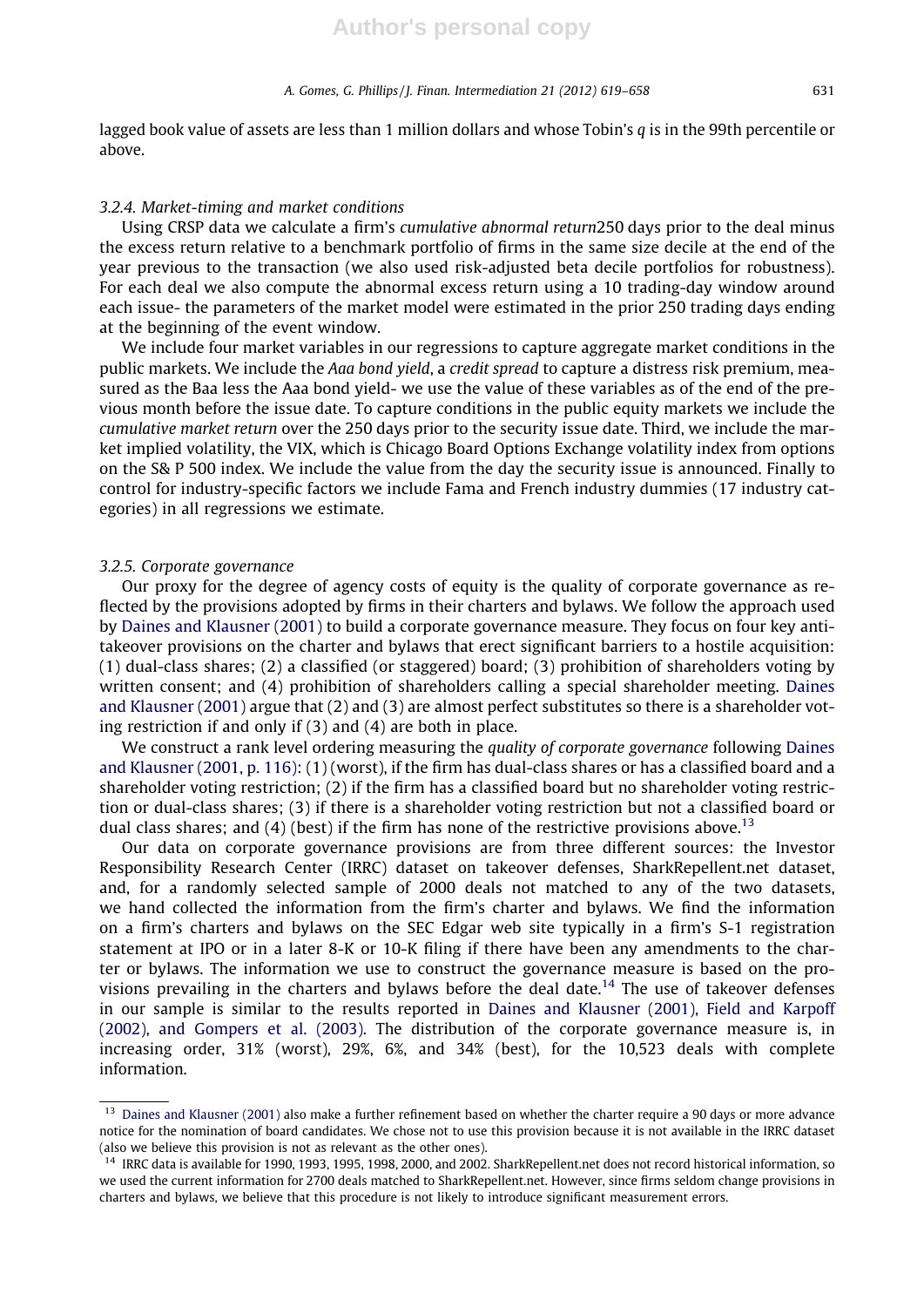| Year  |                             | Public                     |                            |         | $144-A$         |                 | Private   |                 |        | Total     |
|-------|-----------------------------|----------------------------|----------------------------|---------|-----------------|-----------------|-----------|-----------------|--------|-----------|
|       |                             | Debt                       | Convertibles               | Equity  | Debt            | Convertibles    | Debt      | Convertibles    | Equity |           |
| 1995  |                             | 210<br>38,735              | 25                         | 217     | 46              | $\overline{21}$ | 500       | $\overline{30}$ | 50     | 1099      |
|       | <b>SMM</b>                  |                            | 3277                       | 13,791  | 6328            | 2480            | 154,573   | 456             | 656    | 220,295   |
|       | %FV                         |                            | 27%                        | 24%     | 36%             | 18%             | 33%       | 17%             | 13%    | 25%       |
| 1996  | $\frac{N}{2}$               | 233                        | $\frac{32}{6053}$          | 274     | $\overline{71}$ | $\frac{4}{1}$   | 659       | 108             | S4     | 1482      |
|       |                             | 53,354                     |                            | 16,943  | 11,643          | 5397            | 198,719   | 1660            | 628    | 294,398   |
|       |                             | 10%                        |                            | 26%     | 45%             | 45%             | 32%       | 21%             | 16%    | 26%       |
| 1997  | $\frac{N}{2}$<br>SMM<br>%FV |                            | 26<br>3792<br>21%          | 224     | 186             | 69              | 729       | 155             | 89     | 1679      |
|       |                             | 224<br>59,355<br>8%        |                            | 14,011  | 37,009          | 11,433          | 246,692   | 2560            | 1135   | 375,987   |
|       |                             |                            |                            | 24%     | 32%             | 26%             | 32%       | 13%             | 13%    | 25%       |
| 1998  | $\frac{N}{2}$<br>SMM<br>%FV | $\frac{289}{89,008}$       |                            | 146     | 181             | 46              | 640       | 130             | 78     | 1528      |
|       |                             |                            |                            | 14,509  | 49,079          | 10,776          | 142,502   | 1020            | 664    | 312,054   |
|       |                             |                            | 18<br>4496<br>11%          | 20%     | 31%             | 15%             | 37%       | 14%             | 11%    | 24%       |
| 1999  |                             |                            |                            | 173     | 118             | 36              | 603       | 148             | 170    | 1453      |
|       |                             |                            |                            | 22,442  | 46,908          | 9808            | 131,33    | 4534            | 2211   | 297,855   |
|       | $\frac{N}{\$MM}$            | $\frac{184}{69,356}$       | 11,265<br>9%               | 22%     | 22%             | 15%             | 37%       | 16%             | 14%    | 25%       |
| 2000  | $\overline{z}$              | 139                        |                            | 174     | $\overline{40}$ | 64              | 602       | 178             | 221    | 1440      |
|       | SMM<br>%FV                  | 58,039<br>4%               | 11,723<br>11%              | 30,893  | 32,320          | 20,287          | 172,31    | 9690            | 7121   | 342,383   |
|       |                             |                            |                            | 24%     | 19%             | 24%             | 34%       | 15%             | 13%    | 23%       |
| 2001  | $\overline{z}$              | 191<br>104,940<br>5%       | 29<br>13,557<br>7%         | 136     | 140             | $\overline{5}$  | 619       | 154             | 250    | 1610      |
|       |                             |                            |                            | 16,434  | 69,197          | 39,370          | 146,627   | 3873            | 5878   | 38,735    |
|       | SMM<br>%FV                  |                            |                            | 14%     | 19%             | 31%             | 31%       | 16%             | 14%    | 20%       |
| 2002  | $N$<br>SMM<br>$\%$ FV       | $\frac{190}{82,772}$       | $\frac{11}{8030}$          | 129     | 88              | 50              | 613       | 136             | 209    | 1426      |
|       |                             |                            |                            | 16,256  | 24,446          | 17,299          | 145,998   | 4320            | 3012   | 302,134   |
|       |                             |                            |                            | 11%     | 20%             | 20%             | 29%       | 12%             | 11%    | 18%       |
| 2003  | $\frac{N}{2}$<br>SMM<br>%FV | $\frac{160}{80,685}$<br>5% | $\frac{17}{10,165}$<br>7%  | 169     | 147             | 179             | 644       | 117             | 269    | 1702      |
|       |                             |                            |                            | 18,484  | 44,040          | 42,627          | 154,405   | 2574            | 4296   | 357,275   |
|       |                             |                            |                            | 21%     | 19%             | 18%             | 29%       | 19%             | 20%    | 22%       |
| Total | $\frac{N}{2}$               |                            |                            | 1642    | 1017            | 597             | 5609      | 1156            | 1377   | 13,419    |
|       |                             | 1820<br>636,245            |                            | 163,762 | 320,968         | 159,477         | 1,493,159 | 30,686          | 25,601 | 2,902,255 |
|       | $\%$ FV                     | 7%<br>3%                   | 201<br>72,357<br>14%<br>9% | 22%     | 27%             | 17%             | 33%       | 15%             | 15%    | 23%       |
| %FV   | (med)                       |                            |                            | 15%     | 16%             | 3%              | 22%       | $9\%$           | 9%     | 13%       |

**Author's personal copy**

632 A. Gomes, G. Phillips / J. Finan. Intermediation 21 (2012) 619–658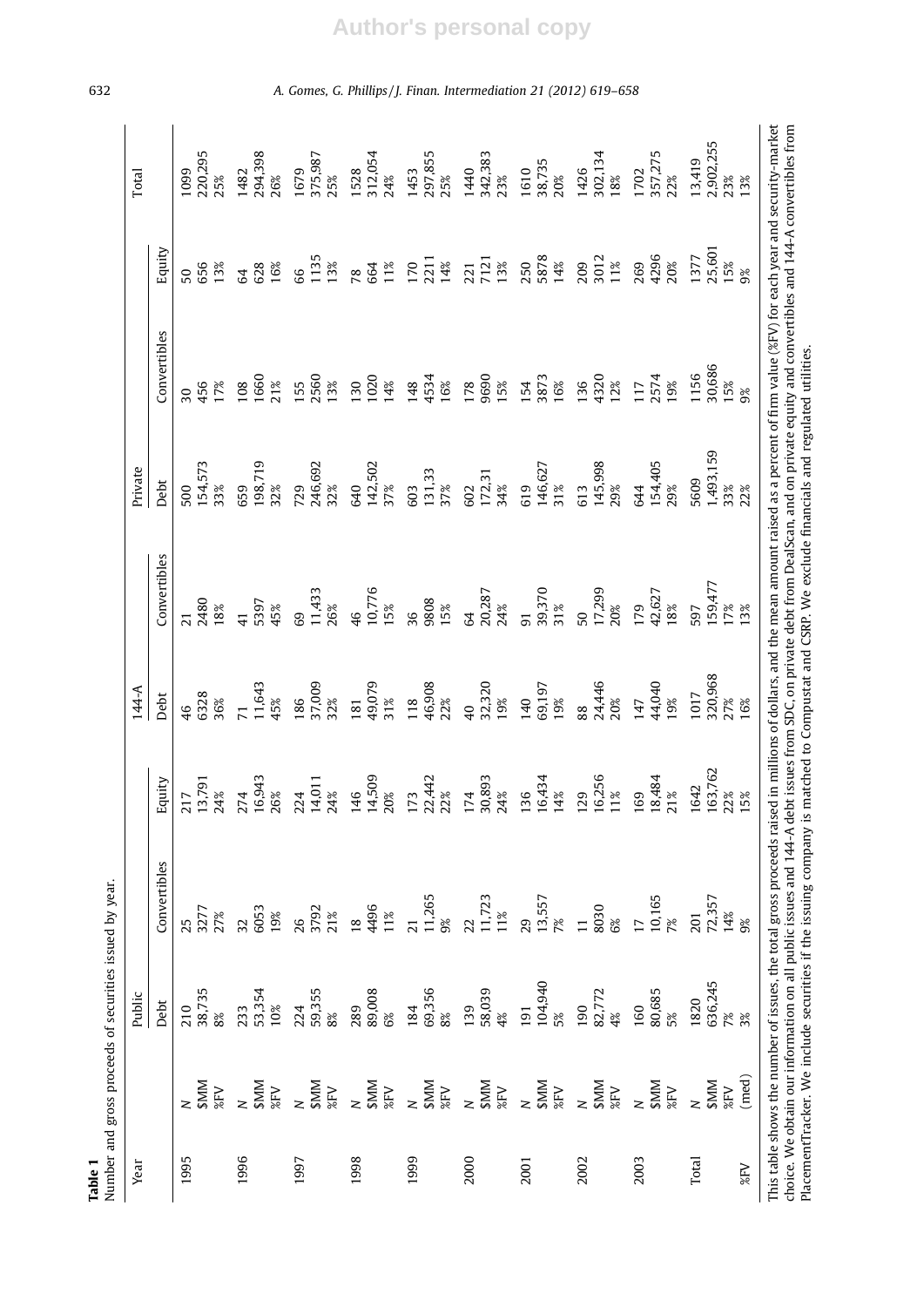# 4. Results

# 4.1. The sample

Table 1 summarizes our sample of public firms and their issue decisions by year and for the entire period. We present data for eight different security types: public equity, convertibles and debt, private equity, convertibles and debt, and Rule 144-A debt and convertibles. The total amount raised from 1995 to 2003 was over \$2.9 trillion and the mean (median) amount raised by each deal is also large, representing 23% (13%) of the total firm value. The median firm financed two times during the period (most of the multiple issues are multiple debt offerings by the same company). There are 13,419 issues in total. As described in the data section earlier, we are able to get a full set of control variables with no missing data for 8346 issues which we use in the later regressions.

Table 1 shows that private equity and private convertible issues are a substantial fraction of securities issued by public companies. This fraction has also been increasing over time with the number of private equity issues exceeding public equity issues from the year 2000 to 2003, the last year of our database. Second, the number of private convertibles is greater than the number of public convertibles for all years since 1995. The table shows that while private debt issues are larger than public debt issues, private equity issues are smaller and represent a smaller fraction of firm value. Third, the size of private equity issues and the size of issuers has also grown sharply in the later years. In later years the size of private equity issues on average is almost 25% of the size of an average public equity issue. Finally, Table 1 shows that Rule 144-A debt and convertible issues are closer in size to public debt and convertible issues than private issues.

Table 2 summarizes the sample by firm size. We split firms into quartiles by the amount of their lagged pre-issue assets. Overall, 51% of the issues by public firms are in the private markets. The table also shows that small public firms disproportionately issue private equity and private debt. The table shows that 98.8 (97.7, 62.6) percent of the debt (convertible, equity) securities issued by smallest firms are in the private market. The private debt statistics are probably not that surprising given that our sample includes bank loans. However, we view the comparison between the private equity and public issues as very striking. Combining the equity and convertible issues, 73% of the equity and convertible issues by small public firms (firms in the lowest size quartile) are in the private markets, with 27% of the equity and convertibles being issued in the public and 144-A markets. Firms in the second size quartile also issue more public equity and less private equity than the first size quartile but more private equity than firms in the third or fourth quartiles. Comparing across all size groups, the firms in the smallest size quartile issue 67.8% of the private convertibles and 68.6% of the private equity issues. Public firms issuing private securities are disproportionately in the first and second size quartiles.

Table 3 summarizes the major firm- and market-specific variables that we examine. In Panel A, we present summary statistics in this table for the whole sample and also for each of the eight security categories. We present means, standard deviations and the number of observations for each variable. Panel B of Table 3 presents t-statistics testing whether the means and Mann-Whitney tests of whether the medians from Panel A are different across issue types.

Table 3 show several interesting and significant patterns across the variables. First, columns one and two of Panel A show our measures of asymmetric information, analyst earnings surprise and dispersion, are both significantly higher (test statistics for significant differences in means and medians are presented in Panel B) for securities issued in the private market than in the public market, consistent with the view that there is more asymmetric information for companies involved in private deals. Note that the surprise measure is available for 11,209 of the transactions (85% of total) and the dispersion measure for 9793 (75% of total). The dispersion measure is available for fewer deals as we require at least two earnings forecasts for this measure.

Table 3 also shows that public firms that issue privately are smaller, have higher cash flow volatility (our measure of risk), higher R&D ratios and higher Tobin's qs versus private securities of the same security type. Firms that issue in the private market, however, have lower profitability and higher measure of financial distress despite having less debt. While private convertible issuers are sharply different from public issuers, issuers of convertibles in the 144-A market are not significantly different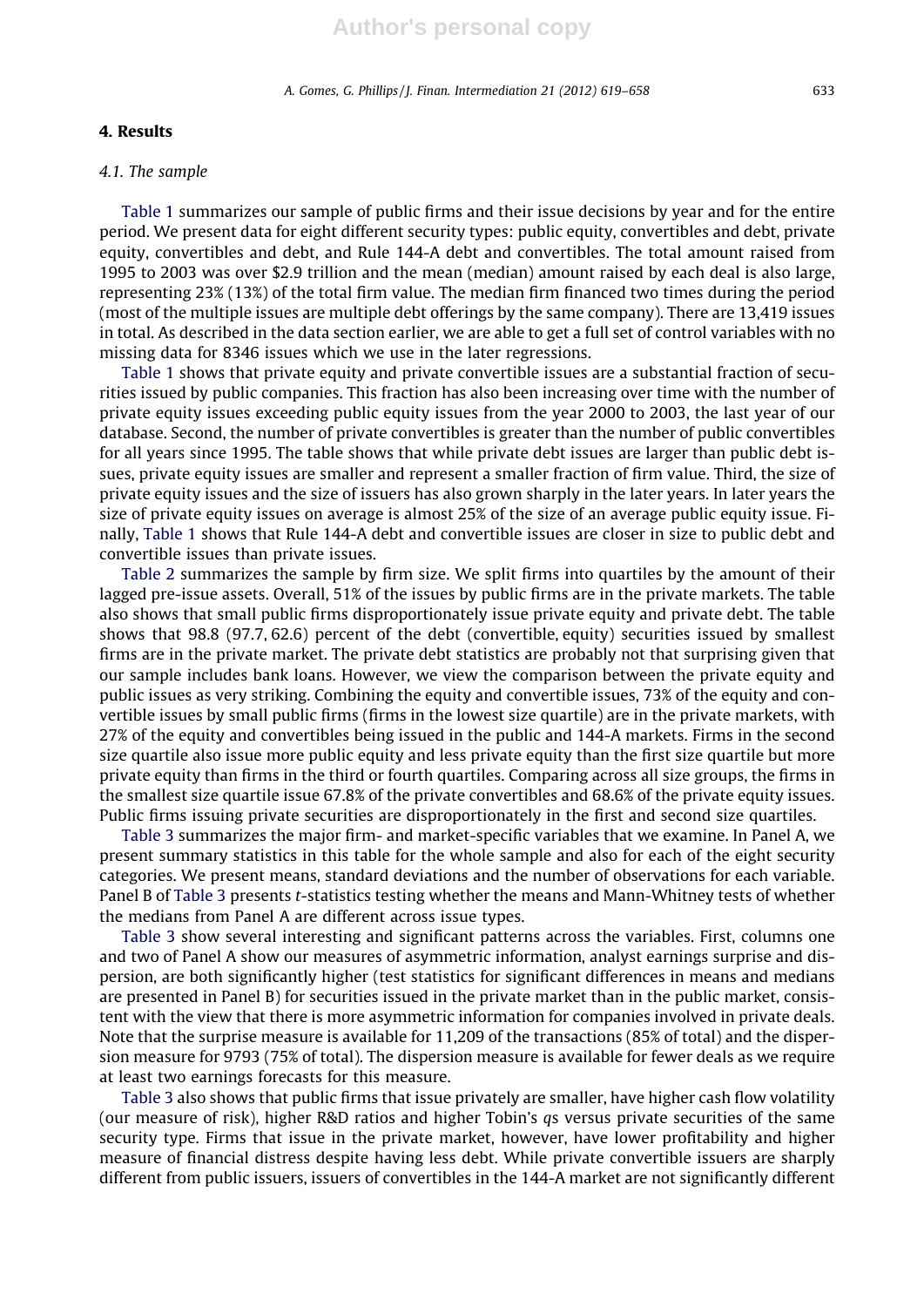| Security issuance by size quartiles.                                                                                                                                                                                                                                                                                                                                                                                                                                                                                                                                                                                                                                                                           |                 |               |                |                 |               |         |                |                 |
|----------------------------------------------------------------------------------------------------------------------------------------------------------------------------------------------------------------------------------------------------------------------------------------------------------------------------------------------------------------------------------------------------------------------------------------------------------------------------------------------------------------------------------------------------------------------------------------------------------------------------------------------------------------------------------------------------------------|-----------------|---------------|----------------|-----------------|---------------|---------|----------------|-----------------|
| Size quartiles (by lagged assets)                                                                                                                                                                                                                                                                                                                                                                                                                                                                                                                                                                                                                                                                              | Public          |               |                | 144-A           |               | Private |                |                 |
|                                                                                                                                                                                                                                                                                                                                                                                                                                                                                                                                                                                                                                                                                                                | Debt            | Convertibles  | Equity         | Debt            | Convertibles  | Debt    | Convertibles   | Equity          |
| Smallest firms                                                                                                                                                                                                                                                                                                                                                                                                                                                                                                                                                                                                                                                                                                 |                 |               |                |                 |               |         |                |                 |
| Number of issues                                                                                                                                                                                                                                                                                                                                                                                                                                                                                                                                                                                                                                                                                               | $\overline{a}$  | $\frac{8}{2}$ | 564            | 51              | $\frac{4}{4}$ | 938     | 784            | 945             |
| % of issues of security type                                                                                                                                                                                                                                                                                                                                                                                                                                                                                                                                                                                                                                                                                   | 0.60%           | 8.96%         | 34.35%         | 5.01%           | 7.37%         | 16.72%  | 67.82%         | 68.63%          |
| % of issues of total issues                                                                                                                                                                                                                                                                                                                                                                                                                                                                                                                                                                                                                                                                                    | 0.08%           | 0.13%         | 4.20%          | 0.38%           | 0.38%         | 6.99%   | 5.84%          | 7.04%           |
| % Issues Private/(Public + Private in size quartile)                                                                                                                                                                                                                                                                                                                                                                                                                                                                                                                                                                                                                                                           |                 |               |                |                 |               | 98.84%  | 97.76%         | 62.62%          |
| Second size quartile                                                                                                                                                                                                                                                                                                                                                                                                                                                                                                                                                                                                                                                                                           |                 |               |                |                 |               |         |                |                 |
| Number of issues                                                                                                                                                                                                                                                                                                                                                                                                                                                                                                                                                                                                                                                                                               | $\overline{42}$ | 36            | 574            |                 | 152           | 1,773   | 257            | $\frac{310}{5}$ |
| % of issues of security type                                                                                                                                                                                                                                                                                                                                                                                                                                                                                                                                                                                                                                                                                   | 2.31%           | 17.91%        | 34.96%         | 211<br>20.75%   | 25.46%        | 22.51%  | 22.51%         | 22.51%          |
| % of issues of total issues                                                                                                                                                                                                                                                                                                                                                                                                                                                                                                                                                                                                                                                                                    | 0.31%           | 0.27%         | 4.28%          | 1.57%           | 1.13%         | 13.21%  | 1.92%          | 2.31%           |
| % Issues Private/(Public + Private in size quartile)                                                                                                                                                                                                                                                                                                                                                                                                                                                                                                                                                                                                                                                           |                 |               |                |                 |               | 97.69%  | 87.71%         | 35.07%          |
| Third size quartile                                                                                                                                                                                                                                                                                                                                                                                                                                                                                                                                                                                                                                                                                            |                 |               |                |                 |               |         |                |                 |
| Number of issues                                                                                                                                                                                                                                                                                                                                                                                                                                                                                                                                                                                                                                                                                               | 295             | 56            | 369            | 412             | 225           | 1,819   |                | 87              |
| % of issues of security type                                                                                                                                                                                                                                                                                                                                                                                                                                                                                                                                                                                                                                                                                   | 16.21%          | 27.86%        | 22.47%         | 40.51%          | 37.69%        | 32.43%  | 7.96%          | 6.32%           |
| % of issues of total issues                                                                                                                                                                                                                                                                                                                                                                                                                                                                                                                                                                                                                                                                                    | 2.20%           | 0.42%         | 2.75%          | 3.07%           | 1.68%         | 13.56%  | 0.69%          | 0.65%           |
| % Issues Private/(Public + Private in size quartile)                                                                                                                                                                                                                                                                                                                                                                                                                                                                                                                                                                                                                                                           |                 |               |                |                 |               | 86.05%  | 62.16%         | 19.08%          |
| Largest firms                                                                                                                                                                                                                                                                                                                                                                                                                                                                                                                                                                                                                                                                                                  |                 |               |                |                 |               |         |                |                 |
| Number of issues                                                                                                                                                                                                                                                                                                                                                                                                                                                                                                                                                                                                                                                                                               | 1472            | 51            | 135            | 343             | 176           | 1,079   | 23             | 35              |
| % of issues of security type                                                                                                                                                                                                                                                                                                                                                                                                                                                                                                                                                                                                                                                                                   | 80.88%          | 45.27%        | 8.22%<br>0.17% | 33.73%<br>2.56% | 29.48%        | 19.24%  | 1.99%<br>0.17% | 2.54%           |
| % of issues of total issues                                                                                                                                                                                                                                                                                                                                                                                                                                                                                                                                                                                                                                                                                    | 10.97%          | 0.68%         |                |                 | 1.31%         | 8.04%   |                | 0.26%           |
| % Issues Private/(Public + Private in size quartile)                                                                                                                                                                                                                                                                                                                                                                                                                                                                                                                                                                                                                                                           |                 |               |                |                 |               | 42.30%  | 20.18%         | 20.59%          |
| Total issues                                                                                                                                                                                                                                                                                                                                                                                                                                                                                                                                                                                                                                                                                                   | 1820            | 201           | 1642           | 1017            | 597           | 5609    | 1156           | 1377            |
| This table shows the number of issues and the percentage of issues by size category. Size categories are quartiles based on lagged assets. The percentage of issues of security type is the<br>number of issues of a particular security type for a size quartile divided by total issues of that same type. The percentage of issues of total issues is the number of security issues of a<br>particular type for a size quartile divided by total number of issues. The percentage issues of Private divided by Public plus Private is the number of private security issues of a particular<br>security type divided by the public and private issues of that same security type for a given size quartile. |                 |               |                |                 |               |         |                |                 |
|                                                                                                                                                                                                                                                                                                                                                                                                                                                                                                                                                                                                                                                                                                                |                 |               |                |                 |               |         |                |                 |

**Author's personal copy**

634 A. Gomes, G. Phillips / J. Finan. Intermediation 21 (2012) 619–658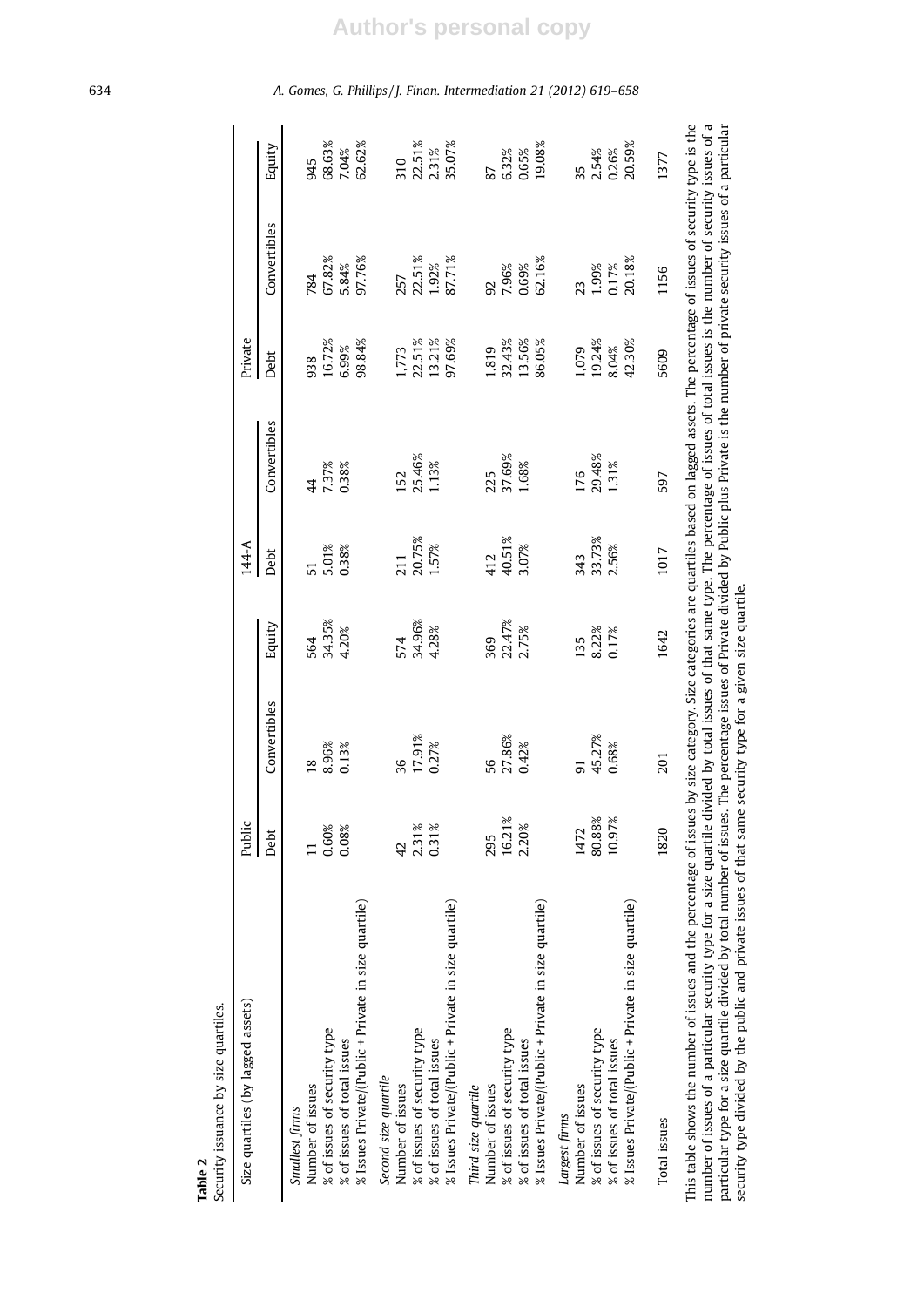| Summary statistics.<br>Table 3                                       |                                     |                                 |                                       |                                   |                                   |                                                                 |                                  |                                 |                                         |                                  |                                                   |                           |                                   |
|----------------------------------------------------------------------|-------------------------------------|---------------------------------|---------------------------------------|-----------------------------------|-----------------------------------|-----------------------------------------------------------------|----------------------------------|---------------------------------|-----------------------------------------|----------------------------------|---------------------------------------------------|---------------------------|-----------------------------------|
| Security/market                                                      |                                     | earnings<br>surprise<br>Analyst | dispersion<br>earnings<br>Analyst     | volatility<br>Cash<br>flow        | lagged<br>R&D<br>PPE              | Tobin's<br>p                                                    | Debt/<br>asset<br>ratio          | Marginal<br>tax rate<br>(%)     | (OCF/lagged<br>Profitability<br>assets) | Financial<br>distress            | retum prior<br>Cumulative<br>abnormal<br>250 days | governance<br>Corporate   | millions)<br>value $($ \$<br>Firm |
| Panel A: Summary statistics by security-market choice<br>Public debt | Mean<br>Stdev<br>Med<br>$\geq$      | 1756<br>0.3%<br>1.9%            | 1717<br>0.2%<br>5.3%                  | 1820<br>1.9%<br>2.8%<br>2.4%      | 29.5%<br>3.3%<br>1820<br>2.5%     | 820<br>ڥ<br>$\omega$<br>$\overline{\phantom{a}}$                | 26.8%<br>25.2%<br>14.9%<br>1820  | 5.1%<br>15.0%<br>14.5%<br>1705  | 17.4%<br>8.0%<br>820<br>8.2%            | 0.1%<br>30.2%<br>1820<br>$0.0\%$ | 42.3%<br>1820<br>1.4%<br>5.8%                     | 1712<br>1.2<br>3.3<br>3.0 | 24,561<br>45,161<br>1820<br>7841  |
| convertibles<br>Public                                               | Mean<br>Stdev<br>$N$<br>Med         | 18.3%<br>0.6%<br>4.5%<br>187    | 1.9%<br>0.4%<br>4.7%<br>180           | 2.4%<br>4.2%<br>5.5%<br>201       | 102.2%<br>32.6%<br>0.0%<br>201    | <b>201</b><br>2.0<br>2.0<br>4                                   | 27.5%<br>27.0%<br>17.4%<br>201   | 17.7%<br>16.0%<br>4%<br>80      | 14.2%<br>18.9%<br>$-4%$<br>201          | 21.4%<br>41.1%<br>0.0%<br>201    | 101.4%<br>43.4%<br>18.0%<br>201                   | 175<br>3.2<br>3.0<br>1.3  | 19,600<br>2346<br>8152<br>201     |
| Public equity                                                        | Mean<br>Stdev<br>Med<br>$\geq$      | 1491<br>1.9%<br>5.4%<br>0.6%    | 1326<br>0.3%<br>3.3%<br>$1.1\%$       | 13.4%<br>1642<br>8.0%<br>4.5%     | 110.4%<br>233.5%<br>1642<br>4.3%  | 1642<br>2.3<br>$\overline{\mathbf{8}}$<br>2.7                   | 17.6%<br>22.2%<br>22.4%<br>1642  | 3.1%<br>21.2%<br>16.1%<br>337   | 3.1%<br>16.0%<br>26.8%<br>642           | 33.7%<br>3.1%<br>1642<br>0.0%    | 134.1%<br>83.5%<br>44.7%<br>1642                  | 1167<br>3.4<br>3.0<br>1.2 | 1449<br>5358<br>1642<br>367       |
| convertibles<br>144-A                                                | Mean<br>Stdev $\overline{N}$<br>Med | 10.0%<br>0.7%<br>2.9%<br>930    | $2.0%$<br>$0.5%$<br>5.9%<br>851       | 1017<br>3.9%<br>2.5%<br>4.9%      | n2.9%<br>44.1%<br>1017<br>0.0%    | 017<br>1.21<br>$\div$ $\overline{\phantom{0}}$                  | 37.6%<br>35.8%<br>22.0%<br>1017  | 17.9%<br>18.3%<br>15.8%<br>915  | %46.2%<br>5.3%<br>14.6%<br>1017         | 46.2%<br>30.9%<br>1017<br>0.0%   | 18.8%<br>75.2%<br>1017<br>4.0%                    | 814<br>3.2<br>3.0<br>1.2  | 17,638<br>5340<br>1162<br>1017    |
| 144-A debt                                                           | Mean<br>Med<br>Stdev<br>N           | $0.5%$<br>9.2%<br>2.4%<br>571   | 17.8%<br>$0.3%$<br>4.7%<br>551        | 10.6%<br>$6.2%$<br>3.7%<br>597    | 100.6%<br>216.9%<br>12.2%<br>597  | 597<br>2.4<br>$\overline{6}$<br>2.4                             | 23.5%<br>20.3%<br>21.2%<br>597   | 15.1%<br>5.8%<br>3.7%<br>502    | 17.8%<br>12.2%<br>38.2%<br>597          | 38.2%<br>17.8%<br>0.0%<br>597    | 152.9%<br>50.9%<br>17.5%<br>597                   | 524<br>$3,0,0,1$<br>$1,2$ | 4258<br>1255<br>9413<br>597       |
| Private debt                                                         | Mean<br>Stdev $\frac{N}{N}$<br>Med  | 11.7%<br>4784<br>3.6%<br>0.7%   | 4166<br>1.7%<br>0.4%<br>5.4%          | 5609<br>4.8%<br>3.1%<br>7.1%      | 29.5%<br>89.8%<br>5609<br>5.9%    | 5609<br>$\overline{5}$<br>$\ddot{1}$<br>$\overline{\mathbf{u}}$ | 23.6%<br>20.7%<br>89.8%<br>5609  | 20.5%<br>%0.9%<br>15.6%<br>4993 | 5.1%<br>34.7%<br>14.0%<br>5609          | 14.0%<br>34.7%<br>5609<br>0.0%   | $-5.9%$<br>66.5%<br>5609<br>4.9%                  | 4058<br>1.2<br>3.3<br>3.0 | 10,934<br>5609<br>2777<br>468     |
| convertibles<br>Private                                              | Mean<br>Stdev<br>Med<br>$\geq$      | 16.2%<br>27.4%<br>5.6%<br>638   | $\frac{1.8\%}{10.5\%}$<br>5.8%<br>428 | $11.5%$<br>21.3%<br>17.0%<br>1156 | 161.9%<br>56.7%<br>255.0%<br>1156 | 1156<br>2.7<br>2.7<br>$\overline{C}$                            | 16.5%<br>$7.5%$<br>21.3%<br>1156 | 47.0%<br>4.5%<br>0.7%<br>976    | $-22.0%$<br>$-17.3%$<br>34.4%<br>1156   | 32.9%<br>47.0%<br>1156<br>0.0%   | $-30.4%$<br>131.4%<br>1156<br>1.8%                | 905<br>3.8<br>4.0<br>1.2  | 1752<br>1156<br>374<br>65         |

# **Author's personal copy**

A. Gomes, G. Phillips / J. Finan. Intermediation 21 (2012) 619-658 635

(continued on next page)

 $\left( {continued\ on\ next\ page} \right)$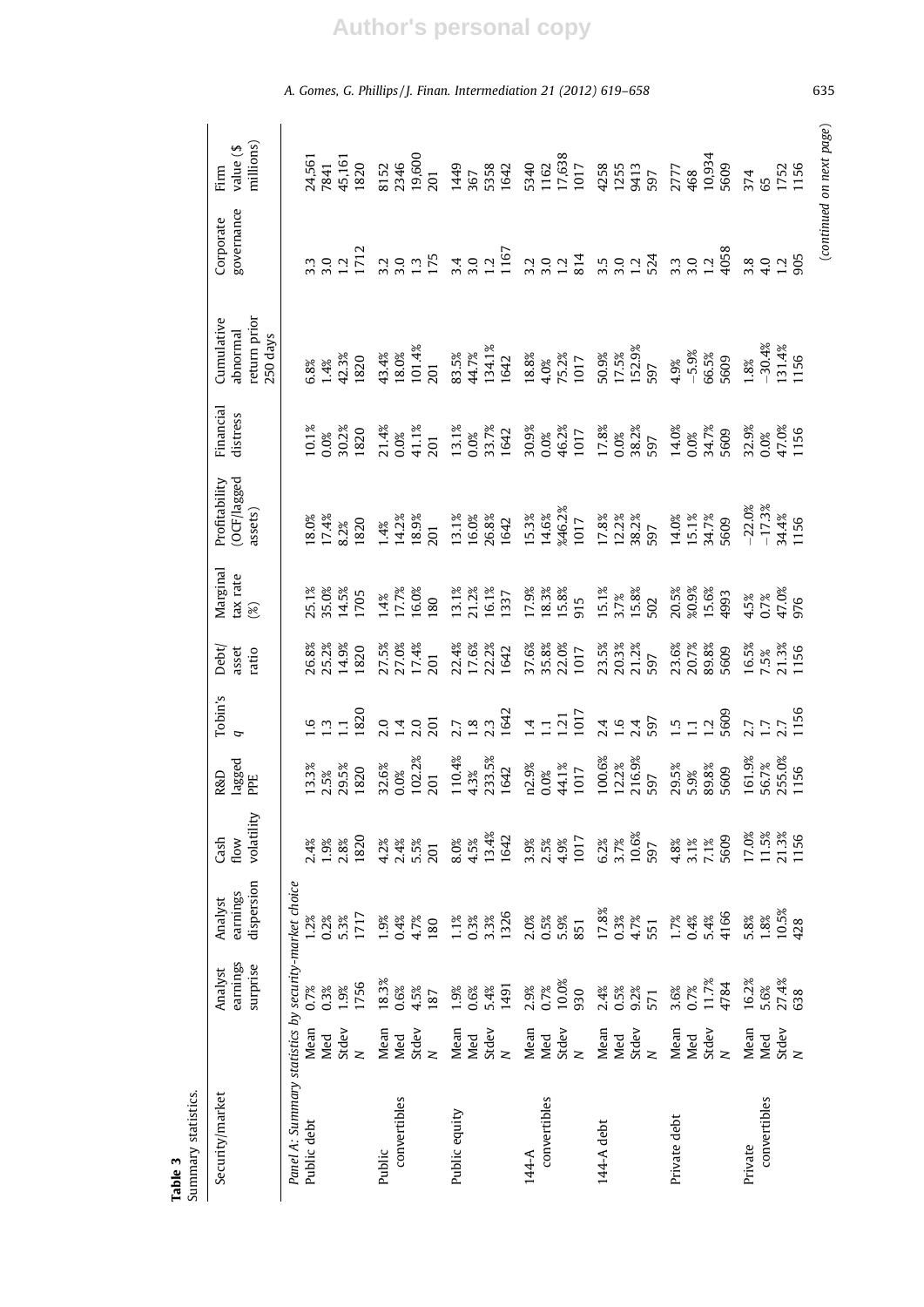| Table 3 (continued)                                                   |                                        |                                       |                                       |                                                 |                                      |                                                              |                                        |                                      |                                         |                                        |                                                    |                                             |                                 |
|-----------------------------------------------------------------------|----------------------------------------|---------------------------------------|---------------------------------------|-------------------------------------------------|--------------------------------------|--------------------------------------------------------------|----------------------------------------|--------------------------------------|-----------------------------------------|----------------------------------------|----------------------------------------------------|---------------------------------------------|---------------------------------|
| Security/market                                                       |                                        | earnings<br>surprise<br>Analyst       | dispersion<br>earnings<br>Analyst     | volatility<br>Cash<br>flow                      | lagged<br>R&D<br>PPE                 | Tobin's<br>P                                                 | Debt/<br>asset<br>ratio                | Marginal<br>tax rate<br>(%)          | (OCF/lagged<br>Profitability<br>assets) | Financial<br>distress                  | return prior<br>Cumulative<br>abnormal<br>250 days | governance<br>Corporate                     | millions)<br>value (\$<br>Firm  |
| Private equity                                                        | Stdev<br>Mean<br>Med<br>$\geq$         | 24.8%<br>13.4%<br>3.9%<br>852         | 10.3%<br>$1.5\%$<br>5.3%<br>574       | 11.3%<br>22.6%<br>17.6%<br>1377                 | 111.6%<br>333.5%<br>244.7%<br>1377   | 1377<br>2.8<br>$\frac{0}{2.1}$                               | 12.3%<br>18.6%<br>1377<br>1.4%         | 1162<br>9.8%<br>0.8%<br>4.5%         | $-21.4%$<br>$-25.1%$<br>35.8%<br>1377   | 44.0%<br>26.2%<br>1377<br>0.0%         | $-10.6%$<br>131.2%<br>24.5%<br>1377                | 1168<br>1.2<br>$3.0$<br>4.0                 | 3234<br>1377<br>486<br>79       |
| Total                                                                 | Mean<br>Stdev<br>Med<br>$\geq$         | 11,209<br>13.5%<br>4.2%<br>0.7%       | 9793<br>1.9%<br>$0.4\%$<br>6.0%       | 13,419<br>%6.0%<br>7.2%<br>3.5%                 | 187.2%<br>13,419<br>72.7%<br>3.7%    | თ<br>13,419<br>$\frac{1}{1}$ $\frac{3}{1}$<br>$\overline{0}$ | 13,419<br>20.6%<br>23.2%<br>20.0%      | 11,770<br>5.1%<br>$3.0\%$<br>17.5%   | 13,419<br>13.6%<br>26.4%<br>7.6%        | 13,419<br>17.8%<br>38.3%<br>0.0%       | 13,419<br>20.2%<br>99.2%<br>0.9%                   | 10,523<br>$3.0$<br>$3.0$<br>$\overline{12}$ | 20,590<br>13,419<br>5468<br>520 |
| difference in<br>Statistics for<br>market                             | earnings<br>surprise<br>Analyst        | dispersion<br>earnings<br>Analyst     | Cash<br>flow                          | lagged<br>R&D/<br>PPE<br>volatility             | Tobin's<br>p                         | assets<br>Debt/                                              |                                        | Marginal<br>tax rate                 | (OCF/lagged<br>Profitability<br>assets) | Financial<br>distress                  | abnormal return<br>prior 250 days<br>Cumulative    | governance<br>Corporate                     | millions)<br>value (\$<br>Firm  |
| Panel B: Tests of differences in markets <sup>A</sup><br>Debt         |                                        |                                       |                                       |                                                 |                                      |                                                              |                                        |                                      |                                         |                                        |                                                    |                                             |                                 |
| Private debt vs.<br>public debt                                       | 22.0 <sup>a</sup><br>10.3 <sup>a</sup> | 13.0 <sup>a</sup><br>2.9 <sup>a</sup> | 25.2 <sup>a</sup><br>$14.0^{a}$       | $7.6^{a}$<br>-2.0 <sup>b</sup>                  | $-3.3a$<br>8.6                       | $-10.1a$<br>đ                                                | $-6.4a$                                | $-11.1a$<br>$-10.5^{a}$              | $-9.3a$<br>$-6.9a$                      | 4.3 <sup>a</sup><br>4.3 <sup>a</sup>   | $-7.6^{a}$<br>$-1.1$                               | 2.3 <sup>b</sup><br>$1.8^c$                 | $-33.2a$<br>$-49.2a$            |
| Private debt vs.<br>144-A debt                                        | 1.5 <sup>b</sup><br>0.7                | $-3.9a$<br>$-1.7$                     | $4.2^a$<br>7.5 <sup>a</sup>           | $\begin{array}{c}\n5.5^a \\ 5.5^a\n\end{array}$ | $1.2\,$<br>$-0.1$                    | $-19.3$<br>20.4                                              | œ                                      | 4.2 <sup>a</sup><br>4.6 <sup>a</sup> | $0.5$<br>1.2                            | $-13.3^{a}$<br>$-13.5^{a}$             | $-6.9^{\rm a}$<br>$-6.0^{\rm a}$                   | 2.6 <sup>a</sup><br>2.7 <sup>a</sup>        | $-6.2^{a}$<br>$-16.9^{a}$       |
| 144-A debt vs.<br>public debt                                         | 9.1 <sup>a</sup><br>15.0 <sup>a</sup>  | 3.5 <sup>a</sup><br>12.4 <sup>a</sup> | 11.1 <sup>a</sup><br>9.8 <sup>a</sup> | $-0.3$<br>$-6.9$ <sup>a</sup>                   | $-6.4$ <sup>a</sup><br>$-3.6^{a}$    |                                                              | 15.5 <sup>a</sup><br>13.3 <sup>a</sup> | $-11.6^{a}$<br>$-10.7^{a}$           | $-6.6^{\circ}$<br>$-8.0^{\rm a}$        | 14.4 <sup>a</sup><br>13.9 <sup>a</sup> | 5.5 <sup>a</sup><br>1.8 <sup>a</sup>               | $-0.8$<br>$-1.3$                            | $-13.0^{a}$<br>$-27.3^{a}$      |
| convertibles vs.<br>convertibles<br>Convertibles<br>public<br>Private | 7.1 <sup>a</sup><br>$14.3^{a}$         | 4.9 <sup>a</sup><br>$9.0^{a}$         | 8.4 <sup>a</sup><br>16.7 <sup>a</sup> | $7.\overline{1}^{a}$<br>9.8 $^{a}$              | 3.2 <sup>a</sup>                     | 3.1 <sup>a</sup>                                             | $-6.9a$<br>$-9.2^{a}$                  | $-15.3a$<br>$-11.3a$                 | $-13.9a$<br>$-15.8^{a}$                 | 3.3 <sup>a</sup><br>3.2 <sup>a</sup>   | $-4.3a$<br>$-9.7a$                                 | 5.8ª<br>5.7 <sup>a</sup>                    | $-13.2a$<br>$-18.9^{a}$         |
| convertibles vs.<br>convertibles<br>144-A<br>Private                  | $11.4^{a}$<br>$20.6^{a}$               | $8.3^{a}$<br>13.6 <sup>a</sup>        | $11.6a$<br>$21.1a$                    | $5.0a$<br>$6.2a$                                | 2.3 <sup>b</sup><br>1.8 <sup>c</sup> |                                                              | $-6.5a$<br>$-7.8^{a}$                  | $-15.7^{a}$<br>$-14.9^{a}$           | $-21.2^{a}$<br>$-21.5^{a}$              | $6.8^{a}$<br>$6.7^{a}$                 | $-14.6^{a}$<br>$-7.0^{a}$                          | 4.8 <sup>a</sup><br>4.9 <sup>a</sup>        | $-13.6^{a}$<br>$-29.7^{a}$      |

# **Author's personal copy**

636 A. Gomes, G. Phillips / J. Finan. Intermediation 21 (2012) 619–658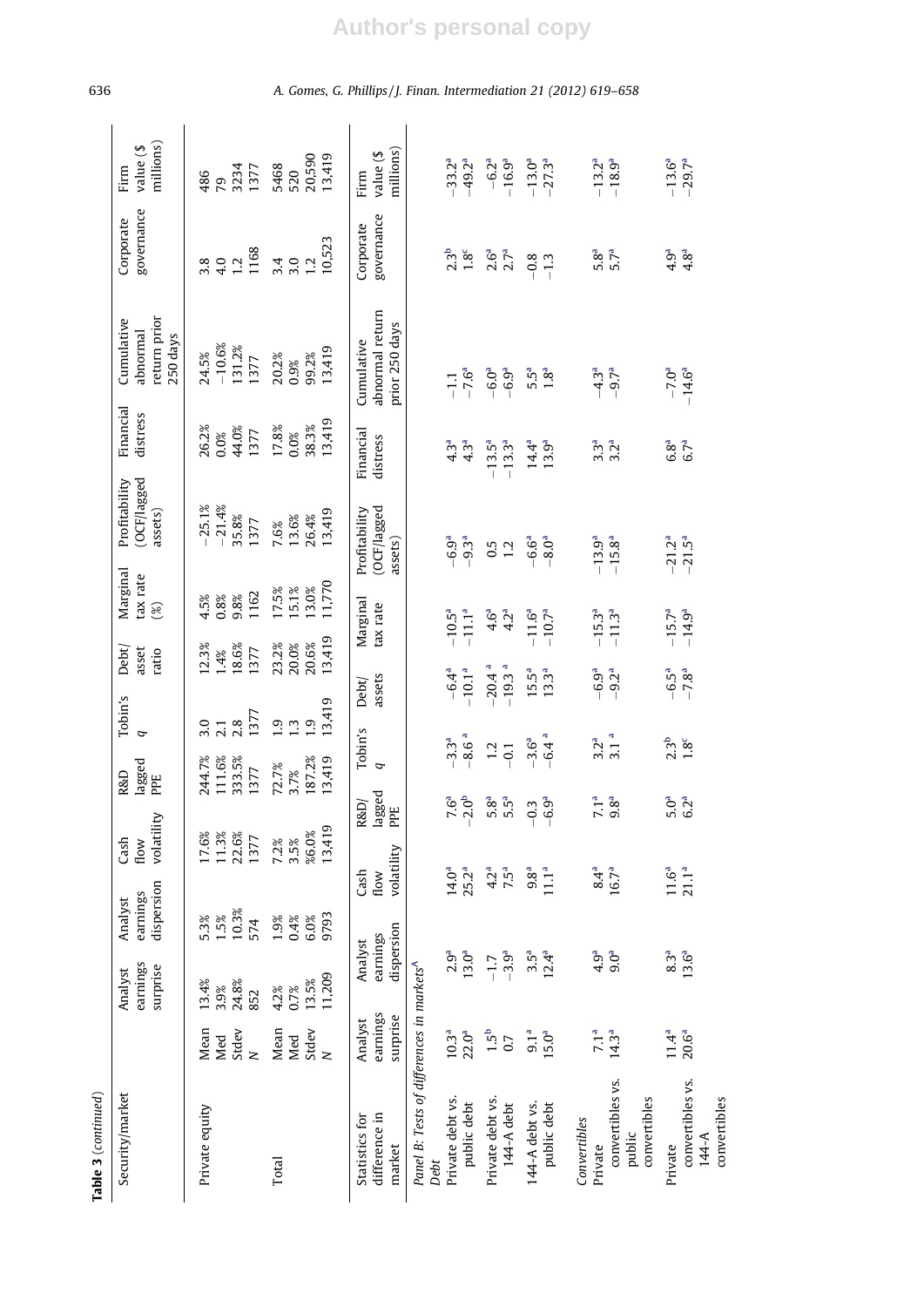| convertibles<br>convertibles<br>public | $-0.2$            | $-0.8$            | 5.5 <sup>a</sup>  | 6.1 <sup>a</sup>  | $2.1^c$          | $-3.7a$             | $-1.7^c$ | $-1.9^c$ | $-1.1$           | 0.0         | 2.7 <sup>a</sup> | $-3.2$      |
|----------------------------------------|-------------------|-------------------|-------------------|-------------------|------------------|---------------------|----------|----------|------------------|-------------|------------------|-------------|
| Private equity vs.<br>Equity           | 17.2 <sup>a</sup> | 13.2 <sup>a</sup> | 14.4 <sup>a</sup> | $13.0^{a}$        | 3.9 <sup>a</sup> | $-13.4^a$ $-25.2^a$ |          | $-31.7a$ | 9.3 <sup>a</sup> | $-12.2^{a}$ | 7.8 <sup>a</sup> | $-5.8^{a}$  |
| public equity                          | 23.7 <sup>a</sup> | $17.4^{a}$        | 23.8 <sup>a</sup> | 18.1 <sup>a</sup> | 2.1 <sup>a</sup> | $-13.9a$ $-21.3a$   |          | $-30.7a$ | 9.1 <sup>a</sup> | $-21.1a$    | 7.6 <sup>a</sup> | $-26.6^{a}$ |

 $\overline{a}$ is Altinan's Z-score less than 1.81. Tobin's q is market-to-book value. Cumulative abnormal return (CAR) is the excess return relative to a portfolio of firms in the same size decile. Debt-to-asset ratio is long-term debt divided by book value of assets. The corporate marginal tax rate is from Graham (1996). Firm value is market value of equity plus The first row presents the t-statistics "for the equality of the price per share. We scale corporate governance, where one equals worst and four equals best, based on whether the firm has dual-class voting stock, classified board, restrictions on shareholders to call special meeting, or on action by written consent. We divide R&D by lagged property, plant, and equipment. Cash flow volatility is the standard deviation of operating Tobin's q is market-to-book value. Cumulative abnormal return (CAR) is the excess return relative to a portfolio of firms in the same size decile. Debt-to-asset ratio is long-term debt divided by book value of assets. The corporate marginal tax rate is from Graham (1996). Firm value is market value of equity plus The first row presents the t-statistics ''for the equality of the absolute value of actual earnings less median analyst forecast divided the price per share. Analyst earnings dispersion is the standard deviation of analyst earnings estimates divided cash flow using up to 20 quarters prior to the issue. Profitability is operating income before depreciation divided by lagged assets. Financial distress is Altman's Z-score less than 1.81.  $\frac{1}{2}$ dooclo, Filidiillidi cash flow using up to 20 quarters prior to the issue. Profitability is operating income before depreciation divided by lagged  $\frac{1}{2}$ . means of each variable in Table 2A by market, and the second row presents the Mann-Whitney two-sample statistics. ā i i i is

 $^{\wedge}$  The first row presents the t-statistics for the equality of means of each variable in Table 2A by market, and the second row presents the Mann-Whitney two-sample statistics. means of each variable in Table 2A by market, and the second row presents the Mann-Whitney two-sample statistics.<br>^ The first row presents the t-statistics for the equality of means of each variable in Table 2A by market,

- 
- $\frac{a}{b}$  Significance level of 1%.<br>b Significance level of 5%.
- <sup>c</sup> represent significance levels of ten percent. represent significance levels of ten percent.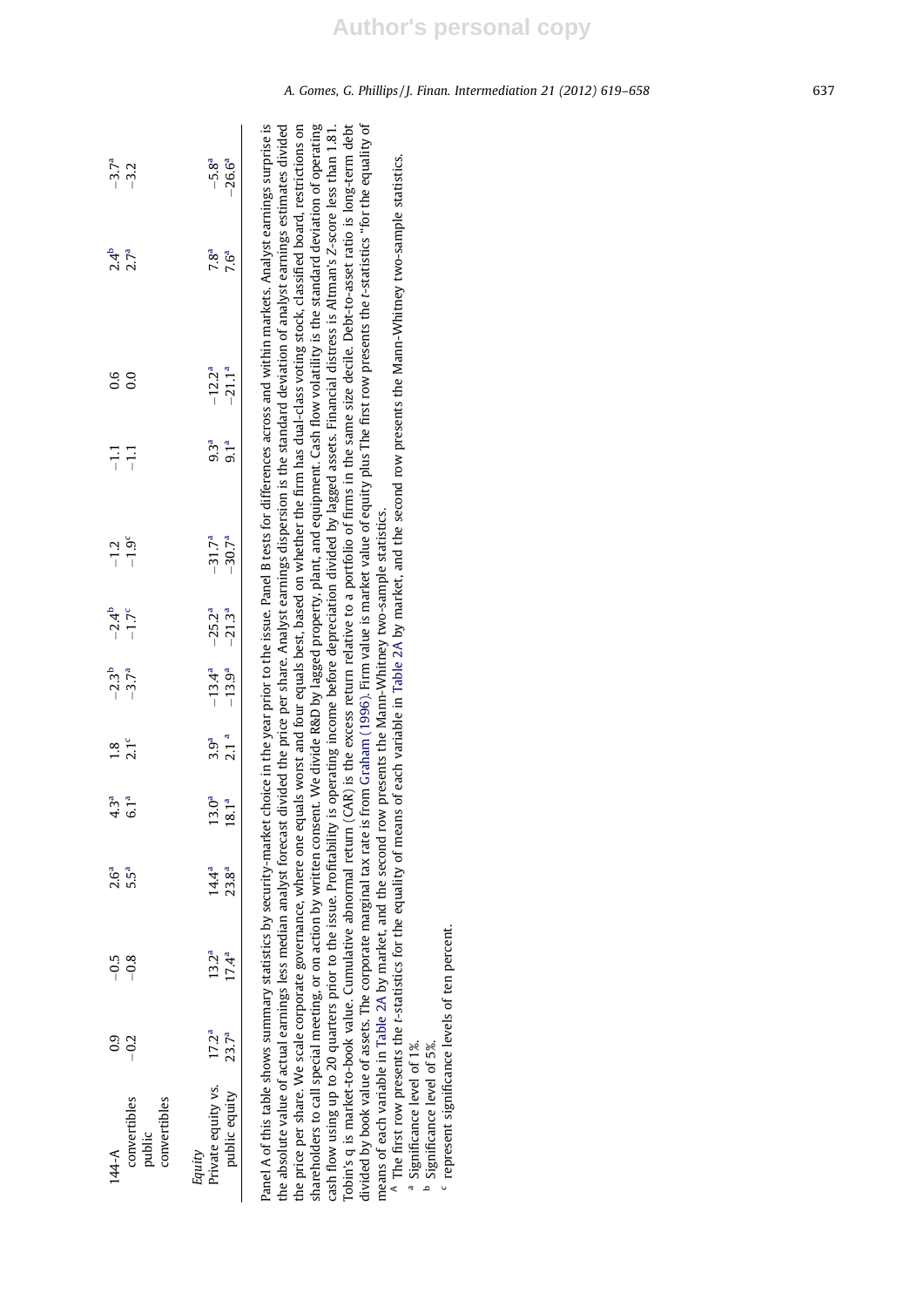for most variables from public issuers. They are also closer to public debt issuers than they are to private debt issuers.

The picture that emerges from these summary statistics is that public firms issuing in the private market are smaller, highly valued, and less profitable versus public issuers. They also have higher measures of our proxies for asymmetric information than do firms issuing in the public markets. This conclusion holds irrespective of the security type. With respect to our other control variables, issuers in the public equity and convertible markets issue after a period of high cumulative abnormal returns – reinforcing the conclusions of Asquith and Mullins (1986) about market timing. Abnormal returns prior to private security issues are much lower than the abnormal returns prior to public security issues. Also interesting, and consistent with the classic trade-off theory, issuers of debt are more profitable – especially when we compare issuers of private debt to issuers of private equity and private convertibles.

# 4.2. Does the public–private distinction matter?

Before we present our models which recognize the public–private market explicitly, we first examine results where we do not control for the market. In Table 4 we present results of a logit model where we combine the private and public equity and also the private and public debt. In this model the dependent variable is equal to one if the firm issues equity and zero if the firm issues debt. We also combine the convertible preferred stocks into the equity category and the convertible bonds into the debt category. Standard errors are adjusted for clustering at the issuer level. This approach closely resembles what one would get using the firm's statement of cash flows to infer security issuance when one does not know the market in which the security is sold.

Examination of the results in Table 4 shows that when we combine public and private equity and public and private debt, neither of our two asymmetric information variables is significant. The finding of insignificance for the asymmetric information variables when we do not identify whether securities are sold in the public or private market is consistent with the results of previous studies including Frank and Goyal (2003) and Fama and French (2005).

### 4.3. Security choice within markets

In this section we present and discuss our nested models of security issuance which explicitly identify the market in which the security is sold. Table 5 presents the results of our nested logit model, which allows correlation within security type (debt, convertibles, equity). Standard errors are also adjusted for clustering at the issuer level. Using this model, we test our hypotheses on the security choice conditional on the private or public market. The model also gives us unconditional estimates of the value of issuing in the private and public market for all security types. Table 5 uses analyst earnings surprise as our measure of asymmetric information.<sup>15</sup>

The results on market choice reported in column 1 of Table 5 show that firms with a high degree of asymmetric information and high cash flow volatility are more likely to sell securities in the private market. Small firms, with high Tobin's q, with high R&D, with lower 1 year abnormal returns and low profitability are also more likely to choose to issue securities privately.

Columns 2–5 report the results conditional on the market. We see that conditional on issuing in the public market, the probability of issuing public debt (equity) increases (decreases) with asymmetric information. We test Hypothesis 1 formally and find that the coefficient for public equity (which shows the sensitivity versus public debt) is significantly greater than zero and also significantly lower than public convertibles. Our results show that firms' probability of issuing informationally sensitive securities decreases with asymmetric information in the public market.

<sup>&</sup>lt;sup>15</sup> Examining the coefficients of the multinomial logit model and comparing them to the nested logit model (in Table 5), we find that while there are differences in magnitude between the multinomial and the nested logit models (the coefficients and marginal effects from the multinomial model are actually larger in magnitude than the ones from the nested logit model), the signs and significance across models are similar.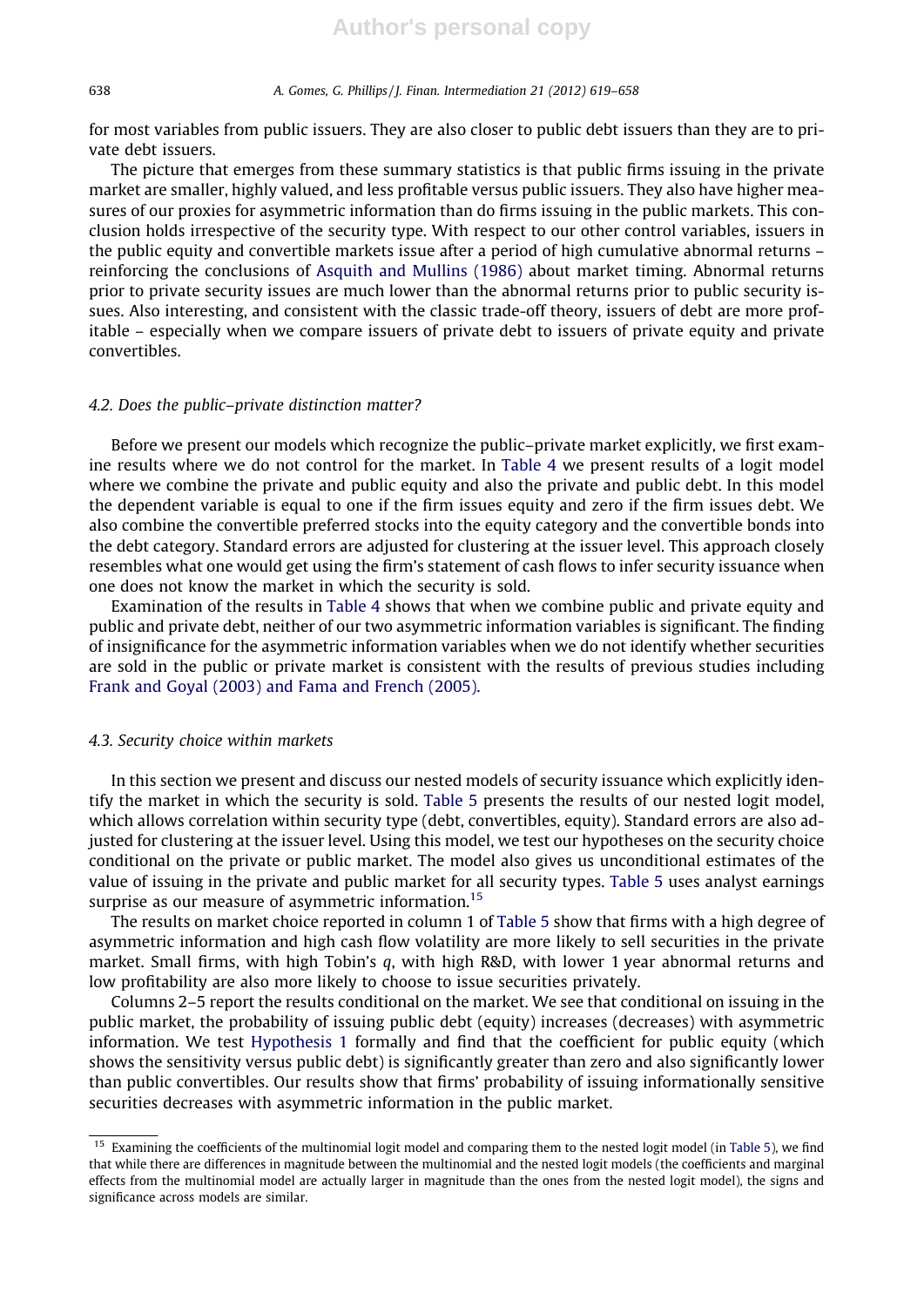# **Author's personal copy**

### A. Gomes, G. Phillips / J. Finan. Intermediation 21 (2012) 619-658 639

### Table 4

Choice of security: debt versus equity.

| Explanatory variables                                                                                                                      | Analyst earnings surprise                                      | Analyst earnings dispersion                      |
|--------------------------------------------------------------------------------------------------------------------------------------------|----------------------------------------------------------------|--------------------------------------------------|
| Measures of asymmetric information                                                                                                         | 0.001<br>(.030)                                                | $-0.027$<br>$(-.800)$                            |
| Control variables<br>Risk, investment opportunities and taxes<br>Cash flow volatility                                                      | $0.128$ <sup>a</sup><br>(2.510)                                | 0.180 <sup>a</sup><br>(2.870)                    |
| R&D/lagged PPE                                                                                                                             | 0.104 <sup>b</sup><br>(2.360)                                  | $0.088$ $c$<br>(1.840)                           |
| Tobin's $q$                                                                                                                                | 0.383 <sup>a</sup><br>(7.820)                                  | 0.360 <sup>a</sup><br>(6.930)                    |
| Debt/asset ratio<br>(Industry adjusted)                                                                                                    | 0.089 <sup>a</sup><br>(2.500)                                  | 0.106 <sup>a</sup><br>(2.730)                    |
| Marginal tax rate                                                                                                                          | $-0.155$ <sup>a</sup><br>$(-3.750)$                            | $-0.128$ <sup>a</sup><br>$(-2.920)$              |
| Profitability<br>(Operating cash flow/lagged assets)                                                                                       | $-0.357$ <sup>a</sup><br>$(-6.850)$                            | $-0.370$ <sup>a</sup><br>$(-6.180)$              |
| Financial distress<br>$(Z-score < 1.81)$                                                                                                   | 0.226 <sup>b</sup><br>(2.210)                                  | 0.234 <sup>b</sup><br>(2.120)                    |
| Size and corporate governance<br>Predicted financial need                                                                                  | 0.104<br>(1.310)                                               | 0.078<br>(.860)                                  |
| Log firm size<br>(Firm value)                                                                                                              | $-0.888$ <sup>a</sup><br>$(-16.070)$                           | $-0.923$ <sup>a</sup><br>$(-14.480)$             |
| Corporate governance                                                                                                                       | 0.027<br>(.800)                                                | 0.017<br>(.480)                                  |
| Market timing & market characteristics<br>Cumulative abnormal stock return<br>(250 prior days)<br>Cumulative market return<br>(Prior year) | 0.288 <sup>a</sup><br>(7.250)<br>0.089 <sup>a</sup><br>(2.450) | 0.301 <sup>a</sup><br>(6.710)<br>0.037<br>(.910) |
| Aaa bond rate                                                                                                                              | 0.187 <sup>a</sup><br>(4.860)                                  | 0.232 <sup>a</sup><br>(5.560)                    |
| Credit spread: Baa - Aaa                                                                                                                   | 0.206 <sup>a</sup><br>(4.900)                                  | 0.217 <sup>a</sup><br>(4.770)                    |
| VIX market volatility                                                                                                                      | $-0.002$<br>$(-.420)$                                          | $-0.006$<br>$(-1.000)$                           |
| Number of issues<br>Pseudo R-squared                                                                                                       | 8343<br>27.7%                                                  | 7536<br>25.6%                                    |

Debt and equity aggregated across markets. This table presents the coefficient estimates from binomial logit regressions that combine security issues into equity and debt groups with no indication of choice of market or choice of convertible securities. The dependent variable equals one for equity issues and zero for debt issues. All firm-specific variables are lagged. All marketspecific variables represent three months prior to the security issuance. For the measure of asymmetric information, column 1 uses the analyst earnings forecast surprise calculated as the absolute value of the median forecast less the actual earnings divided by the price per share. Column 2 uses analyst earnings dispersion calculated as the standard deviation of the analyst forecasts divided by price per share. Predicted financial need (internal funding deficit) is the instrumented amount of capital expenditures plus increase in net working capital less operating income before depreciation. All other explanatory variables are as defined in Table 3. We normalize all variables (except the dummy variable for financial distress) by their standard deviation. The table includes industry fixed effects (Fama–French 17 industries). Robust Z-statistics that correct for issuer clustering appear in parentheses.

<sup>a</sup> Significantly different from zero at the 1% level of significance.

b Significantly different from zero at the 5% level of significance.

 $\epsilon$  Significantly different from zero at the 10% level of significance.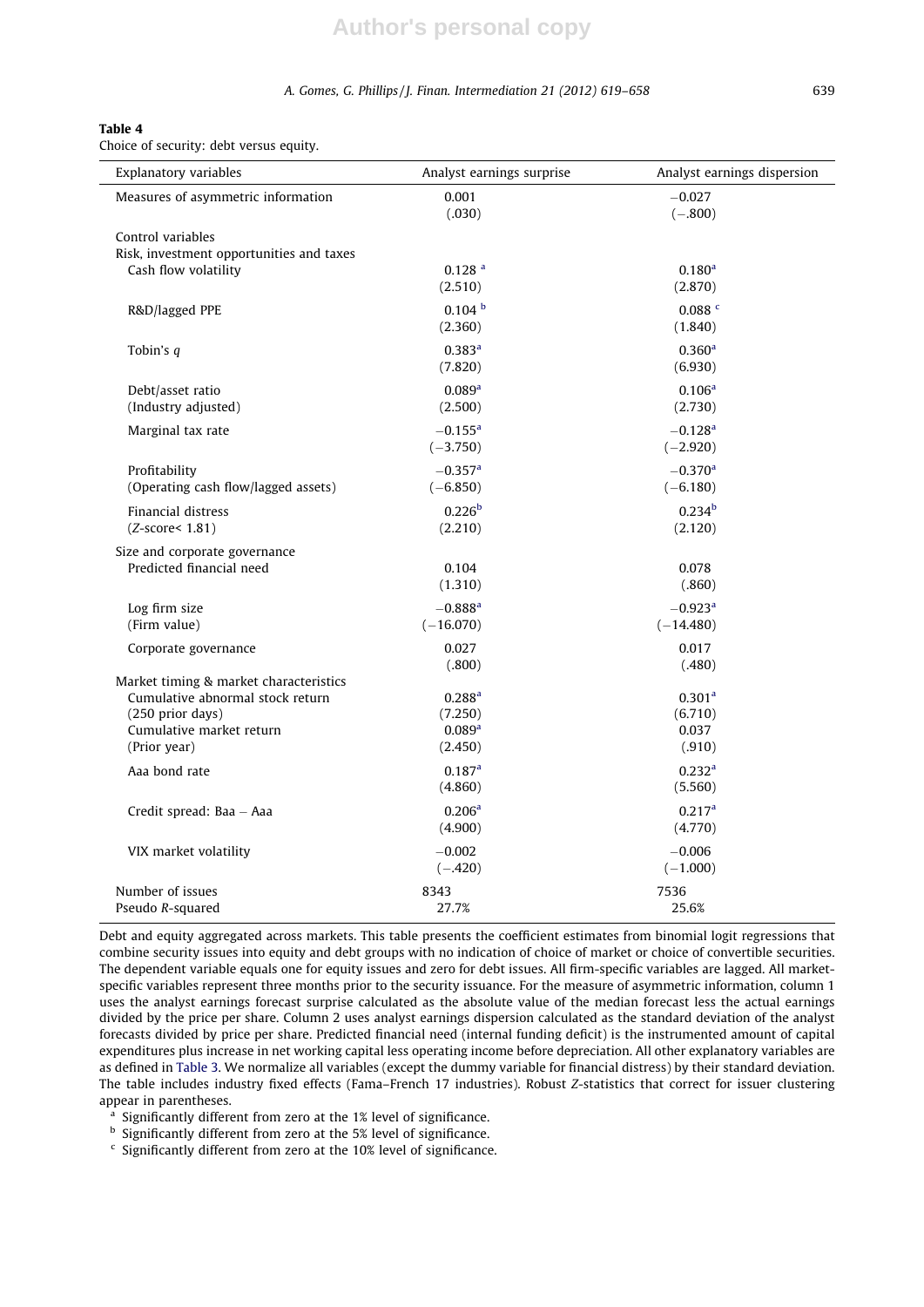| Security choice conditional on public versus private markets.<br>Table 5                       |                                     |                                       |                               |                                      |                               |
|------------------------------------------------------------------------------------------------|-------------------------------------|---------------------------------------|-------------------------------|--------------------------------------|-------------------------------|
| Explanatory variables                                                                          | Market choice                       | Security choice conditional on market |                               |                                      |                               |
|                                                                                                | (vs. public market)<br>Private      | (vs. public debt)<br>Public equity    | Public convertibles           | (vs. private debt)<br>Private equity | Private convertibles          |
| Asymmetric information measure                                                                 | 0.194 <sup>a</sup>                  | $-0.773$ <sup>a</sup>                 | $(-.190)$                     | (1.330)                              | $0.114^{a}$                   |
| Analyst earnings surprise                                                                      | (3.080)                             | $(-4.860)$                            | $-0.017$                      | 0.056                                | (2.780)                       |
| Risk, investment opportunities and taxes<br>Cash flow volatility<br>Control variables          | 0.266 <sup>a</sup><br>(2.120)       | $0.558^{a}$<br>(4.930)                | 0.461 <sup>a</sup><br>(3.780) | $0.319^{a}$<br>(4.570)               | 0.343 <sup>a</sup><br>(4.840) |
| R&D/lagged PPE                                                                                 | $0.450^{b}$                         | 0.709 <sup>a</sup>                    | $0.719^{a}$                   | $0.219^{a}$                          | $0.131^{b}$                   |
|                                                                                                | (2.440)                             | (4.740)                               | (4.730)                       | (3.530)                              | (1.960)                       |
| Tobin's $q$                                                                                    | 0.590 <sup>a</sup>                  | $1.025^{a}$                           | 0.904 <sup>a</sup>            | 0.657 <sup>a</sup>                   | 0.637 <sup>a</sup>            |
|                                                                                                | (5.500)                             | (12.280)                              | (10.690)                      | (9.860)                              | (9.130)                       |
| (Industry adjusted)                                                                            | $(-1.300)$                          | 0.129 <sup>a</sup>                    | $(-330)$                      | $0.108^{\rm c}$                      | 0.174 <sup>a</sup>            |
| Debt/asset ratio                                                                               | $-0.049$                            | (2.650)                               | $-0.017$                      | (1.890)                              | (2.920)                       |
| Marginal tax rate                                                                              | (.640)                              | $(-.060)$                             | $-0.142^{b}$                  | $-0.437$ <sup>a</sup>                | $-0.385^{a}$                  |
|                                                                                                | 0.024                               | $-0.003$                              | $(-2.460)$                    | $(-5.440)$                           | $-4.710$                      |
| (Operating cash flow/lagged assets)                                                            | $-0.209^{b}$                        | $-0.661a$                             | $-0.789$ <sup>a</sup>         | $-0.933$ <sup>a</sup>                | $-0.805a$                     |
| Profitability                                                                                  | $(-2.050)$                          | $-6.850$                              | $(-7.740)$                    | $(-11.780)$                          | $(-9.880)$                    |
| Financial distress                                                                             | $-0.439$ <sup>a</sup>               | $(-1.230)$                            | $(0.4 - 1)$                   | 0.429 <sup>a</sup>                   | $0.575^{a}$                   |
| $(Z-score < 1.81)$                                                                             | $(-4.150)$                          | $-0.185$                              | $-0.074$                      | (2.680)                              | (3.520)                       |
| Size and corporate governance                                                                  | $(-.190)$                           | $0.245^{a}$                           | 0.183 <sup>a</sup>            | $-0.805^{a}$                         | $(-1.600)$                    |
| Predicted financial need                                                                       | $-0.011$                            | (2.890)                               | (3.800)                       | $(-5.300)$                           | $-0.458$                      |
| (Firm value)                                                                                   | $-1.467$ <sup>a</sup>               | $-1.712$ <sup>a</sup>                 | $-0.467$ <sup>a</sup>         | $-1.407$ <sup>a</sup>                | $-1.500a$                     |
| Log size                                                                                       | $(-15.480)$                         | $(-20.580)$                           | $(-6.280)$                    | $(-13.660)$                          | $(-13.760)$                   |
| Corporate governance                                                                           | (.810)                              | (130)                                 | (1.320)                       | $0.155^{a}$                          | (1.550)                       |
|                                                                                                | 0.028                               | 0.006                                 | 0.068                         | (2.810)                              | 0.090                         |
| Market timing & market characteristics<br>Cumulative abnormal stock return<br>(250 prior days) | $-0.319$ <sup>a</sup><br>$(-5.510)$ | $0.377^{a}$<br>(6.820)                | $0.316^{a}$<br>(5.410)        | $0.310^{a}$<br>(5.480)               | (.560)<br>0.040               |
| Cumulative market return                                                                       | $-0.079^{b}$                        | (0.85)                                | $(-.710)$                     | 0.217 <sup>a</sup>                   | (330)                         |
| (Prior year)                                                                                   | $(-1.980)$                          | 0.045                                 | $-0.042$                      | (3.670)                              | 0.021                         |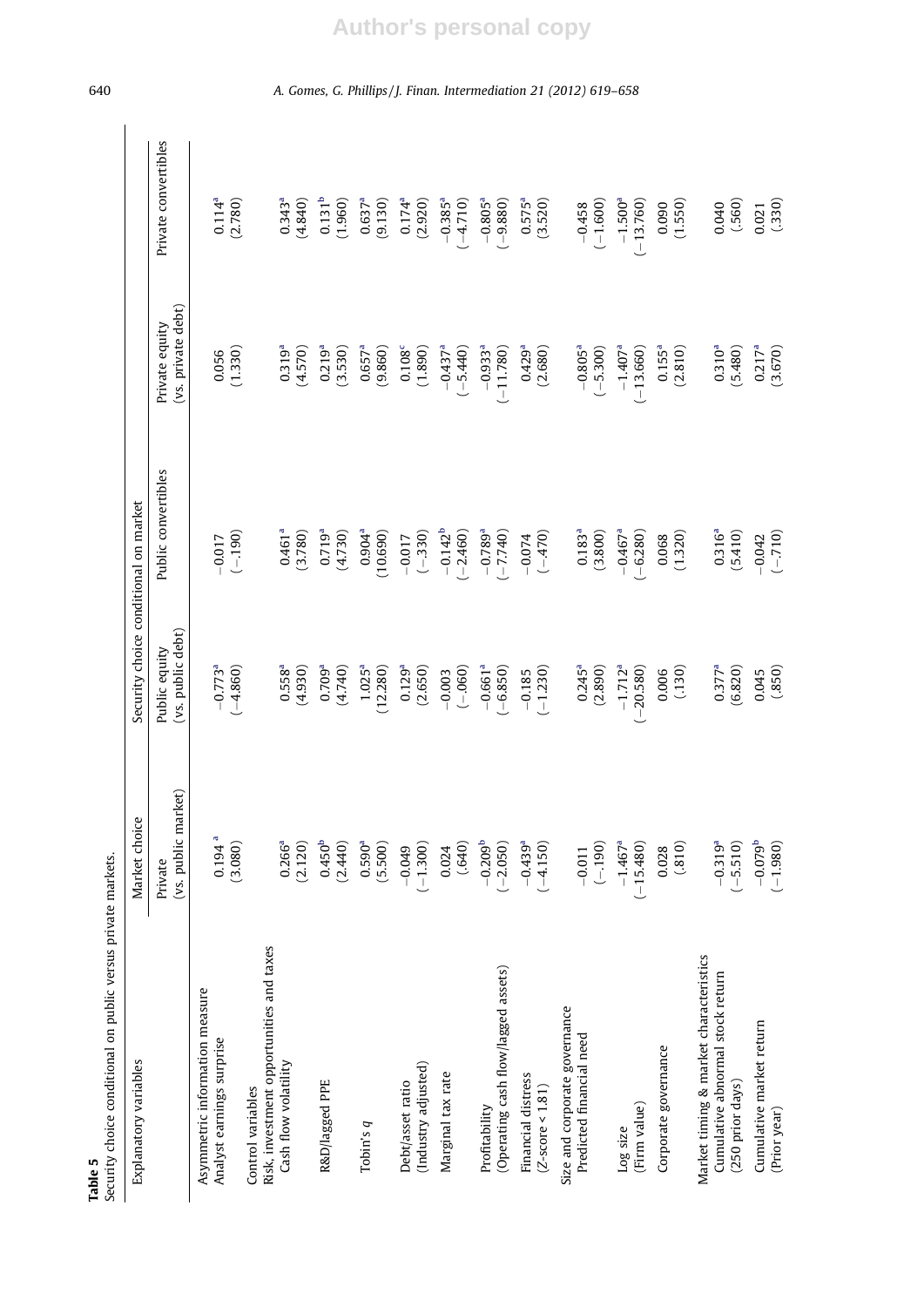presents market choice coefficients representing sensitivity relative to the public market. Columns 2-5 present security choice conditional on market, with coefficients representing variable financial distress) by their standard deviation. Analyst earnings surprise is the absolute value of actual earnings less median analyst forecast divided the price per share. Predicted financial need (internal funding deficit) is the instrumented amount of capital expenditures plus increase in net working capital less operating income before depreciation. The chi-squared This table presents coefficient estimates from a nested logit regression that tests the impact of explanatory variables on public and private security choice by public firms. Column 1 presents market choice coefficients representing sensitivity relative to the public market. Columns 2–5 present security choice conditional on market, with coefficients representing sensitivity versus debt issuance. All firm-specific variables are lagged. Explanatory variables are as defined in Table 2A. We normalize the explanatory variables (except for the dummy sensitivity versus debt issuance. All firm-specific variables are lagged. Explanatory variables are as defined in Table 2A. We normalize the explanatory variables (except for the dummy variable financial distress) by their standard deviation. Analyst earnings surprise is the absolute value of actual earnings less median analyst forecast divided the price per share. Predicted financial need (internal funding deficit) is the instrumented amount of capital expenditures plus increase in net working capital less operating income before depreciation. The chi-squared statistic for test of overall significance is 11,686 (p-value 0.001). Our sample comprises 8343 security issues. The table includes industry fixed effects for each security type. Robust Zstatistic for test of overall significance is 11,686 (p-value 0.001). Our sample comprises 8343 security issues. The table includes industry fixed effects for each security type. Robust Z-This table presents coefficient estimates from a nested logit regression that tests the impact of explanatory variables on public and private security choice by public firms. Column 1 statistics that correct for issuer clustering and heterskedasticity appear in parentheses. statistics that correct for issuer clustering and heterskedasticity appear in parentheses.

<sup>a</sup> Significantly different from zero at the 1% level of significance. <sup>a</sup> Significantly different from zero at the 1% level of significance. b  $\frac{1}{2}$  b  $\frac{1}{2}$  b  $\frac{1}{2}$  b  $\frac{1}{2}$  b  $\frac{1}{2}$  cannot be  $\frac{1}{2}$  and  $\frac{1}{2}$  b  $\frac{1}{2}$  cannot be  $\frac{1}{2}$  b  $\frac{1}{2}$  cannot be  $\$ 

Significantly different from zero at the 5% level of significance.

<sup>b</sup> Significantly different from zero at the 5% level of significance.<br><sup>C</sup> Significantly different from zero at the 10% level of significance. Significantly different from zero at the 10% level of significance.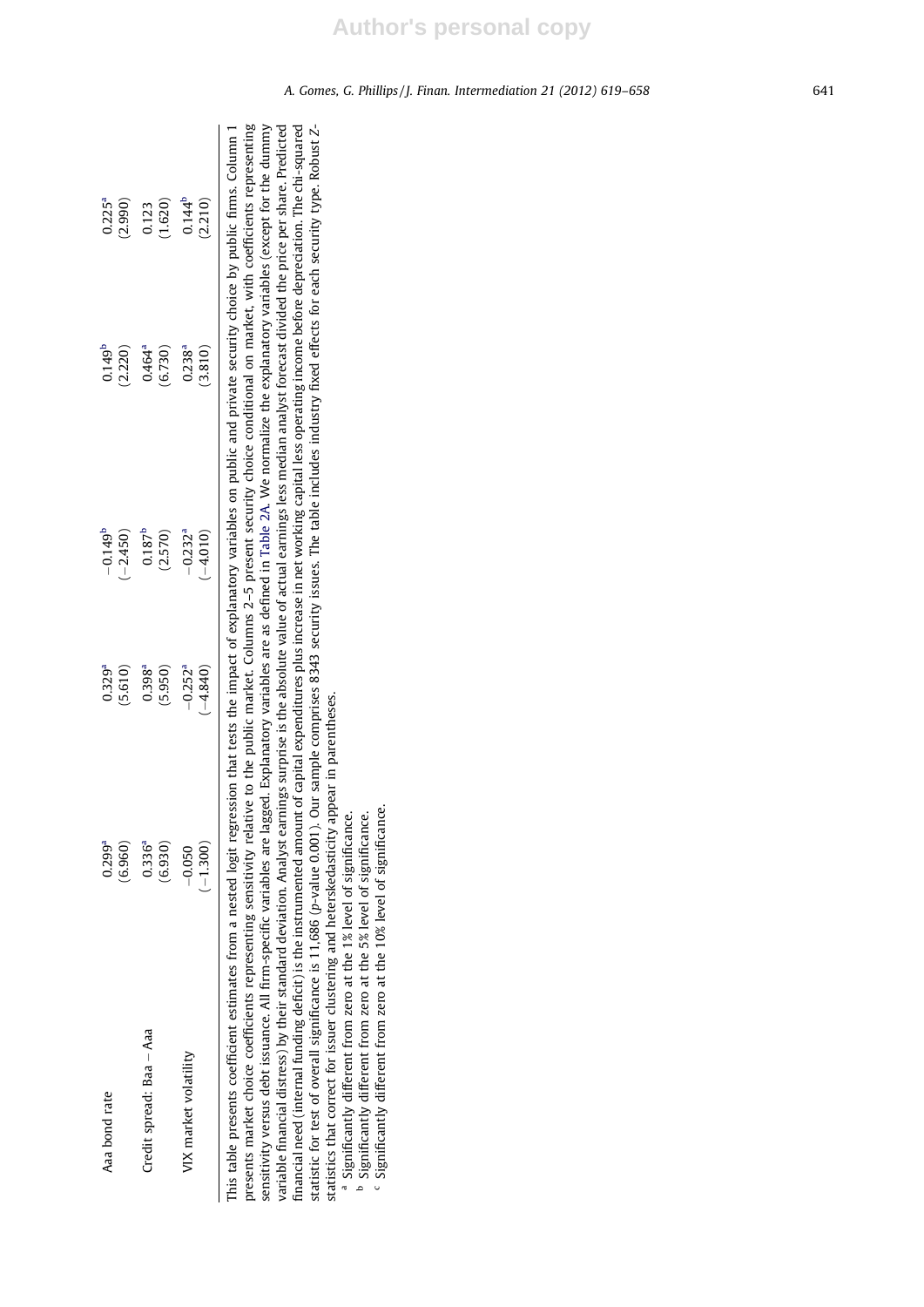Conditional on issuing in the private market we see a partial reversal of this sensitivity of security issuance to asymmetric information. In addition, firms' issuance decisions are much less sensitive overall to asymmetric information. Hypothesis 2 predicting a reversalof the sensitivity to asymmetric information for the private market is partially supported, as coefficients for asymmetric information for both private convertibles and equity are statistically greater than zero – however there is a larger coefficient for private convertibles versus private equity. We do find that Hypothesis 3 is supported as there is significantly less sensitivity to asymmetric information in the private market than in the public market.

With respect to other control variables in Table 5, the sensitivity of security issuance to distress shows a different pattern for public and private markets. Firms issuing privately are more likely to issue equity and convertibles if they have high measures of financial distress and a lower marginal tax rate. There is no significant sensitivity of security issuance in the public markets to distress. In the public market, we also find that the sensitivity to cash flow volatility is highest for equity, next highest for convertibles, and lowest for debt and the differences are statistically significant. In the private market both equity and convertibles have a higher sensitivity to risk versus the benchmark of private debt, but the sensitivities of private equity and private convertibles are not statistically different from each other.

Table 6A presents the economic significance of the results in Table 5. To compute the economic effects we use the estimated model and associated coefficients from our results in Table 5. We first present the marginal significance of our primary nested logistic specifications and then we graphically show the overall significance of our results in the next subsection. For each variable, we compute the predicted probability of each of the six firm-level choices at two points, one-half standard deviation above and below, around each individual sample values. All other variables are held at their observation values. We then average these probabilities over all firms in the sample.

The first two columns of Table 6A show that the marginal probability of issuing in the private market is 8.8 percentage points higher as our measure of asymmetric information increases. This pattern are also stronger for firms that have less than the median market capitalization, as shown in the second row of the table. The subsequent columns of Table 6 shows that the sensitivity of security issuance to asymmetric information is highest in the public markets, where the probability of issuing firms issuing public equity (debt) declines (increases) with our measure of asymmetric information. If we increase our measure of asymmetric information, analyst earnings surprise, by one standard deviation, the predicted probability of issuing public debt rises by 6.8 percentage points and the probability of issuing public equity declines by 11 percentage points.

We see a weak reverse ordering of probabilities in the private market. Conditional on issuing in the private market the probability of issuing convertibles and equity increases slightly with asymmetric information and decreases for debt. However, the magnitudes are much smaller than the probabilities in the public market (as is predicted by Hypothesis 3) and show a markedly different pattern consistent with information being revealed to private investors or with private investors having better information before the issue. This table thus shows support for Hypothesis 1 and partial support for Hypothesis 2. The decreased sensitivity of security issuance in the private market than in the public market supports Hypothesis 3.

Security choice is also highly sensitive to cash flow volatility and investment opportunities. Risk, R&D to net fixed assets and Tobin's  $q$  have a large effect on the predicted probabilities, especially in the public markets. If we increase our risk and investment opportunity measures by one standard deviation, the predicted probability of issuing public debt declines by 7.4 as risk increases one standard deviation and declines by 14 percentage points as Tobin's  $q$  increases one standard deviation.

Market timing, measured by the cumulative abnormal stock return, also has a large effect on market choice and security issuance in the public markets but less so in the private markets. The first two columns of Table 7 show that firms are 8.9 percentage points more likely to issue in the public markets (and 8.9 percentage points less likely to issue in the private markets) after a one standard deviation increase in the firm's cumulative abnormal stock return. The effect is magnified in the public markets for public equity. Public equity is an additional 3.7 percentage points more likely to be issued versus a decline of 5.4 percentage points for public debt after a one standard deviation increase in the firm's cumulative abnormal stock return. This relation is weaker in the private markets, with a 1.9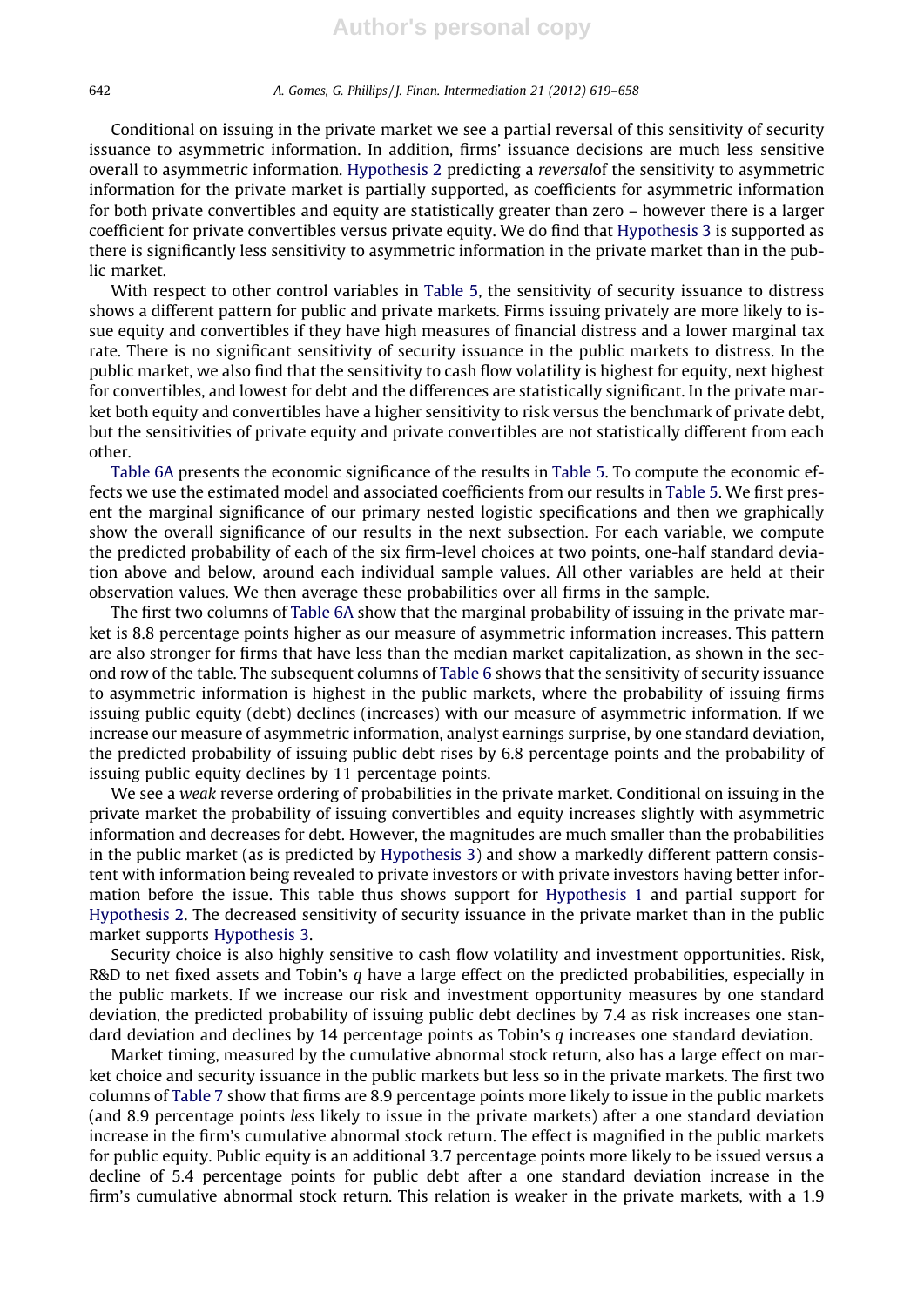|                                                                                                                                                                                                                                                                                                                                                                                               | Prob. of issuing in |                |                        | Conditional on public market |          |         | Conditional on private market |         |
|-----------------------------------------------------------------------------------------------------------------------------------------------------------------------------------------------------------------------------------------------------------------------------------------------------------------------------------------------------------------------------------------------|---------------------|----------------|------------------------|------------------------------|----------|---------|-------------------------------|---------|
|                                                                                                                                                                                                                                                                                                                                                                                               | Public market       | Private market | Probability of issuing |                              |          |         | Probability of issuing        |         |
|                                                                                                                                                                                                                                                                                                                                                                                               |                     |                | Debt                   | Convertibles                 | Equity   | Debt    | Convertibles                  | Equity  |
| Asymmetric information measure                                                                                                                                                                                                                                                                                                                                                                |                     |                |                        |                              |          |         |                               |         |
| Analyst earnings surprise: all firms                                                                                                                                                                                                                                                                                                                                                          | $-9.0%$             | 9.0%           | 6.7%                   | 4.3%                         | $-11.1%$ | 0.5%    | 0.5%                          | 0.1%    |
| Firms <= median market value                                                                                                                                                                                                                                                                                                                                                                  | 11.4%               | 11.4%          | 8.2%                   | 6.8%                         | $-15.0%$ | $-0.9%$ | 0.9%                          | 0.0%    |
| Firms > median market value                                                                                                                                                                                                                                                                                                                                                                   | $-6.6%$             | 6.6%           | 5.3%                   | 1.9%                         | $-7.2%$  | $-0.3%$ | 0.2%                          | 0.1%    |
| Control variables                                                                                                                                                                                                                                                                                                                                                                             |                     |                |                        |                              |          |         |                               |         |
| Risk, investment opportunities and taxes                                                                                                                                                                                                                                                                                                                                                      |                     |                |                        |                              |          |         |                               |         |
| Cash flow volatility: all firms                                                                                                                                                                                                                                                                                                                                                               | $-0.9%$             | 0.9%           | $-7.7%$                | 2.3%                         | 5.4%     | 2.3%    | 1.2%                          | 1.2%    |
| Firms <= median market value                                                                                                                                                                                                                                                                                                                                                                  | 0.8%                | 0.8%           | $-7.8%$                | 1.1%                         | 6.8%     | $-3.5%$ | 1.8%                          | 1.6%    |
| Firms > median market value                                                                                                                                                                                                                                                                                                                                                                   | $-2.6%$             | 2.6%           | $-7.5%$                | 3.6%                         | 3.9%     | $-1.2%$ | 0.5%                          | 0.7%    |
| R&D/lagged PPE                                                                                                                                                                                                                                                                                                                                                                                | $-2.1%$             | $2.1\%$        | $-10.6%$               | 4.6%                         | 6.0%     | $-1.3%$ | 0.2%                          | 1.1%    |
| Tobin's $q$                                                                                                                                                                                                                                                                                                                                                                                   | $-3.5%$             | 3.5%           | $-14.4%$               | 5.0%                         | 9.4%     | $-4.6%$ | $2.0\%$                       | 2.6%    |
| Debt/asset ratio                                                                                                                                                                                                                                                                                                                                                                              | 1.3%                | $-1.3%$        | $-1.0%$                | $-1.0%$                      | 2.0%     | $-1.0%$ | 0.7%                          | 0.2%    |
| Marginal tax rate                                                                                                                                                                                                                                                                                                                                                                             | 0.3%                | $-0.3%$        | 2.9%                   | $-1.7%$                      | 0.8%     | 2.9%    | $-1.1%$                       | $-1.8%$ |
| Profitability                                                                                                                                                                                                                                                                                                                                                                                 | $-0.3%$             | 0.3%           | 10.6%                  | $-5.7%$                      | $-4.9%$  | 6.2%    | 2.3%                          | $-3.9%$ |
| Financial distress                                                                                                                                                                                                                                                                                                                                                                            | 5.3%                | 5.3%           | 2.0%                   | 0.2%                         | 0.2%     | 3.8%    | 2.5%                          | 1.3%    |
| Market timing & corporate governance                                                                                                                                                                                                                                                                                                                                                          |                     |                |                        |                              |          |         |                               |         |
| Cumulative abnormal stock return                                                                                                                                                                                                                                                                                                                                                              | 9.0%                | $-9.0%$        | $-5.2%$                | 1.6%                         | 3.6%     | $-0.6%$ | $-0.6%$                       | 1.9%    |
| Corporate governance                                                                                                                                                                                                                                                                                                                                                                          | $-0.7%$             | 0.7%           | $-0.5%$                | 0.8%                         | $-0.3%$  | $-0.9%$ | 0.1%                          | 0.8%    |
| Economic significance of our results using the coefficients from the nested logit model of Table 5. We vary each specific variable by ±1/2 of its standard deviation, and evaluate the change<br>in each predicted probability of security issuance, keeping all other variables fixed at their actual observation values. For the asymmetric information and risk variables, we also compute |                     |                |                        |                              |          |         |                               |         |
| these predicted marginal effects for firms above and below the median market value of all firms issuing securities in our sample.                                                                                                                                                                                                                                                             |                     |                |                        |                              |          |         |                               |         |
|                                                                                                                                                                                                                                                                                                                                                                                               |                     |                |                        |                              |          |         |                               |         |

Table 6A<br>Economic significance: changes in predicted probability of security issuance. Economic significance: changes in predicted probability of security issuance.

# **Author's personal copy**

A. Gomes, G. Phillips / J. Finan. Intermediation 21 (2012) 619-658 643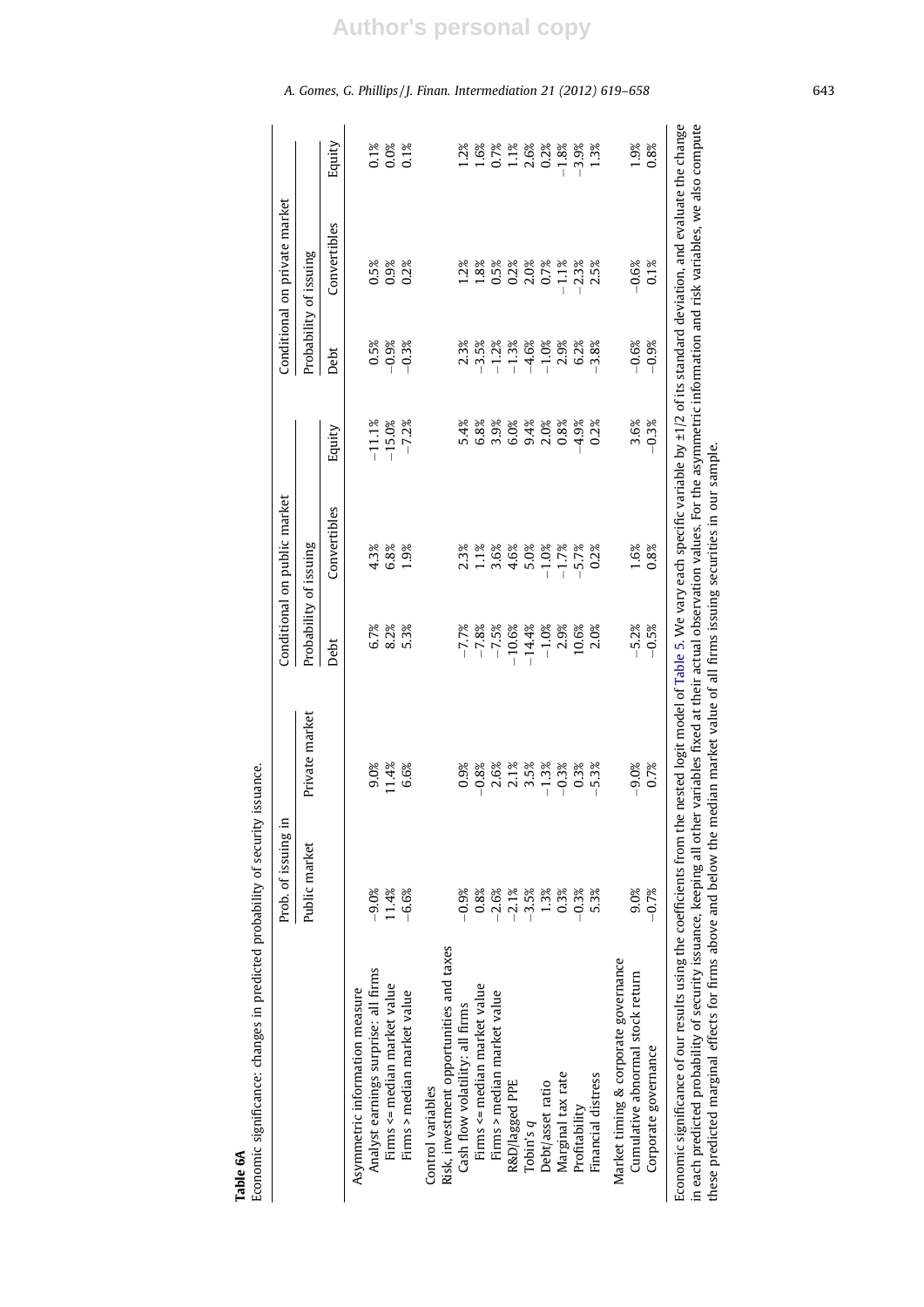percentage point increase for private equity and 1.3 percentage point decline for private debt. Thus the overall effect is that public equity is more that 10 percentage points more likely to be issued after a one standard deviation increase in the firm's cumulative abnormal stock return.

Trade-off variables (debt, taxes and profitability) have a significant economic impact in both public and private security markets. We see a fairly large effect of these variables on the probability of security issuance in private markets with increases in profitability and the marginal tax rate and decreases in financial distress making firms more likely to issue private debt. Typically, in capital structure regressions firm profitability and leverage ratio are negatively related, which is widely regarded as a serious problem of the tradeoff theory (Myers (1993)). Note that our results are consistent with the tradeoff theory, similar to the recent findings in Frank and Goyal (2009). Two distinctions are likely to drive our opposite results to most of the literature. First, like Frank and Goyal (2009), we focus on issuance decisions as opposed to leverage, and second that we control for the market and for asymmetric information effects in our model.

Corporate governance has a limited economic impact on security issuance. These results are consistent with the view that managers have discretion over security and market choice decisions are not likely to choose debt or a private monitor in order to improve corporate governance.<sup>16</sup> Lastly, perhaps not surprisingly, market volatility has a large influence on security issuance. Firms are more likely to issue private equity and private convertibles over private debt when market volatility is high (measured by the VIX market volatility). This ranking is reversed in the public markets.

Empirically, Hertzel and Smith (1993) and Wu (2004) do not find evidence that private placements are motivated by monitoring. Recently, Barclay et al. (2007) examine long-run equity returns following private placements and find evidence consistent with the conclusion that discounts to private equity are compensation to private blockholders for passively allowing management to become more entrenched. Our interpretation of the current theory and evidence is that the predictions for security and market issuance are mixed depending on whether managers with poor current governance have discretion over the security-market choices.

The overall message that emerges from these tables is that effect of asymmetric information is quite different in the public and private markets. The results reinforce the conclusion that in order to gauge the effect of information on security issuance decisions, it is crucial that one does not combine private and public security issues.

Table 6B contains measures of goodness of fit of our model. It shows how well the nested logit model from Table 5 does in predicting the actual observed choice. The table contains the observed choice in the rows and the predicted choice in each column. For each observation, the predicted choice is the choice with maximum probability among the six choices using the coefficient estimates from Table 5. The first row of each cell gives the number predicted to choose the security given in the column header. The second row gives the percentage predicted to choose that security versus the actual choice. The third row gives the percentage of observed, predicted pairs divided by the overall number predicted to issue that security.

Table 7 shows that the model from Table 5 does very well in predicting security issues for most securities. The model does very well in predicting public debt (61% predicted correctly), private debt (78% predicted correctly) and private equity (53% predicted correctly). Perhaps not surprisingly the model does less well in predicting convertible securities as they are a blend of equity and debt.

### 4.4. Market choice for type of security

Table 7 presents the results of the security-market nested logit model (Model 2). The results presented in Table 7 show that in the first stage when firms choose securities, firms probability of choosing equity over debt decreases with asymmetric information. Similar to the results by Asquith and Mullins (1986), the positive significant coefficient on a firm's past year abnormal returns shows that a firm is more likely to issue equity when the firm's stock price has risen recently. The overall results

<sup>&</sup>lt;sup>16</sup> The leverage decisions and the use of debt or monitoring itself may be plagued by agency conflicts. The more antitakeover defenses the firm has the lower can the debt level and the lower the probability of issuing debt securities as modeled by Zwiebel (1996). Similar considerations are likely also to impact the likelihood of using a monitor.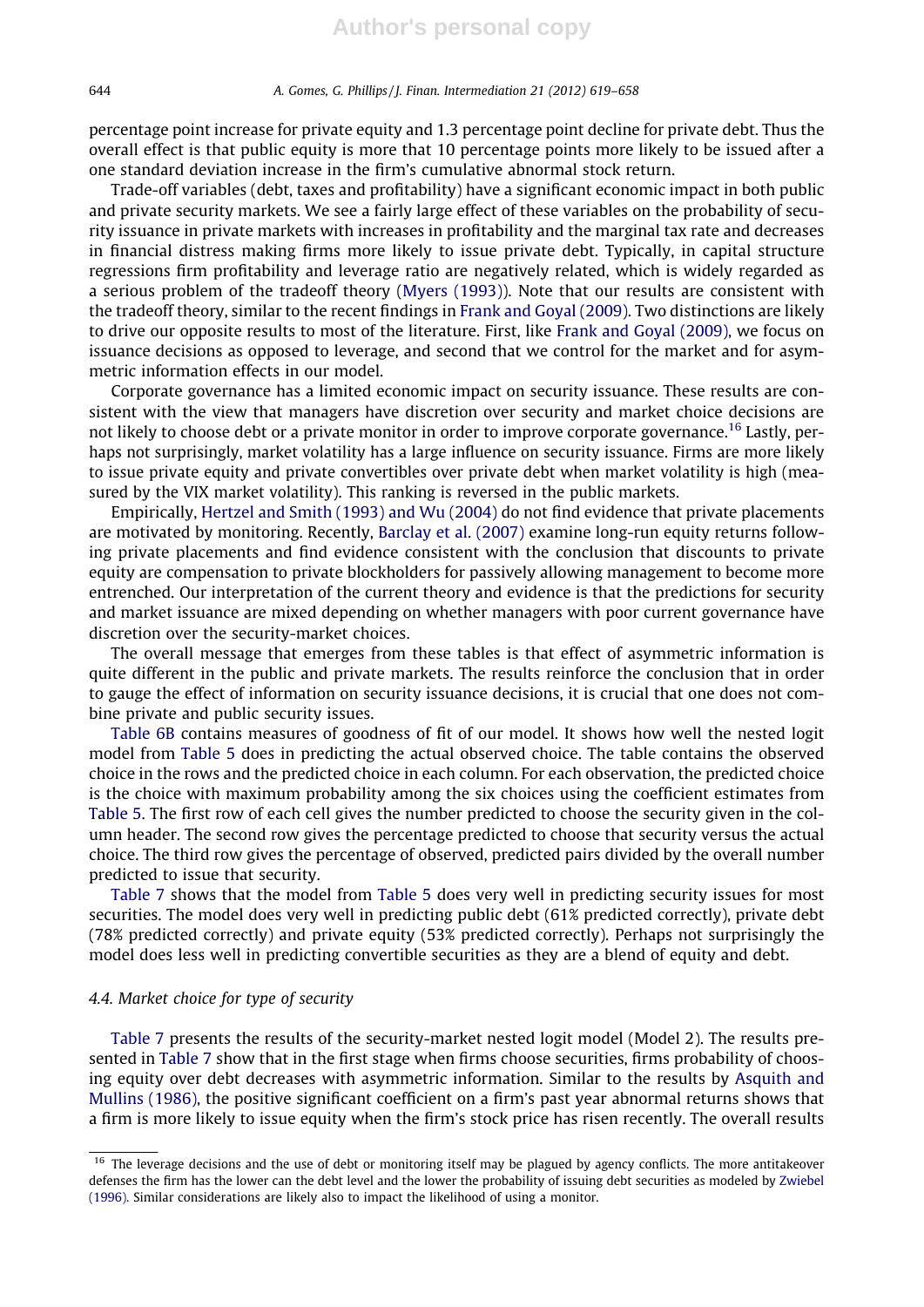| Observed choice                                                                    | Public debt     | Sə<br>Public convertibl | Public equity  | Private debt      | Private convertibles                                                                                                                                                                                                                                                                                                                                                                                                                                                                                               | Private equity | Observed count |
|------------------------------------------------------------------------------------|-----------------|-------------------------|----------------|-------------------|--------------------------------------------------------------------------------------------------------------------------------------------------------------------------------------------------------------------------------------------------------------------------------------------------------------------------------------------------------------------------------------------------------------------------------------------------------------------------------------------------------------------|----------------|----------------|
| Public debt                                                                        | 61%<br>1378     | $\frac{8}{18}$<br>$1\%$ | $1\%$          | 846<br>37%        | $\sim$<br>്റ്                                                                                                                                                                                                                                                                                                                                                                                                                                                                                                      | $\delta$       | 2269           |
|                                                                                    | 62%             | 15%                     | 5%             | 18%               | $1\%$                                                                                                                                                                                                                                                                                                                                                                                                                                                                                                              | $0\%$          |                |
| Public convertibles                                                                | 153             | 41                      | $\overline{7}$ | 305               | $\circ$                                                                                                                                                                                                                                                                                                                                                                                                                                                                                                            | 13             | 583            |
|                                                                                    | 26%             | 7%                      | 12%            | 52%               | $\frac{8}{3}$                                                                                                                                                                                                                                                                                                                                                                                                                                                                                                      |                |                |
|                                                                                    | 7%              | 34%                     | 16%            | 7%                | ്റ്                                                                                                                                                                                                                                                                                                                                                                                                                                                                                                                | $2%$<br>$2%$   |                |
| Public equity                                                                      | 83              | 23                      | 222            |                   | m                                                                                                                                                                                                                                                                                                                                                                                                                                                                                                                  | 78             | 927            |
|                                                                                    | $9\%$           | 2%                      | 24%            | $\frac{516}{56%}$ | $1\%$                                                                                                                                                                                                                                                                                                                                                                                                                                                                                                              | $8\%$          |                |
|                                                                                    | 4%              | 19%                     | 49%            |                   | 2%                                                                                                                                                                                                                                                                                                                                                                                                                                                                                                                 | 12%            |                |
| Private debt                                                                       | 582             | 26                      |                | 2622              | ్గ                                                                                                                                                                                                                                                                                                                                                                                                                                                                                                                 | $\frac{3}{4}$  | 3378           |
|                                                                                    | 17%             | $1\%$                   | $74$ $8$       | $78%$<br>57%      | $1\%$                                                                                                                                                                                                                                                                                                                                                                                                                                                                                                              | 188            |                |
|                                                                                    | 26%             | 21%                     | 16%            |                   | 12%                                                                                                                                                                                                                                                                                                                                                                                                                                                                                                                |                |                |
| Private convertibles                                                               | $\overline{1}$  |                         | 25             |                   | 129                                                                                                                                                                                                                                                                                                                                                                                                                                                                                                                | 176            | 518            |
|                                                                                    | 2%              | $1\%$                   | 5%             | 173<br>33%        | 25%                                                                                                                                                                                                                                                                                                                                                                                                                                                                                                                | 34%            |                |
|                                                                                    | $\delta$        | 3%                      | 6%             | $\frac{8}{3}$     | 50%                                                                                                                                                                                                                                                                                                                                                                                                                                                                                                                | 27%            |                |
| Private equity                                                                     | $\overline{17}$ | თ                       | 38             | 165               | 95                                                                                                                                                                                                                                                                                                                                                                                                                                                                                                                 | 347            | 668            |
|                                                                                    | 3%              | $1\%$                   | $6\%$          | 25%               | 14%                                                                                                                                                                                                                                                                                                                                                                                                                                                                                                                | 52%            |                |
|                                                                                    | $1\%$           | 7%                      | 8%             | 4%                | 36%                                                                                                                                                                                                                                                                                                                                                                                                                                                                                                                | 53%            |                |
| Predicted count                                                                    | 2224            | 121                     | 454            | 4627              | 259                                                                                                                                                                                                                                                                                                                                                                                                                                                                                                                | 658            | 8343           |
| For each choice made by firms, this table shows the observed and<br>that security. |                 |                         |                |                   | over the six possible choices in Table 6. For each type of security issued, the first row gives the number predicted to choose the security given in the column header. The second row gives<br>the percentage predicted to choose that security versus the actual choice. The third row gives the percentage of observed, predicted pairs divided by the overall number predicted to issue<br>predicted choices made using the model and coefficients of Table 5. The predicted choice is the maximum probability |                |                |

Table 6B<br>Goodness of fit. Actual versus predicted choices. Goodness of fit. Actual versus predicted choices.

A. Gomes, G. Phillips / J. Finan. Intermediation 21 (2012) 619-658 645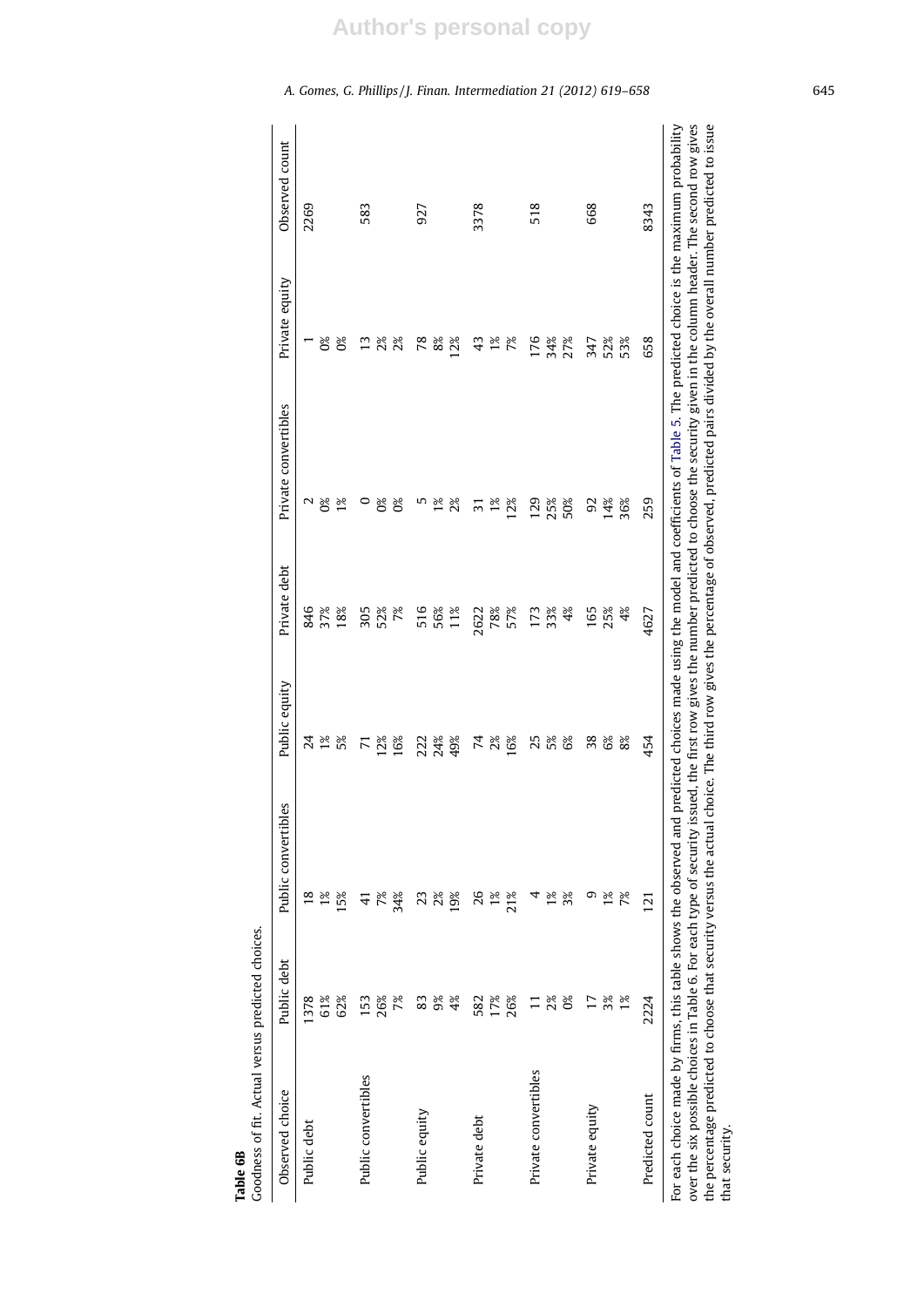### Table 7

Choice of security issuance in public and private markets.

| Explanatory variables                                                                          | First stage security<br>choice |                               |                                     | Second stage: public versus private    |                                     |
|------------------------------------------------------------------------------------------------|--------------------------------|-------------------------------|-------------------------------------|----------------------------------------|-------------------------------------|
|                                                                                                | Convertibles<br>(vs. Debt)     | Equity                        | Private equity<br>(vs. Pu. Eq.)     | Private convertibles<br>(vs Pu. Conv.) | Private debt<br>(vs.Pu. Debt)       |
| Asymmetric information measure                                                                 | 0.003                          | $-0.541$ <sup>a</sup>         | 1.041 <sup>a</sup>                  | 0.391 <sup>a</sup>                     | 0.196 <sup>a</sup>                  |
| Analyst earnings surprise                                                                      | (.040)                         | $(-3.230)$                    | (6.280)                             | (3.550)                                | (3.220)                             |
| Control variables                                                                              |                                |                               |                                     |                                        |                                     |
| Risk, investment opportunities and taxes                                                       |                                |                               |                                     |                                        |                                     |
| Cash flow volatility                                                                           | 0.431 <sup>a</sup>             | 0.493 <sup>a</sup>            | $-0.003$                            | 0.131                                  | 0.222 <sup>b</sup>                  |
|                                                                                                | (3.860)                        | (4.620)                       | $(-.050)$                           | (1.390)                                | (2.000)                             |
| R&D/lagged PPE                                                                                 | 0.602 <sup>a</sup>             | 0.616 <sup>a</sup>            | $-0.110^{b}$                        | $-0.231$ <sup>a</sup>                  | 0.411 <sup>a</sup>                  |
|                                                                                                | (4.170)                        | (4.400)                       | $(-2.200)$                          | $(-2.890)$                             | (2.700)                             |
| Tobin's $q$                                                                                    | 0.833 <sup>a</sup>             | 0.942 <sup>a</sup>            | 0.152 <sup>a</sup>                  | 0.283 <sup>a</sup>                     | 0.543 <sup>a</sup>                  |
|                                                                                                | (7.610)                        | (8.390)                       | (2.590)                             | (3.510)                                | (2.590)                             |
| Debt/asset ratio                                                                               | $-0.007$                       | 0.133 <sup>a</sup>            | $-0.087$                            | 0.214 <sup>b</sup>                     | $-0.051$                            |
| (Industry adjusted)                                                                            | $(-.150)$                      | (2.940)                       | $(-1.250)$                          | (2.400)                                | $(-1.400)$                          |
| Marginal tax rate                                                                              | $-0.174$ <sup>a</sup>          | $-0.024$                      | $-0.409$ <sup>a</sup>               | $-0.243^b$                             | 0.022                               |
|                                                                                                | $(-3.230)$                     | $(-.490)$                     | $(-4.390)$                          | $(-2.150)$                             | (.600)                              |
| Profitability                                                                                  | $-0.734$ <sup>a</sup>          | $-0.641$ <sup>a</sup>         | $-0.518$ <sup>a</sup>               | $-0.299$ <sup>a</sup>                  | $-0.152$ <sup>c</sup>               |
| (Operating cash flow/lagged assets)                                                            | $(-7.500)$                     | $(-6.940)$                    | $(-6.970)$                          | $(-2.740)$                             | $(-1.780)$                          |
| Financial distress                                                                             | 0.002                          | $-0.142$                      | 0.268                               | 0.357                                  | $-0.442$ <sup>a</sup>               |
| $(Z-score < 1.81)$                                                                             | (.010)                         | $(-.950)$                     | (1.290)                             | (1.390)                                | $(-4.250)$                          |
| Size and corporate governance                                                                  | 0.171 <sup>a</sup>             | 0.238 <sup>a</sup>            | $-1.181$ <sup>a</sup>               | $-0.950$ <sup>a</sup>                  | 0.004                               |
| Predicted financial need                                                                       | (3.600)                        | (3.140)                       | $(-5.040)$                          | $(-3.200)$                             | (.070)                              |
| Log size                                                                                       | $-0.395b$                      | $-1.476$ <sup>a</sup>         | $-1.115^{\rm a}$                    | $-2.934$ <sup>a</sup>                  | $-1.411$ <sup>a</sup>               |
| (Firm value)                                                                                   | $(-2.100)$                     | $(-6.520)$                    | $(-8.140)$                          | $(-13.510)$                            | $(-21.820)$                         |
| Corporate governance                                                                           | 0.077 <sup>b</sup>             | 0.011                         | 0.206 <sup>a</sup>                  | 0.021                                  | 0.033                               |
|                                                                                                | (1.660)                        | (.250)                        | (3.000)                             | (.240)                                 | (.980)                              |
| Market Timing & Market Characteristics<br>Cumulative abnormal stock return<br>(250 prior days) | 0.330 <sup>a</sup><br>(4.760)  | 0.428 <sup>a</sup><br>(6.010) | $-0.422$ <sup>a</sup><br>$(-7.450)$ | $-0.651$ <sup>a</sup><br>$(-7.280)$    | $-0.310$ <sup>a</sup><br>$(-5.810)$ |
| Cumulative market return                                                                       | $-0.017$                       | 0.067                         | 0.105                               | $-0.064$                               | $-0.074$ <sup>c</sup>               |
| (Prior year)                                                                                   | $(-.320)$                      | (1.320)                       | (1.510)                             | $(-.650)$                              | $(-1.870)$                          |
| Aaa bond rate                                                                                  | $-0.155^{\rm b}$               | 0.273 <sup>a</sup>            | 0.108                               | 0.874 <sup>a</sup>                     | 0.288 <sup>a</sup>                  |
|                                                                                                | $(-2.340)$                     | (3.800)                       | (1.330)                             | (7.090)                                | (6.900)                             |
| Credit spread: Baa - Aaa                                                                       | 0.137 <sup>c</sup>             | 0.368 <sup>a</sup>            | 0.422 <sup>a</sup>                  | $0.344$ <sup>a</sup>                   | 0.331 <sup>a</sup>                  |
|                                                                                                | (1.720)                        | (4.810)                       | (4.880)                             | (2.850)                                | (4.880)                             |
| VIX market volatility                                                                          | $-0.209$ <sup>a</sup>          | $-0.222$ <sup>a</sup>         | 0.523 <sup>a</sup>                  | 0.448 <sup>a</sup>                     | $-0.046$                            |
|                                                                                                | $(-3.880)$                     | $(-4.410)$                    | (6.270)                             | (4.120)                                | $(-1.320)$                          |

This table presents coefficient estimates from a nested logit regression testing the impact of explanatory variables on public and private security choice by public firms. First stage is the choice of security type with coefficients representing sensitivity relative to debt. Second stage is the choice of market conditional on security type, with coefficients representing sensitivity versus public issuance. All firm-specific variables are lagged. Explanatory variables are as defined in Table 2A and they have all been normalized by their standard deviation (except the dummy variable financial distress). Analyst earnings surprise is the absolute value of actual earnings less median analyst forecast divided the price per share. (Robust Z-statistics are presented in parentheses.) Predicted financial need (internal funding deficit) is the instrumented amount of capital expenditures plus increase in net working capital less operating income before depreciation. Chi-squared statistic for test of overall significance is 11,700 (pvalue .001). Sample is 8343 security issues. Industry fixed effects are included for each security type. Robust Z-statistics that correct for issuer clustering and heteroskedasticity are in parentheses.

<sup>a</sup> Significantly different from zero at the 1% level of significance.

**b** Significantly different from zero at the 5% level of significance.

 $\epsilon$  Significantly different from zero at the 10% level of significance.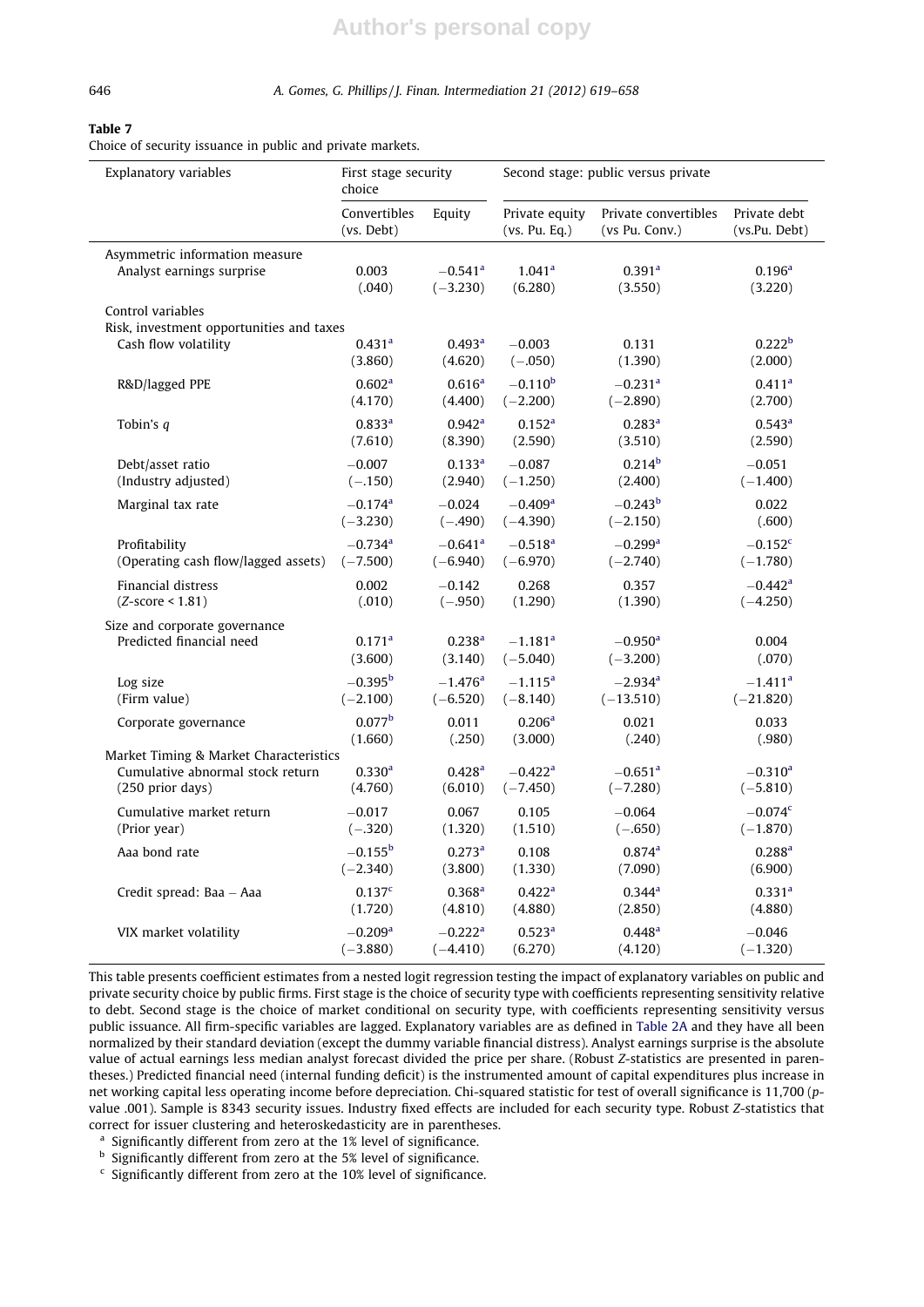are consistent with decreases in asymmetric information causing firms to be more likely to issue equity.

Examining, the choice between public and private in the second stage, we see that our measure of asymmetric information is positively related to the decision to issue private securities - especially so for equity. This result is consistent with Hypothesis 4. The ordering of the coefficients also statistically satisfies Hypothesis 5 which states that as the extent of information asymmetry increases the firm is more likely to issue private securities that are more information-sensitive. The coefficient on analyst earnings surprise for private equity is 1.06 which is statistically greater than .388, the coefficient for private convertibles, which in turn is statistically greater than the coefficient for private bank debt of .201.

Examining the other control variables in the table, we can see that firms are more likely to issue privately with increases in Tobin's q for all security types, and firms likelihood of issuing private equity and convertibles relative to their public counterparts decreases with profitability and the marginal tax rate. Finally, firms that have had higher abnormal returns over the past year are more likely to issue stock publicly – consistent with a market timing explanation for public equity security issuance. Given that this result holds for public and not private equity it seems convincing evidence of market timing. Conditional on security type, firms are less likely to issue privately if they have had lower abnormal returns in the past year. Thus the picture that emerges is that smaller, highly valued firms whose stock market performance recently have not been good and whose cash flows are low are more likely to choose to issue privately.

The overall conclusions that emerge from Table 7 are consistent with the summary statistics presented earlier. There are sharp differences between public and private issuers in all markets – and an especially sharp distinction between issuers of public and private equity. Firms probability of issuing private equity increases with asymmetric information.

Table 8A examines the economic significance of our results and Table 8B contains measures of goodness of fit by security – showing how well the model predicts actual observed choices. We compute the economic effects similar to the method used for Table 6A.

|                                          |         | Probability of issuing |          |         | Conditional on issuing |         |
|------------------------------------------|---------|------------------------|----------|---------|------------------------|---------|
|                                          | Debt    | Convertibles           | Equity   | Debt    | Convertibles           | Equity  |
| Asymmetric information measure           |         |                        |          |         |                        |         |
| Analyst earnings surprise: all firms     | 3.7%    | 1.1%                   | $-4.8\%$ | 3.0%    | 4.0%                   | 11.5%   |
| $Firms \leq m$ edian market value        | 4.5%    | 1.9%                   | $-6.3%$  | 1.9%    | 5.6%                   | 13.3%   |
| Firms > median market value              | 3.0%    | 0.3%                   | $-3.3%$  | 4.0%    | 2.4%                   | 9.7%    |
| Control variables                        |         |                        |          |         |                        |         |
| Risk, investment opportunities and taxes |         |                        |          |         |                        |         |
| Cash flow volatility: all firms          | $-5.0%$ | 2.1%                   | 2.9%     | 3.4%    | 1.3%                   | 0.0%    |
| Firms <= median market value             | $-5.5%$ | 1.9%                   | 3.6%     | 2.2%    | 1.9%                   | 0.0%    |
| Firms > median market value              | $-4.4%$ | 2.3%                   | 2.1%     | 4.5%    | 0.8%                   | 0.0%    |
| R&D/lagged PPE                           | $-5.1%$ | 2.0%                   | 3.1%     | 6.2%    | $-2.3%$                | $-1.2%$ |
| Tobin's q                                | $-8.9%$ | 3.6%                   | 5.3%     | 8.2%    | 2.9%                   | 1.7%    |
| Debt/asset ratio                         | $-1.4%$ | 0.2%                   | 1.2%     | $-0.8%$ | 2.2%                   | $-1.0%$ |
| Marginal tax rate                        | 2.2%    | $-1.7%$                | $-0.5%$  | 0.3%    | $-2.5%$                | $-4.5%$ |
| Profitability                            | 9.2%    | $-4.4%$                | $-4.9%$  | $-2.3%$ | $-3.0%$                | $-5.7%$ |
| Financial distress                       | $-2.7%$ | 2.4%                   | 0.3%     | $-6.8%$ | 3.7%                   | 3.1%    |
| Market timing & corporate governance     |         |                        |          |         |                        |         |
| Cumulative abnormal stock return         | $-6.2%$ | 1.4%                   | 4.7%     | $-4.7%$ | $-6.6%$                | $-4.7%$ |
| Corporate governance                     | $-0.6%$ | 0.4%                   | 0.2%     | 0.5%    | 0.2%                   | 2.3%    |

Economic significance: changes in predicted probabilities by security type.

Table 8A

This table illustrates the economic significance of our results using the coefficients from the nested logit model of Table 7. We vary each specific variable by ±1/2 of its standard deviation, and evaluate the change in each predicted probability of security issuance, keeping all other variables fixed at their actual observation values. For the asymmetric information and risk variables, we also compute these predicted marginal effects for firms above and below the median market value of all firms issuing securities in our sample.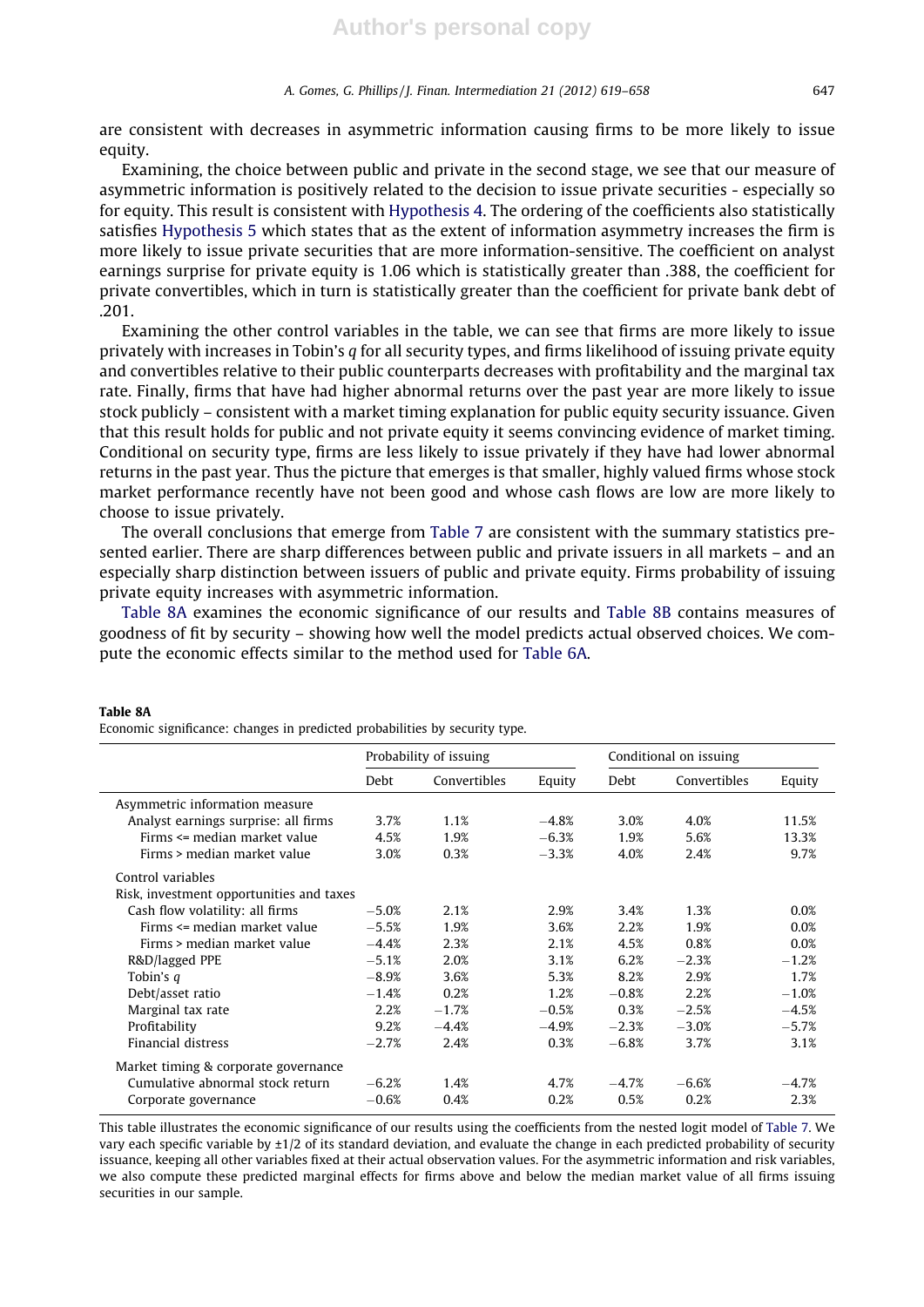| Goodness of fit actual versus predicted choices. |                  |                     |               |
|--------------------------------------------------|------------------|---------------------|---------------|
| Observed choice                                  | Predicted choice |                     |               |
|                                                  | Public debt      | Public convertibles | Public equity |
| Public debt                                      | 1377             |                     |               |
|                                                  | 61%              |                     | $\frac{8}{5}$ |
|                                                  | 605              | 15%                 | δş            |

Table 8B

| Observed choice      | Predicted choice |                         |                   |                      |                      |                   | Observed count |
|----------------------|------------------|-------------------------|-------------------|----------------------|----------------------|-------------------|----------------|
|                      | Public debt      | tibles<br>Public conver | Public equity     | Private debt         | Private convertibles | Private equity    |                |
| Public debt          | 1377             | $\overline{8}$          |                   |                      | m                    |                   | 2269           |
|                      | 61%              | $1\%$                   | $\frac{27}{18}$   | 84<br>37<br>38<br>18 | ୪ଁ                   | ೆ ಜಿ ಜಿ           |                |
|                      | 62%              | 15%                     | 6%                |                      | $1\%$                |                   |                |
| Public convertibles  | 152              | 39                      | $\overline{C}$    | 308                  |                      |                   | 583            |
|                      | 26%              | 7%                      | 12%               | 53%                  | ്റ്                  | 1388              |                |
|                      | 7%               | 33%                     | 16%               | 7%                   | ്റ്                  |                   |                |
| Public equity        |                  | 24                      |                   |                      | 4                    |                   | 927            |
|                      | $\frac{8}{9}$    | 3%                      | 217<br>23%<br>48% | 523<br>56%<br>11%    | ്റ്                  | 77<br>8%          |                |
|                      | 4%               | 20%                     |                   |                      | 2%                   | 12%               |                |
| Private debt         | 585              | 25                      | $\overline{r}$    |                      | 32                   | 43                | 3378           |
|                      | 17%<br>26%       |                         | 2%                |                      | $1\%$                | $1\%$<br>6%       |                |
|                      |                  | $\frac{18}{218}$        | 16%               | 2622<br>78%<br>57%   | 13%                  |                   |                |
| Private convertibles | 13               |                         |                   | 177<br>34%<br>4%     |                      |                   | 518            |
|                      | $3\%$            | $1\%$                   | 25<br>5%          |                      | 12%<br>23%           | 179<br>35%<br>27% |                |
|                      | $1\%$            | 3%                      | 6%                |                      |                      |                   |                |
| Private equity       | $\frac{8}{18}$   | თ                       | 38                |                      | 84                   |                   | 668            |
|                      | 3%               | $1\%$                   | $6\%$             | 164<br>25%           | 13%<br>34%           | $3588$<br>$538$   |                |
|                      | $1\%$            | 8%                      | 8%                | $\frac{8}{3}$        |                      |                   |                |
| Predicted count      | 2227             | 119                     | 448               | 4638                 | 244                  | 667               | 8343           |
|                      |                  |                         |                   |                      |                      |                   |                |

six possible choices in Table 7. For each type of security issued, the first row gives the number predicted to choose the security given in the column header. The second row gives the percentage predicted to choose these t For each observed choice made by firms, this table shows the predicted choices made using the model and coefficients of Table 7. The predicted choice is the maximum probability over the<br>cive monith a boice in Table 2 Der a For each observed choice made by firms, this table shows the predicted choices made using the model and coefficients of Table 7. The predicted choice is the maximum probability over the six possible choices in Table 7. For each type of security issued, the first row gives the number predicted to choose the security given in the column header. The second row gives the percentage predicted to choose that security versus the actual choice. The third row gives the percentage of observed, predicted pairs divided by the overall number predicted to issue that

# **Author's personal copy**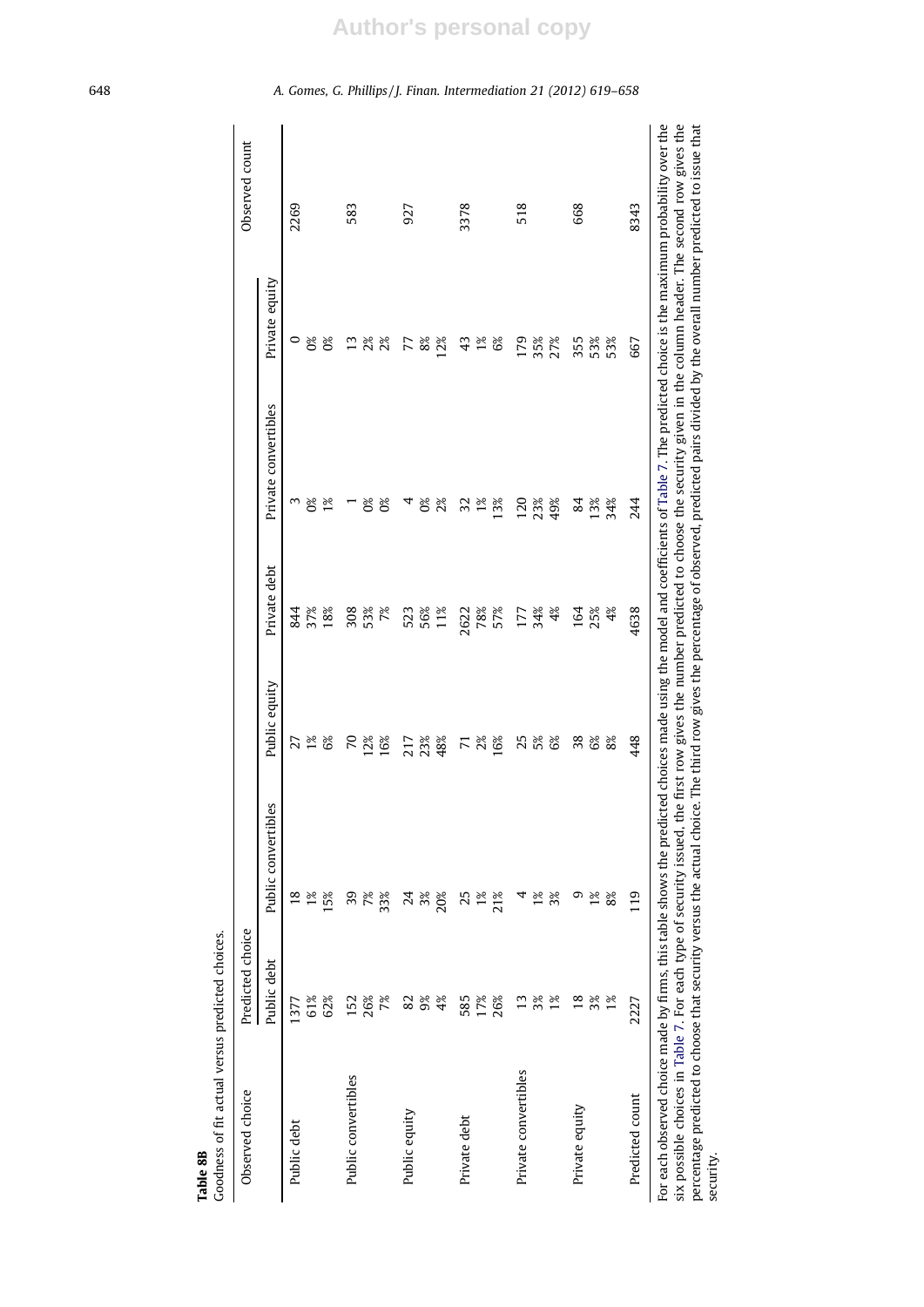Table 8A shows there is significant variation in the predicted probability of security issuance as we vary each variable. Table 8A shows that if we increase our measure of asymmetric information, analyst earnings surprise, by one standard deviation, the predicted probability of issuing equity decreases by 5.7 percentage points. Moreover, conditional on issuing equity, the probability of issuing in the private market increases by 12 percentage points with a one standard deviation increase in our measure of asymmetric information. For all securities, we find that the predicted probability of issuing in the private market, conditional on the security type, increases with our measure of asymmetric information.

With respect to the control variables included in the regressions, security choice is also highly sensitive to risk and investment variables, such as R&D to net fixed assets and Tobin's q. The table also shows that after a one standard deviation movement in the one-year cumulative abnormal stock return the probability of an equity issue increases by 4.7 percentage points, while the probability of issuing debt decreases by 6.2 percentage points. Interestingly, the probability of issuing in the private market decreases with a firm's cumulative abnormal return for all security types. This result is consistent with market timing of equity issues to the public market versus timing of both private and public equity issues after market runups. Finally, the table also shows that corporate governance is not economically important to security issuance decisions.

Table 8B contains measures of goodness of fit of our model as it shows how well the nested logit model from Table 7 does in predicting the actual observed choice. The table contains the observed choice in the rows and the predicted choice in each column. The predicted choice is the one with maximum probability among the six choices using the coefficient estimates from Table 7. The first row of each cell gives the number predicted to choose the security given in the column header. The second row gives the percentage predicted to choose that security versus the actual choice. The third row gives the percentage of observed, predicted pairs divided by the overall number predicted to issue that security.

Table 8B shows that the model presented in Table 7 does very well in predicting security issues for most securities. The results are very similar to Table 6B. The model does very well in predicting public debt (61% predicted correctly), private debt (78% predicted correctly) and private equity (53% predicted correctly). Perhaps not surprisingly the model does less well in predicting convertible securities as they are a blend of equity and debt.

| Prior issue    | Subsequent issue |              |                |              |              |                | Total   |
|----------------|------------------|--------------|----------------|--------------|--------------|----------------|---------|
|                | Public debt      | Public conv. | Public equity  | Private debt | Private con. | Private equity |         |
| Public debt    | 943              | 72           | 94             | 524          | 16           | 9              | 1658    |
|                | $-0.01$          | $-0.11$      | 0.02           | 0.08         | 0.89         | 0.12           | 0.02    |
| Public conv.   | 60               | 64           | 31             | 145          | 5            | 12             | 317     |
|                | 0.05             | 0.17         | $-0.28$        | $-0.04$      | 0.96         | 0.54           | 0.03    |
| Public equity  | 98               | 101          | 145            | 390          | 46           | 39             | 819     |
|                | $-0.06$          | $-0.09$      | $-0.23$        | $-0.07$      | 0.17         | 0.22           | $-0.08$ |
| Private debt   | 606              | 155          | 312            | 1571         | 108          | 122            | 2874    |
|                | 0.03             | 0.14         | $-0.1$         | 0.07         | 0.46         | 0.68           | 0.05    |
| Private conv.  | 15               | 14           | 32             | 98           | 265          | 139            | 563     |
|                | $-0.18$          | 0            | $-0.22$        | 0.17         | 0.41         | 0.68           | 0.3     |
| Private equity | 7                | 19           | 60             | 108          | 116          | 336            | 646     |
|                | 0.02             | $-0.05$      | $-0.06$        | 0.25         | 0.08         | 0.11           | 0.09    |
| Total          | 1729<br>$-0.01$  | 425<br>0.02  | 674<br>$-0.08$ | 2836<br>0.05 | 556<br>0.3   | 657<br>0.32    | 6877    |

# Table 9

Multiple issuers.

This table contains security issues of firms that issued securities two or more times over the sample period. Rows represent the prior security issue. Columns contain the subsequent issue that follows the initial issue in the row. The first number for each security is the number of issues and the second number for each security is the median percentage change in analyst earnings surprise. Analyst earnings surprise is the absolute value of difference between the actual analyst earnings estimate and the median analyst earnings forecast scaled by the firm stock price at the time of the earnings estimate.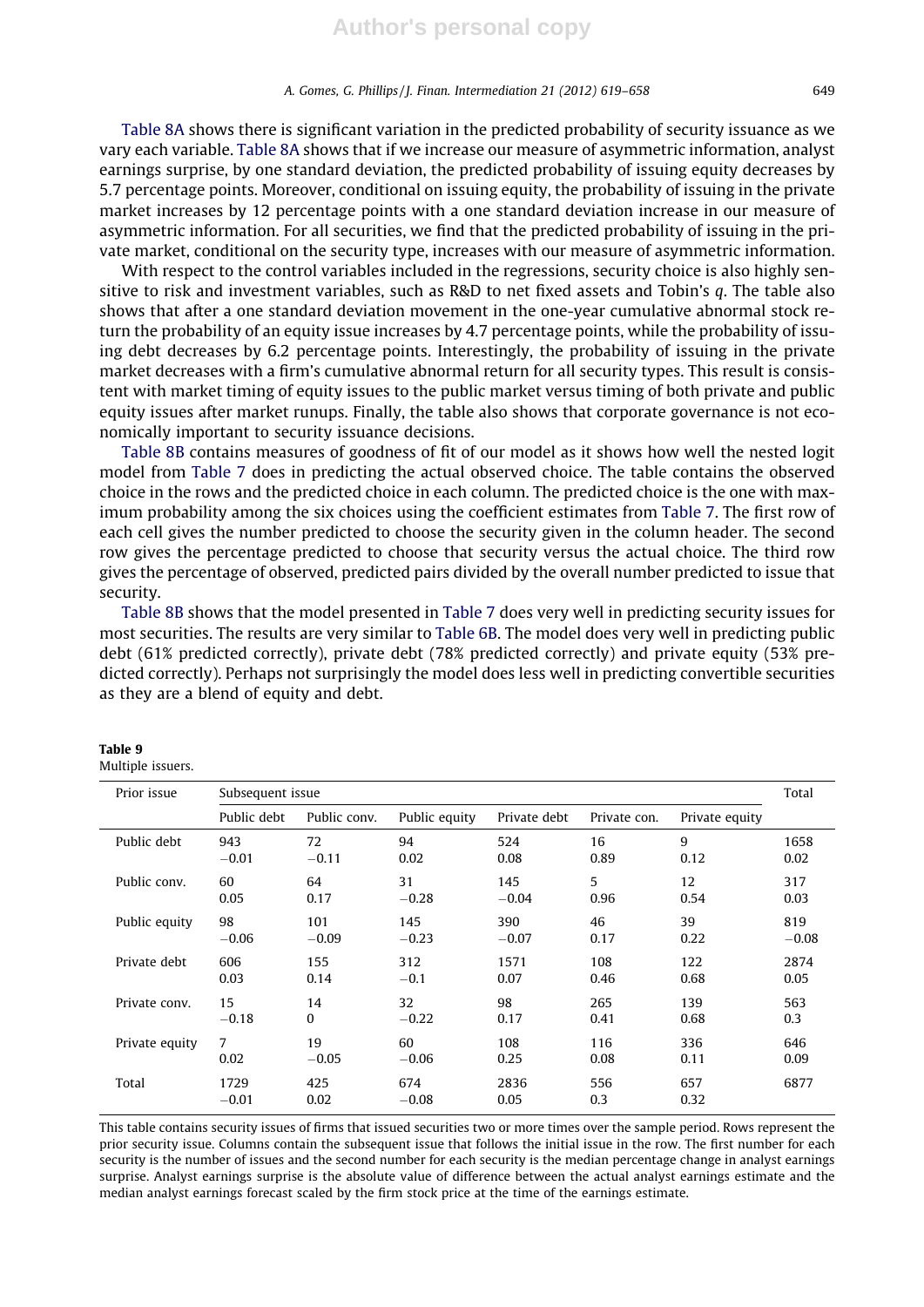In order to present further evidence on goodness of fit, we compute AIC statistics for both nested logit models are 18,490 for Model 1 and 18,486 for Model 2 and is 19,108 for the multinomial logit model (log likelihood -9364). We can see that the AIC for the nested logit are close to each other and significant lower than the AIC of the multinomial logit. While this does not prove that the nested logit are the 'right' model is does show that it significantly improves upon the multinomial logit model. While Model 2 has the lowest AIC, they are close. However based on the percent of choice correctly predicted by the models presented in on the evidence in Tables 6B and 8B, we see that Model 1 does slightly better on this criteria. We conclude that both Models 1 and 2 are informative.

# 4.5. Repeat issuers

Our dataset contains many firms that issue securities in multiple years. Tables 9 and 10 examine these repeat issuers. In Table 9 we construct a transition matrix where the columns represent the subsequent (second or greater) security issue and the rows represent the prior security issue. Table 9 presents both the number of issues and also the median change in analyst earnings surprise, our main measure of asymmetric information. There are 6877 security issues by firms that have issued previously, as seen in the total numbers in Table 9. Table 10 examines these repeat issuers using our first nested logit model. We have a full set of data with no missing values for all of our control variables for 4988 of these issues.

Examination of Table 9 shows that firms that issue in the private markets typically choose the same market and the same security on their next issue. This is also true for firms that issue public debt. However, firms that issue public convertibles and public equity are most likely to issue private debt on their subsequent issue. This is most likely because of the size of the private debt market and given that bank debt is a major source of financing for all firms.

When examining the change in analyst earnings surprise across issues, we find several interesting patterns. For firms that issue public securities after issuing public equity – thus not switching markets – there is a decrease in the change in the median analyst earnings surprise in all three cases. This decrease is significant in all three cases using a nonparametric rank sum test. For firms that issue private securities after previously issuing private securities, there is an increase in median analyst earnings surprise in all nine cases, significantly so in eight of the nine cases.

Examining firms that switch from private to public markets or vice versa, we also find some significant interesting patterns. For firms that switch from public securities to private convertibles and private equity there is an increase in the median analyst earnings surprise prior to their subsequent issue. This increase is significantly different from zero in four of the six cases. In two of the cases there are too few observations – only five firms switch from public convertibles to private ones and nine firms from public debt to private equity. In addition, firms that switch into public equity from private securities experience a decrease in the median analyst earnings surprise, with the decrease significant in two of the three cases. Our other measure of asymmetric information, the dispersion in analyst earnings estimates, also shows similar patterns.

In order to examine these switchers further, we compare firms that always issue in the public market with those public firms that switch to private markets and those firms that issue in the private market and then switch to the public market. Table 10 presents the coefficient estimates from binomial logit regressions that examine what factors impact the decision to switch issuance market from public to private or private to public on subsequent issues. In column 1 (column 2) the dependent variable equals one for firms that switch from a public (private) issue to a private (public) issue and zero for non-switching firms whose subsequent issue is in the same market. All variables represent changes from their values at the time of the prior issue. Given the results are estimated in changes, these regressions thus control for any firm specific unmeasured effects. All market-specific variables represent three months prior to the security issuance.

We find that firms that have previously issued in the public market that experience increases in asymmetric information or risk are more likely to switch to issuing in the private market. Conversely, we also find that firms that have issued in the private market and then experience decreases in measures of asymmetric information or risk are more likely to switch to issue in the public market.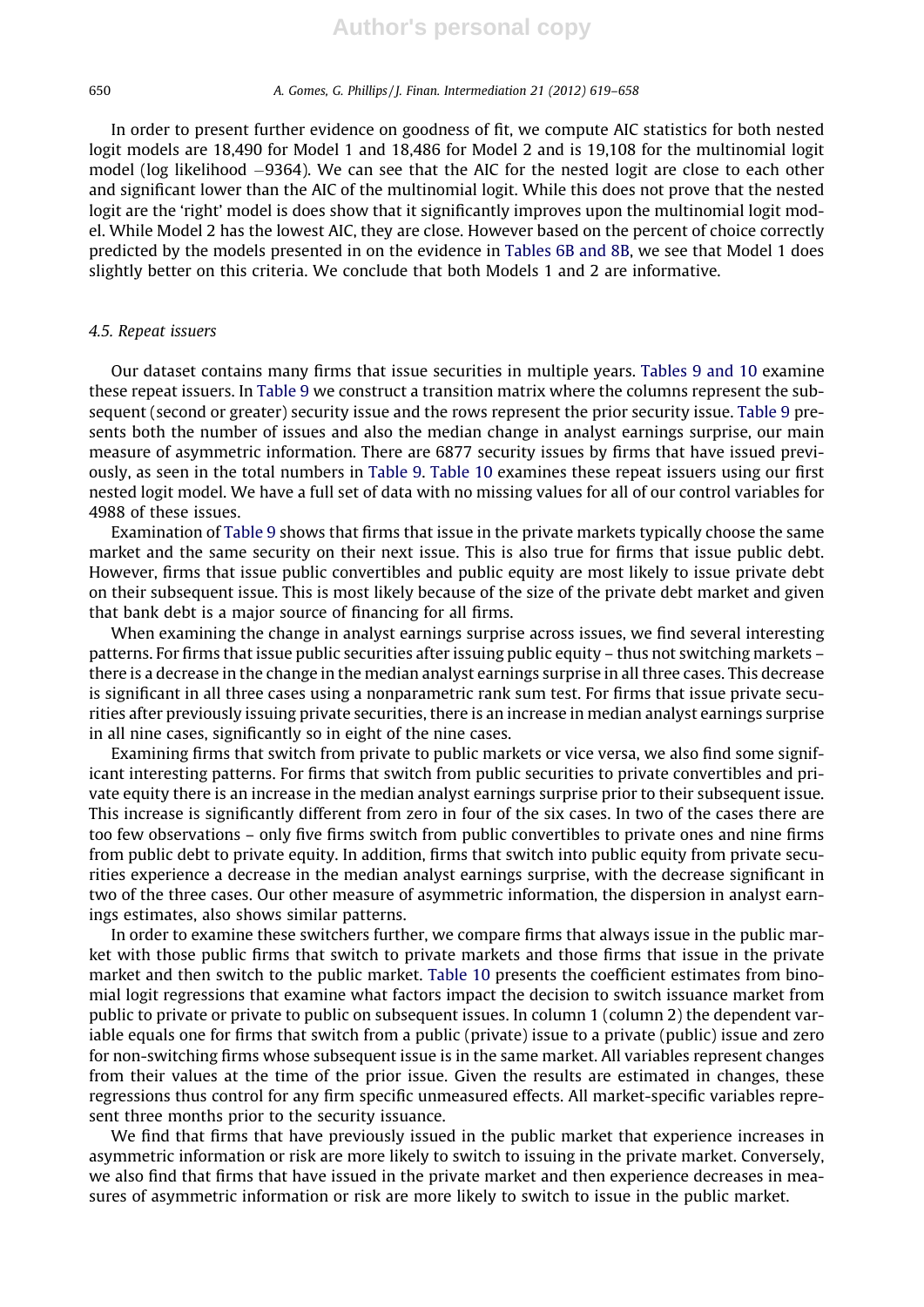### Table 10

Analysis of the decision to switch security markets.

| Explanatory variables                                                                                             | Likelihood of switching<br>From Public to Private | Likelihood of switching<br>From Private to Public |
|-------------------------------------------------------------------------------------------------------------------|---------------------------------------------------|---------------------------------------------------|
| Measures of asymmetric information<br>Change (analyst earnings surprise)                                          | 0.205 <sup>b</sup><br>(1.940)                     | $-0.103$ <sup>a</sup><br>$(-2.630)$               |
| Control variables<br>Risk, investment opportunities and taxes<br>Change (cash flow volatility)                    | 0.229 <sup>b</sup><br>(2.000)                     | $-0.135^{\rm b}$<br>$(-2.400)$                    |
| Change (R&D/lagged PPE)                                                                                           | $-0.066$<br>$(-1.340)$                            | 0.008<br>(.230)                                   |
| Change (Tobin's $q$ )                                                                                             | $-0.108$ <sup>c</sup><br>$(-1.820)$               | 0.109 <sup>c</sup><br>(1.850)                     |
| Change (debt/asset ratio)<br>(Industry adjusted)                                                                  | $-0.009$<br>$(-.180)$                             | 0.004<br>(.100)                                   |
| Change (marginal tax rate)                                                                                        | $-0.038$<br>$(-.800)$                             | 0.080 <sup>c</sup><br>(1.870)                     |
| Change (profitability)<br>(Operating cash flow/lagged assets)                                                     | 0.007<br>(.110)                                   | 0.018<br>(.540)                                   |
| Financial distress<br>$(Z-score < 1.81)$                                                                          | 0.006<br>(.050)                                   | $-0.073$<br>$(-.590)$                             |
| Size and corporate governance<br>Change (predicted financial need)                                                | 0.042<br>(.850)                                   | $-0.588$<br>$(-1.540)$                            |
| Change (log firm size)<br>(Firm value)                                                                            | 0.023 <sup>a</sup><br>(.390)                      | $0.262$ <sup>a</sup><br>(4.330)                   |
| Change (corporate governance)                                                                                     | 0.010<br>(.200)                                   | 0.071<br>(1.730)                                  |
| Market Timing & Market Characteristics<br>Change (cumulative abnormal stock return)<br>$(250 \text{ prior days})$ | $-0.301$ <sup>a</sup><br>$(-5.820)$               | 0.160 <sup>a</sup><br>(3.490)                     |
| Change (cumulative market return)<br>(Prior year)                                                                 | $-0.027$<br>$(-.530)$                             | 0.069<br>(1.500)                                  |
| Change (Aaa bond rate)                                                                                            | 0.155 <sup>a</sup><br>(3.070)                     | $-0.047$<br>$(-1.170)$                            |
| Change (credit spread: Baa – Aaa)                                                                                 | 0.045<br>(.870)                                   | $-0.062$<br>$(-1.440)$                            |
| Change (VIX market volatility)                                                                                    | 0.132 <sup>a</sup><br>(2.790)                     | $-0.112$ <sup>a</sup><br>$(-2.600)$               |
| Number of issues<br>Pseudo R-squared                                                                              | 2426<br>2.3%                                      | 2467<br>2.8%                                      |

This table presents the coefficient estimates from binomial logit regressions that examine what factors impact the decision to switch issuance market from public to private or private to public on subsequent issues. In column 1 (column 2) the dependent variable equals one for firms that switch from a public (private) issue to a private (public) issue and zero for non-switching firms whose subsequent issue is in the same market. All variables represent changes from their values at the time of the prior issue. All market-specific variables represent three months prior to the security issuance. The analyst earnings forecast surprise calculated as the absolute value of the median forecast less the actual earnings divided by the price per share. Predicted financial need (internal funding deficit) is the instrumented amount of capital expenditures plus increase in net working capital less operating income before depreciation. All other explanatory variables are as defined in Table 3. We normalize all variables (except the dummy variable for financial distress) by their standard deviation. Robust Z-statistics that correct for issuer clustering appear in parentheses.

<sup>a</sup> Significantly different from zero at the 1% level of significance.

b Significantly different from zero at the 5% level of significance.

 $\epsilon$  Significantly different from zero at the 10% level of significance.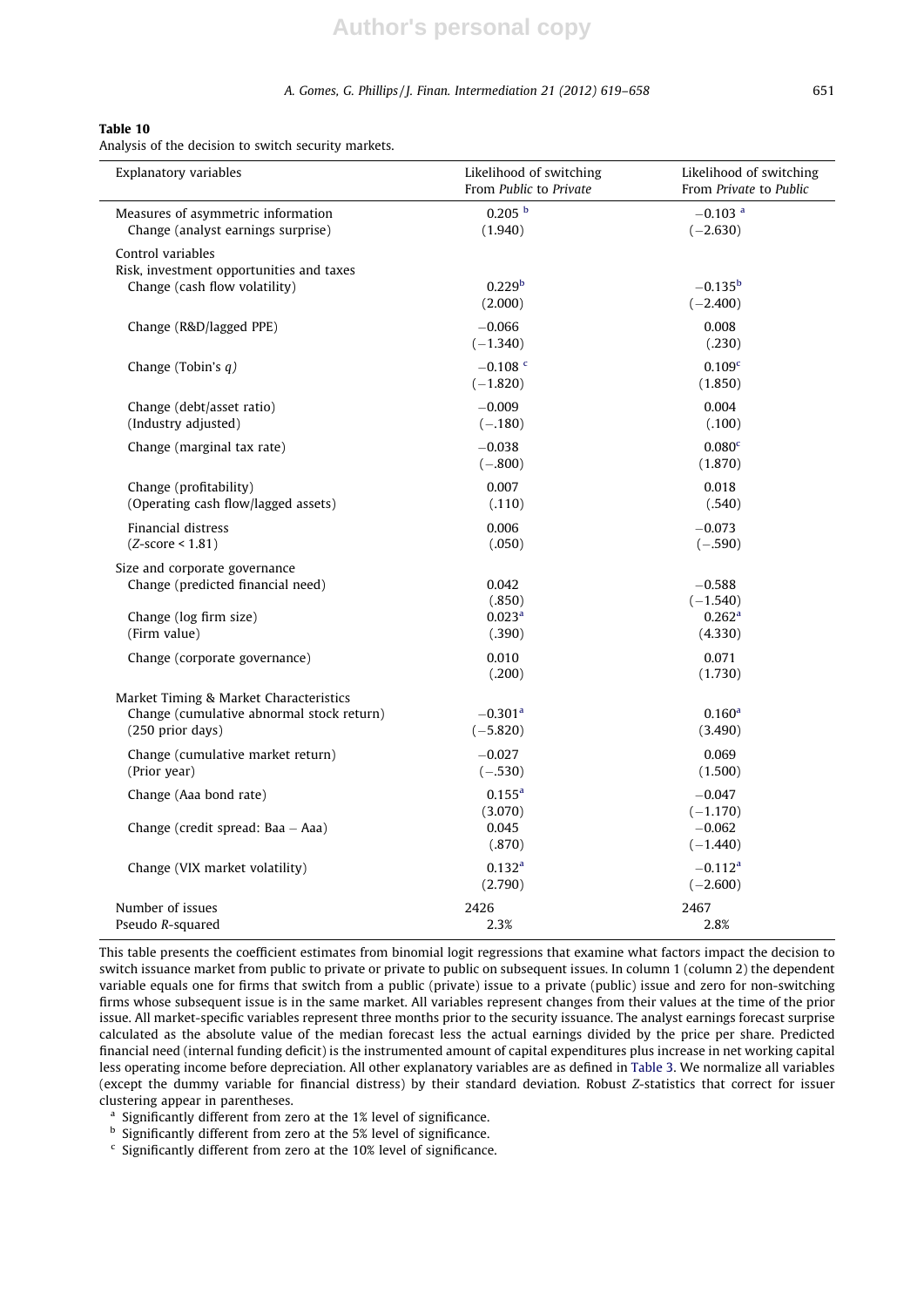Likewise we find differences in the effects of cash flow volatility and Tobin's q. Firms are more likely to switch to private markets when cash flow volatility goes up and valuation (measured by Tobin's q) goes down. The reverse is true for firms switching from private to public markets. Lastly we find that when market volatility goes up (measured by the VIX market volatility) firms are more likely to switch to a private market issue and firms are more likely to switch to a public issue when market volatility goes down.

# 5. Robustness of results

# 5.1. Alternative measures of asymmetric information

We examine the robustness of our results to alternative measures of asymmetric information. Table 11 presents results from reestimating the nested logit model of Table 5 with different measures of asymmetric information. In this table, we just present the coefficient estimates on the alternative measures of asymmetric information and do not report the coefficient estimates on the other variables, as the results were very similar to those of Table 5. We also do not present any results for the specification of Table 7 as the conclusions from this model with these new measures of asymmetric information are very similar to the conclusions made from Table 7.

Comparing the results with the different measures of asymmetric information to the results of Table 5, we see that the qualitative results are similar. This result is perhaps not surprising as our measures of asymmetric information are significantly positively correlated. The correlation between analyst earnings surprise (our main measure) and analyst earnings dispersion is .446 and is the

| Market choice vs. public                            |                                    | Security choice conditional on market |                                      |                      |
|-----------------------------------------------------|------------------------------------|---------------------------------------|--------------------------------------|----------------------|
|                                                     | Public equity<br>(vs. public debt) | Public convertibles                   | Private equity<br>(vs. private debt) | Private convertibles |
| Analyst earnings estimate dispersion                |                                    |                                       |                                      |                      |
| 0.103 <sup>a</sup>                                  | $-0.350$ <sup>a</sup>              | $-0.009$                              | 0.129 <sup>a</sup>                   | 0.189 <sup>a</sup>   |
| (3.430)                                             | $(-3.74)$                          | $(-0.15)$                             | (2.530)                              | (3.890)              |
| Insider trading (signed) prior to security issuance |                                    |                                       |                                      |                      |
| 0.109 <sup>a</sup>                                  | $-0.291$ <sup>a</sup>              | $-0.148$ <sup>a</sup>                 | 0.026                                | 0.054                |
| (3.970)                                             | $(-5.15)$                          | $(-2.47)$                             | (0.460)                              | (0.930)              |
| Abnormal stock return to earnings announcements     |                                    |                                       |                                      |                      |
| 0.101                                               | $-0.124$ <sup>a</sup>              | $-0.078$                              | 0.038                                | 0.129 <sup>a</sup>   |
| (3.750)                                             | $(-3.19)$                          | $(-1.61)$                             | (0.880)                              | (2.800)              |
| Volume and return based measure                     |                                    |                                       |                                      |                      |
| 0.025                                               | $-0.120a$                          | $-0.028$                              | 0.002                                | 0.030                |
| (0.770)                                             | $(-2.48)$                          | $(-0.53)$                             | $(-0.53)$                            | (0.570)              |

### Table 11

Alternative measures of asymmetric information.

This table presents the coefficient estimates using different measures of asymmetric information using the same specification as Table 6. The variables used for other variables are the same as Table 6. We replace the asymmetric information variable with the alternative measure indicated. We do not present the coefficient estimates from other variables. Analyst earnings dispersion is the standard deviation of outstanding earnings forecasts normalized by the stock price for the quarter prior to the security issuance. We calculate insider trading prior to security issuance as the number of buys less the number of sells in the past year divided by shares outstanding. Abnormal stock return to lagged earnings announcements is the abnormal stock return using a market model averaged over the past four quarterly earnings announcements. The volume and return based measure is the average of quintiles of the Roll (1984) measure, the Llorente et al. (2002) measure, and the inverse of trading volume divided by the number of shares outstanding.

<sup>a</sup> Significantly different from zero at the 1% level of significance.

<sup>b</sup> Significantly different from zero at the 5% level of significance.

 $\epsilon$  Significantly different from zero at the 10% level of significance.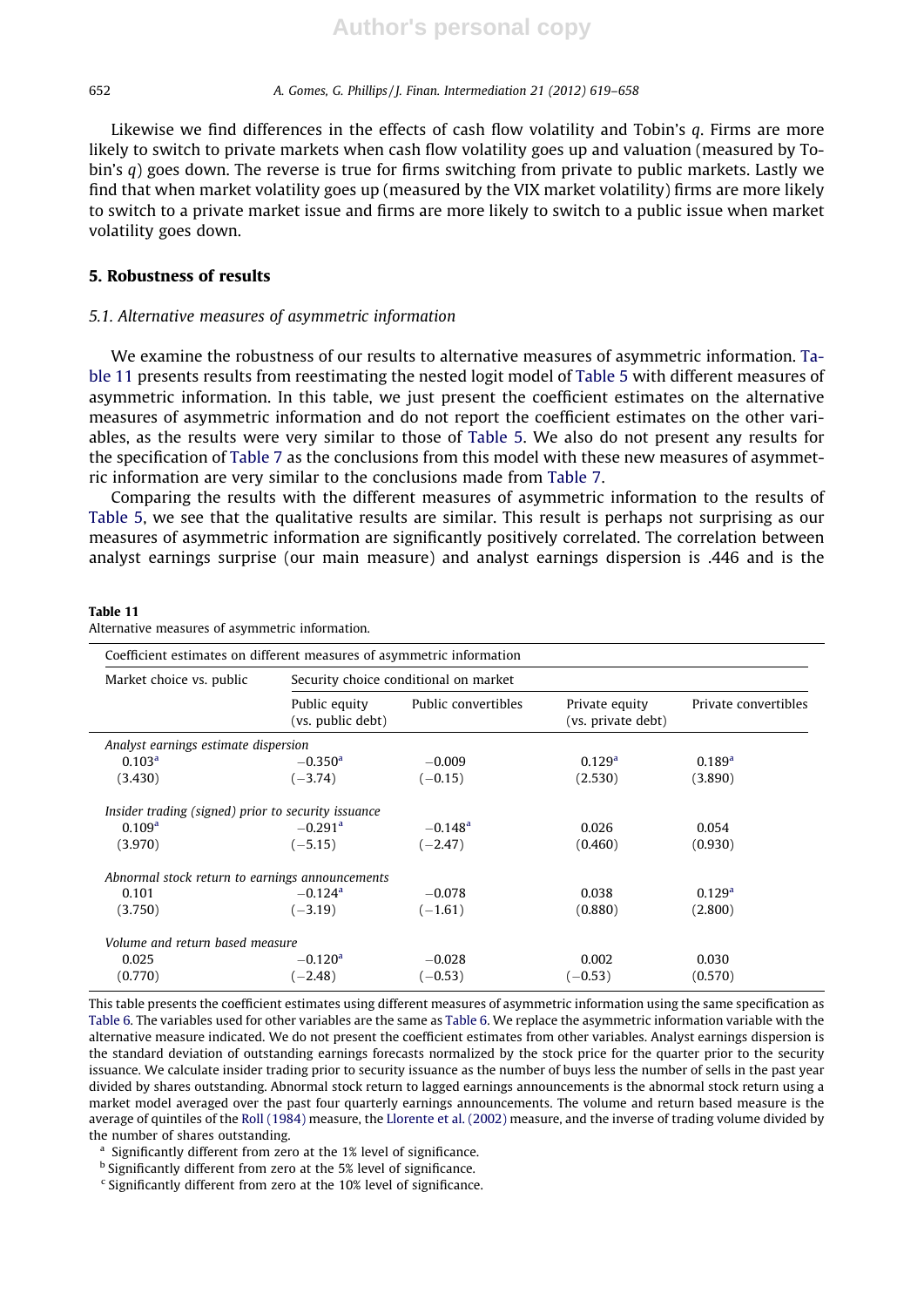highest correlation between the various proxies for asymmetric information. The correlation between analyst earnings surprise and abnormal stock return to earnings announcements is next highest at .285. The correlation between analyst earnings surprise and the signed measure of insider trading is .145. Lastly, the correlation between analyst earnings surprise and our composite Roll/Llorente/market liquidity measure is .109. These are all significantly different from zero at the 1% level.

For three of these four measures of asymmetric information, the coefficient on private market choice versus public market in column 1 is positive and significant. The one case where this coefficient on the private versus public choice is insignificant is the volume and return based measure (one that ex ante we consider a worse measure of asymmetric information as it is also a possible proxy for liquidity. It also has the lowest correlation between it and our main measure). Examining the coefficients for security choice conditional on market in columns 2–5, we see that the coefficient in column 2 for public equity is negative and significant for all measures of asymmetric information. This result reinforces the conclusion that probability of issuing public equity versus public debt declines with asymmetric information as predicted by Hypothesis 1. For analyst earnings dispersion we also find positive significant coefficients for private equity and convertibles, indicating that firms probability of issuing equity-type securities increases with asymmetric information. However the results within the private market are generally not significant for the other three measures of asymmetric information (with the exception of private convertibles for the abnormal stock return to earnings announcements). These results are again consistent with Hypothesis 3 that conditional on the market in which the firm chooses to issue, asymmetric information plays a limited role in security issuance in the private markets but a large role in the public markets.

Overall the probability of issuing in the private market increases for three of the four measures of asymmetric information. Looking at specific security issuance within markets, the probability of public equity decreases with all four measures of asymmetric information. Thus our conclusion is that the result of decreased probability of issuing informationally sensitivity securities in public markets as asymmetric information increases is very robust. Examining the coefficients for private markets, we also note that the sensitivity of security issuance to asymmetric information in the private markets is generally flat with low or limited sensitivity to the measures of asymmetric information. Our previous conclusions remain unchanged. We conclude that asymmetric information impacts security choice in the public market and impacts choice of public versus private markets but does not have a large impact on security choice within private markets.

### 5.2. Stock market response

The asymmetric information theories also have implications for the stock price market reaction around issues, depending on the security-market choice: a positive (negative) stock market returns around private (public) equity offerings. Empirically, early studies that examine stock returns around offerings are consistent with theory predictions.<sup>17</sup>

Table 12 presents the results from cross-sectional regressions of the cumulative abnormal returns on issue type and issuer characteristics. We run regressions for equity, convertibles and debt separately to examine the differences across markets, conditional on security type.

Inspection of Table 12 models (1), (3), and (5) reveals results consistent with previous event studies. We regress the 10 trading-day CAR around the issue on the private and public dummies and other control variables. The market reaction to public equity, convertibles and debt are negative while the market reaction to private equity is significantly positive, consistent with Wruck (1989), Hertzel and Smith (1993), and Allen and Phillips (2000). For private convertibles and private debt coefficients are insignificantly different from zero.

We add to the existing empirical results on abnormal returns by examining whether the predicted relations between information asymmetry and returns in each market hold. In models  $(2)$ ,  $(4)$ , and  $(6)$ 

<sup>17</sup> Wruck (1989), Hertzel and Smith (1993), Allen and Phillips (2000), Chaplinsky and Haushalter (2010), and Brophy et al. (2009) find positive stock market returns around traditional private placements of equity and convertibles. These results are in contrast to the negative returns around public offerings of securities found in Asquith and Mullins (1986), Masulis and Korwar (1986), and Masulis and Korwar (1986), Mikkelson and Partch (1986).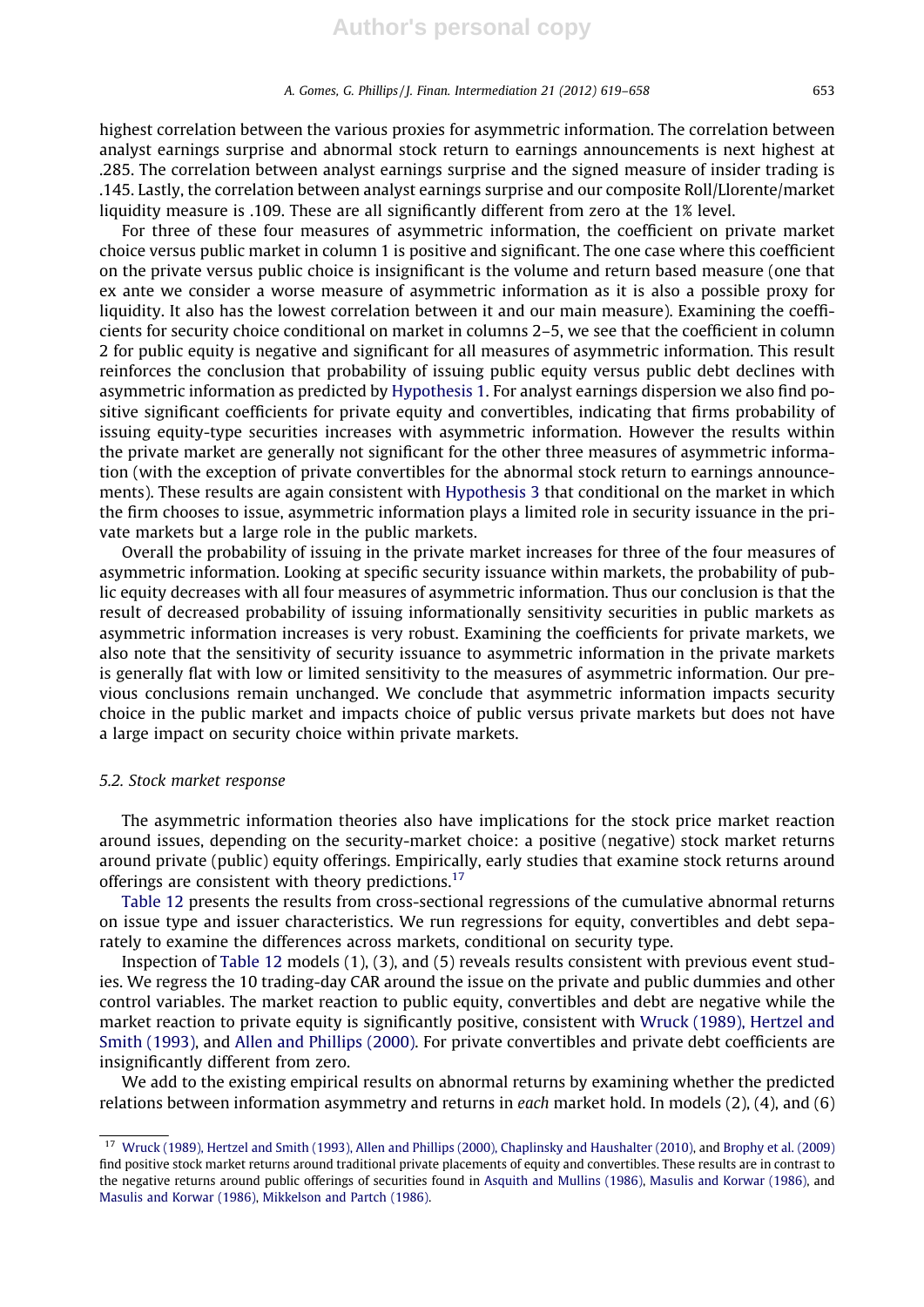### Table 12

Market reaction to security issuance.

|                                                                                                           | Equity issues                        |                                                  | Convertible issues                                       |                                                         | Debt issues                                |                                            |
|-----------------------------------------------------------------------------------------------------------|--------------------------------------|--------------------------------------------------|----------------------------------------------------------|---------------------------------------------------------|--------------------------------------------|--------------------------------------------|
|                                                                                                           | (1)                                  | (2)                                              | (3)                                                      | (4)                                                     | (5)                                        | (6)                                        |
| Public market<br>Private market                                                                           | $-1.62%$<br>$-2.54$<br>2.77%<br>2.16 | $-1.60\%$ $^{\rm c}$<br>$-1.82$<br>1.76%<br>1.29 | $-2.31\%$ <sup>a</sup><br>$-2.65$<br>$-0.35%$<br>$-0.24$ | $-2.53%$ <sup>a</sup><br>$-2.65$<br>1.83%<br>1.14       | $-0.89%$<br>$-1.97$<br>$-0.07%$<br>$-0.19$ | $-0.95%$<br>$-1.83$<br>$-0.02%$<br>$-0.06$ |
| Measures of asymmetric information<br>Earnings surprise public market<br>Earnings surprise private market |                                      | $-3.60%$<br>$-1.25$<br>0.96%<br>1.80             |                                                          | $-3.68%$ <sup>a</sup><br>$-4.15$<br>$-0.81%$<br>$-1.10$ |                                            | $-0.22%$<br>$-0.20$<br>1.10%<br>1.25       |
| Risk measure                                                                                              | 0.06%                                | 0.26%                                            | $-0.19%$                                                 | $-0.68%$                                                | 0.65%                                      | 0.72%                                      |
| Cash flow volatility                                                                                      | 0.11                                 | 0.50                                             | $-0.21$                                                  | $-0.69$                                                 | 1.31                                       | 1.32                                       |
| Investment opportunities measures                                                                         | 0.49%                                | 0.12%                                            | 0.81%                                                    | 1.12%                                                   | $-1.14%$                                   | $-1.11%$                                   |
| R&D/lagged PPE                                                                                            | 0.94                                 | 0.20                                             | 1.09                                                     | 1.25                                                    | $-1.36$                                    | $-1.25$                                    |
| Tobin's q                                                                                                 | $-0.18%$                             | $-0.27%$                                         | 0.57%                                                    | 0.06%                                                   | $-0.54%$                                   | $-0.48%$                                   |
|                                                                                                           | $-0.30$                              | $-0.48$                                          | 0.76                                                     | 0.08                                                    | $-1.42$                                    | $-1.22$                                    |
| Debt, taxes and profitability                                                                             | $-0.40%$                             | $-0.59%$                                         | $-0.56%$                                                 | $-1.65%$                                                | 0.31%                                      | 0.24%                                      |
| Debt/asset ratio                                                                                          | $-0.78$                              | $-1.19$                                          | $-0.78$                                                  | $-2.26$                                                 | 1.44                                       | 1.07                                       |
| (Industry adjusted)                                                                                       | $-0.55%$                             | $-0.07%$                                         | 0.35%                                                    | $-0.02%$                                                | $-0.11%$                                   | $-0.06%$                                   |
| Marginal tax rate                                                                                         | $-0.91$                              | $-0.11$                                          | 0.46                                                     | $-0.02$                                                 | $-0.58$                                    | $-0.30$                                    |
| Profitability                                                                                             | $-0.40%$                             | $-1.53%$                                         | $-0.55%$                                                 | $-1.43%$                                                | $-0.31%$                                   | $-0.19%$                                   |
| (Operating cash flow/lagged assets)                                                                       | $-0.60$                              | $-2.13$                                          | $-0.60$                                                  | $-1.33$                                                 | $-0.61$                                    | $-0.36$                                    |
| Financial distress                                                                                        | 3.43%                                | 2.98%                                            | $6.21%$ <sup>a</sup>                                     | 4.08%                                                   | 1.09%                                      | 0.89%                                      |
| $(Z-score < 1.81)$                                                                                        | 1.90                                 | 1.66                                             | 2.90                                                     | 1.63                                                    | 1.53                                       | 1.30                                       |
| Market timing<br>Cumulative abnormal stock return<br>(250 prior days)                                     | $-1.69%$ <sup>a</sup><br>$-3.66$     | $-1.38%$ <sup>a</sup><br>$-2.81$                 | $-0.79%$<br>$-1.05$                                      | 0.70%<br>0.77                                           | $-2.36%$ <sup>a</sup><br>$-6.50$           | $-2.50\%$ <sup>a</sup><br>$-6.92$          |
| Cumulative market return                                                                                  | 0.84%                                | 0.77%                                            | $-1.10%$                                                 | $-0.54%$                                                | $-0.41\%$ b                                | $-0.48%$                                   |
| (Prior year)                                                                                              | 1.20                                 | 1.13                                             | $-1.63$                                                  | $-0.69$                                                 | $-1.97$                                    | $-2.26$                                    |
| Size and corporate governance                                                                             | 0.50%                                | 0.16%                                            | $-0.07%$                                                 | 0.07%                                                   | 0.07%                                      | 0.01%                                      |
| Corporate governance                                                                                      | 0.87                                 | $0.28\,$                                         | $-0.10$                                                  | 0.09                                                    | $0.38\,$                                   | $0.08\,$                                   |
| Log size                                                                                                  | $-0.23%$                             | 0.74%                                            | $-1.30%$                                                 | $-0.90%$                                                | 0.12%                                      | 0.14%                                      |
| (Firm value)                                                                                              | $-0.26$                              | 0.90                                             | $-1.18$                                                  | $-0.77$                                                 | 0.44                                       | 0.50                                       |
| Number of observations                                                                                    | 1959                                 | 1593                                             | 1374                                                     | 1102                                                    | 5305                                       | 4981                                       |
| F-value                                                                                                   | 5.85                                 | 4.01                                             | 2.47                                                     | 2.94                                                    | 4.90                                       | 4.65                                       |
| Adjusted $R^2$                                                                                            | 4.40%                                | 4.51%                                            | 2.74                                                     | 3.38%                                                   | 2.14%                                      | 2.70%                                      |

This table presents regression of 10 trading-day cumulative abnormal returns around security issues on the variables defined in Table 2A. The forecast error variable appears interacted with the public and private market dummy. All explanatory variables (except the dummy variables) have been normalized by their standard deviation. t-Statistics are denoted below the coefficients. We include industry fixed effects (Fama and French 17 industry categories) in all regressions.

<sup>a</sup> Significantly different from zero at the 1% level of significance.

**b** Significantly different from zero at the 5% level of significance.

 $c$  Significantly different from zero at the 10% level of significance.

we add the earnings surprise interacted with the private-public dummies. The significant positive interaction variable between earnings surprise and private issues in the equity markets is consistent with the hypothesis that the abnormal return around issues is negatively (positively) related to the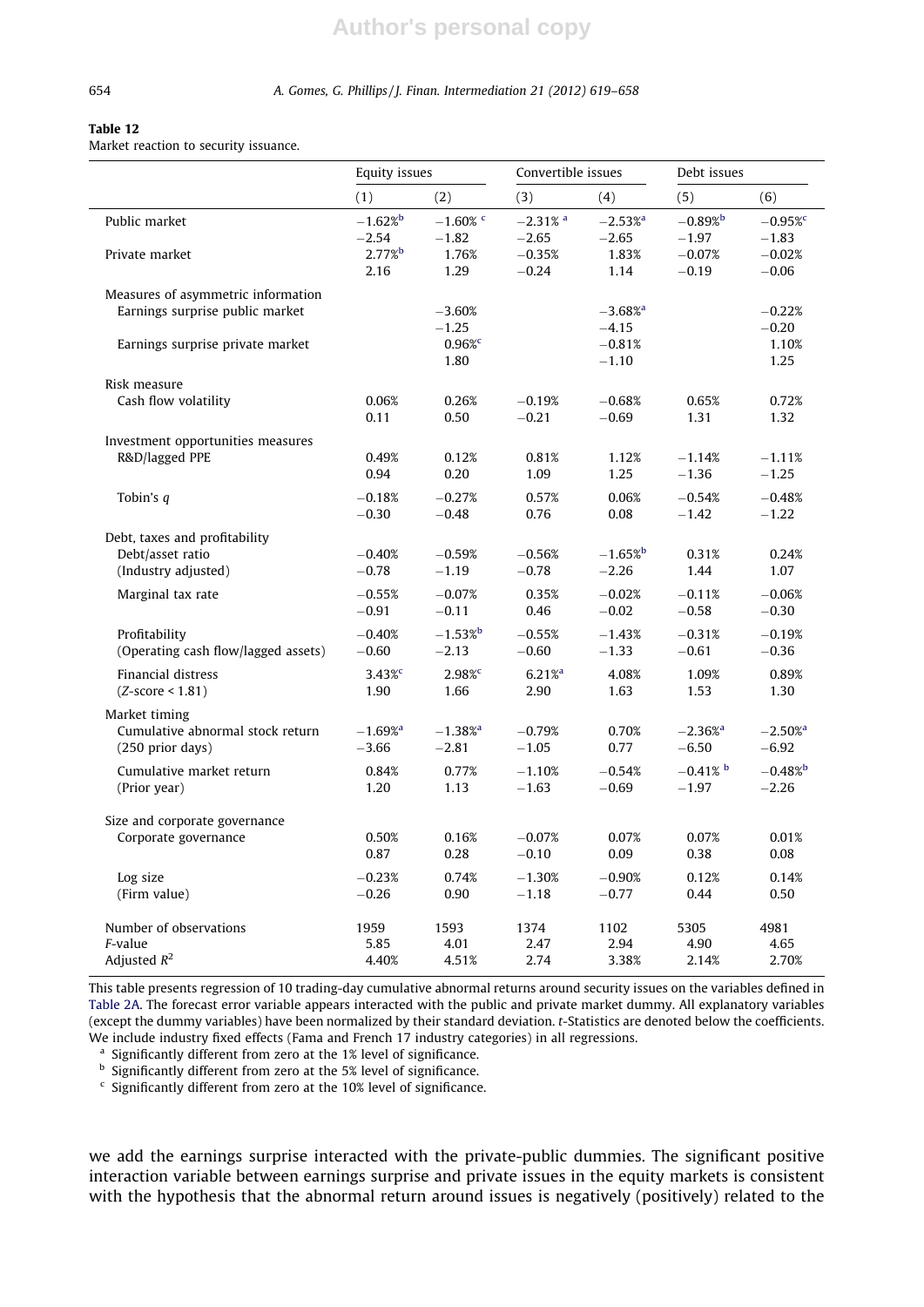degree of information asymmetry for public (private) offerings of information sensitive securities such as equity.

Finally, the results also show that firms that issue equity after a large runup in the stock price suffer a negative reaction, consistent with the market believing that equity issuers are timing the market.

# 5.3. Rule 144-A market

We examine the robustness of our results to the categorization of 144-A debt and convertible issues as public securities and create additional categories for these types of securities. We expand the number of markets to estimate separate coefficients for Rule 144-A debt and convertibles issues. The results for previous security categories are overall very similar to those presented in Table 5. The results for the new security categories based on the 144-A market show that there are not many significant differences in factors that impact the decision to issue 144-A convertibles and 144-A straight debt securities.

### 5.4. Floating and fixed rate convertibles

Chaplinsky and Haushalter (2010) and Brophy et al. (2009) also examine separately price-protected or floating rate convertibles from traditional private securities without price-protection conversion features. Price-protected security issues provide investors with additional securities if the stock price decreases after the closing. In floating rate issues, the conversion price is reduced and investors receive more common shares upon conversion, while in the traditional or fixed rate convertibles the conversion rate is fixed. They find the excess returns to these price-protected issues are negative.

All results reported in the paper include both floating and fixed rate convertibles. For robustness we perform all tests excluding floating rate convertible issues. In the sample of firms we matched to Compustat and CRSP there were 487 floating rate issues. Of the final sample in our regression tables with a complete set of data on all control variables, there were 175 issues out of 8346 total issues. When dropping these 175 issues, the key results on the security and market choice do not change significantly.18 We did find that stock market reactions (unreported) do change and become more positive for private equity and convertible issues when we exclude floating rate convertibles from the sample: the reaction to fixed rate convertible issues is now positive and significant at the 1% level. This result is consistent with the findings of Chaplinsky and Haushalter (2010) and Brophy et al. (2009), which indicate that the market reaction to announcements of floating (fixed) rate or price protected issues is negative (positive).

## 5.5. Other robustness checks

The most common type of private debt is revolving credit lines followed by term loans (respectively, 78% and 18%). It may be argued that the revolving credit lines do not represent actual loans given that the firm does not have to borrow under these lines. Thus, we also examine the robustness of our results to the exclusion of revolving credit lines. After excluding revolving credit lines from our final sample, we are left with 5722 issues out of 8346 originally. Our results do not change significantly when we exclude revolving credit lines from the analysis.

# 6. Conclusions

In this paper we analyze public and private security issuance decisions by public companies. Using a comprehensive database of public and private security issues we examine the impact of asymmetric information, risk and market timing on security issuance decisions. Our results show that private

<sup>&</sup>lt;sup>18</sup> The reason that there are only 175 issues of these types of securities is that issuers of price-protected securities are smaller and frequently do not have analyst coverage. For conciseness we do not report those results but they are available from the authors upon request.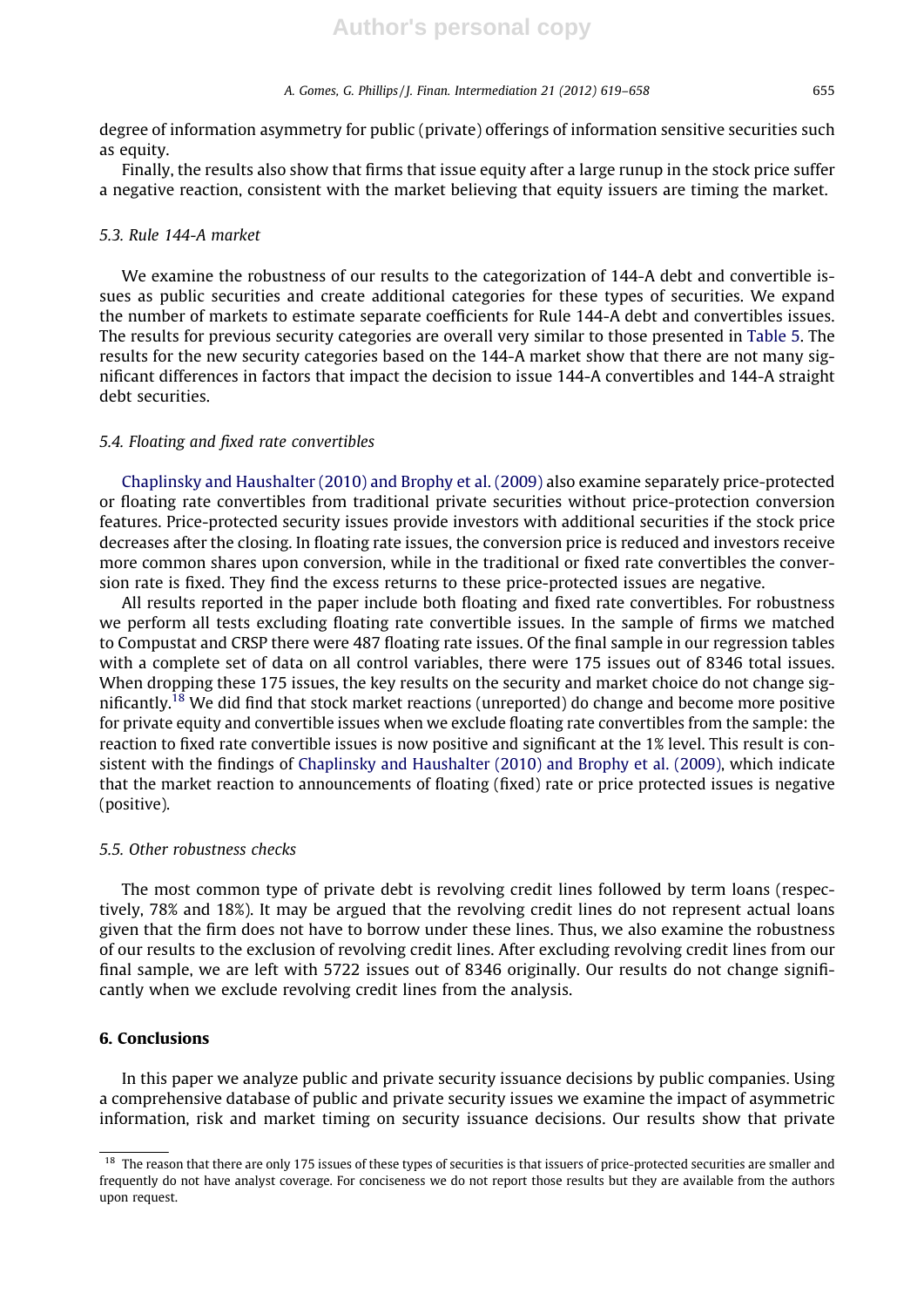equity and private convertible issues are a substantial fraction of equity and convertibles issued by public companies. Private equity and convertibles issued by public firms comprise 51% of their equity and convertibles issues. We show that private equity issues by public firms are especially significant for smaller firms. 73% of small public firms (firms in the lowest size quartile) issuing equity and convertibles choose to issue privately.

We analyze the factors that are related to the probability of a firm issuing public and private securities. We have three main results on the impact of asymmetric information on security issuance:

- 1. Asymmetric information measures affect firm issuance decisions differently in the public and private markets. Conditional upon issuing in the public market, we find support for a probability ordering of security issuance: the predicted probability of issuing public equity declines with asymmetric information, while it increases for public debt. However, conditional on issuing in the private security market, we find a partial reversal of this ordering: firms' predicted probability of issuing debt decreases with measures of asymmetric information and increases slightly for convertibles and equity. When we do not distinguish between the market in which securities are sold, we find no evidence that asymmetric information is important to security issuance.
- 2. When we examine choice of market in which to issue securities, we find that the probability of firms issuing private over public securities is positively related to our measures of asymmetric information for all security types. We also find that the sensitivity of the public versus private market choice is highest for equity issues and lowest for debt issues.
- 3. Examining firms that issue securities multiple times, we find that firms that issue public securities are particularly less likely to issue public equity with increases in asymmetric information. We also find that firms that switch from issuing public securities to private equity and convertibles have increases in our measures of asymmetric information, while firms that switch from issuing private securities to issue public equity have decreases in asymmetric information.

We have two main results on the impact of risk and market timing on private and public security issuance:

- 1. Our findings show that firms' likelihood of issuing equity and convertibles in both public and private markets increases with risk and Tobin's q.We show that these relations are significantly stronger in the public security markets than they are in the private security markets – consistent with agency problems being mitigated when securities are sold to private investors.
- 2. Our results on market timing indicate that the probability of firms issuing public equity strongly increases with a firm's stock return in the past year relative to a benchmark portfolio. There is a much lower level of security issuance sensitivity to a firm's stock return in the private security market. These results are consistent with limited market timing of security issues to private investors as they have more information or better access to information than public investors.

Our results establish that private security markets are quite different from public markets on many different dimensions. In particular, the sensitivity of security issuance by public firms to asymmetric information, risk and market timing is fundamentally different in public and private markets. Economic significance of the results indicates that asymmetric information is one of the most significant and economically important factors that influences security issuance decisions. The results are consistent with several explanations that emphasize the difference of public and private investors and how information is conveyed to and analyzed by these investors. The explanations include private issues being sold to investors with better ability or access to information to evaluate firm prospects or stronger incentives for information production. The results also point to a potentially important unexplored dimension of capital structure – the public–private funding ratio in addition to the debt-equity ratio.

# Acknowledgments

We thank the financial support provided by the Rodney White Center for financial research. We thank John Graham for data on marginal tax rates. We thank two anonymous referees and the editor,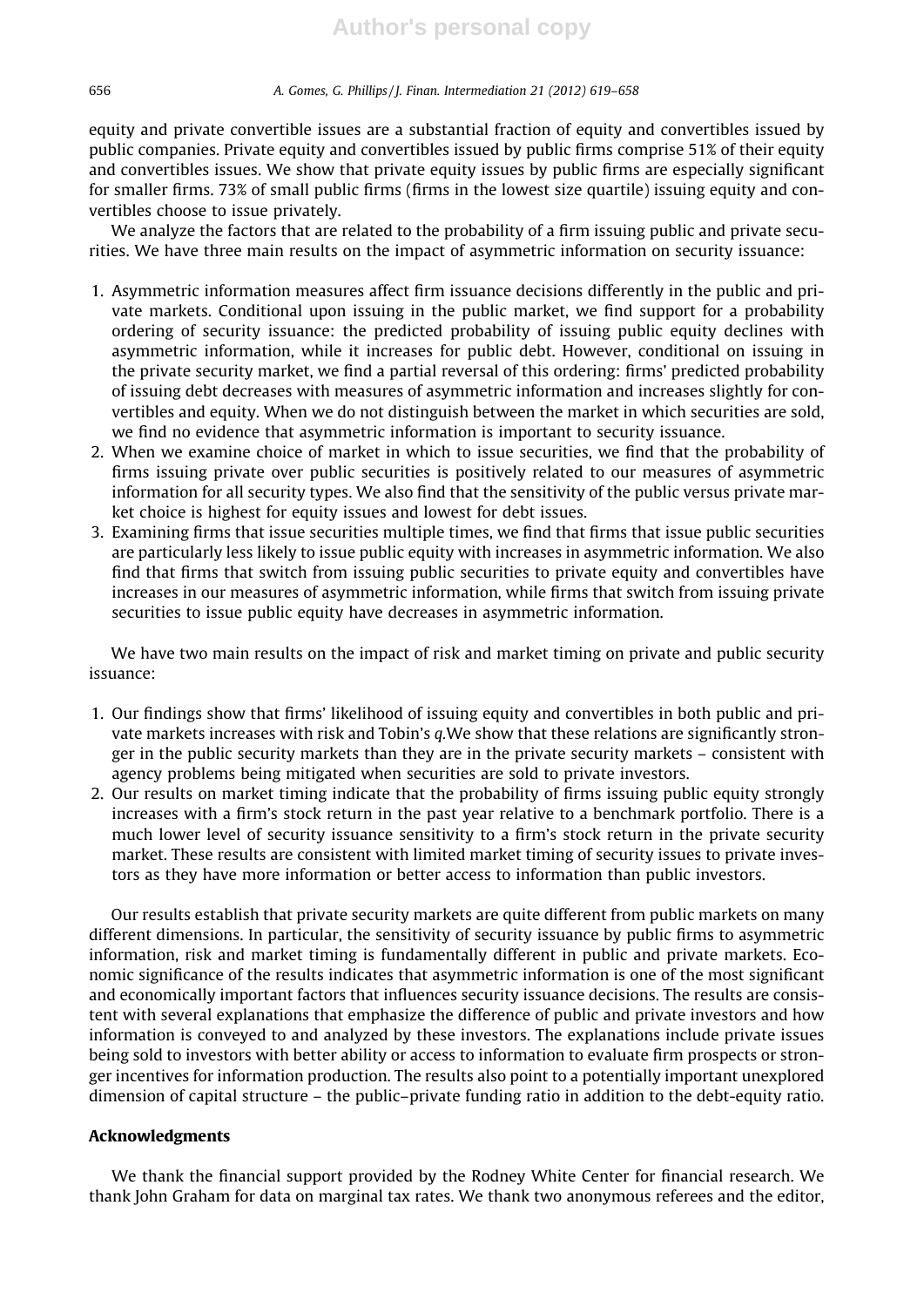Manju Puri, for helpful comments and also Murillo Campello, Mark Chen, Kathleen Hanley, Jerry Hoberg, Josh Lerner, Craig MacKinlay, Alan Morrison, Michael Roberts, Matthew Spiegel, Catherine Schrand as well as seminar participants at Arizona, Boston University, Cornell, Florida, George Washington, Harvard, Illinois, Michigan, Minnesota, Penn State, Rochester, Rutgers, UBC, UCLA, Utah, Texas-Austin, Tulane, Washington University, Wharton, the ACLE/JFI Conference and the NYU Five Star Conference for helpful comments. We alone are responsible for the conclusions and analysis in this paper.

### References

Ajinkya, Bipin B., Atiase, Roland K., Gift, Michael J., 1991. Volume of trading and the dispersion in financial analysts earnings forecasts. Acc. Rev. 66 (2), 389–401.

Allen, Jeffrey, Phillips, Gordon, 2000. Corporate equity ownership, strategic alliances, and product market relationships. J. Finance 55 (6), 2791–2815.

Altman, Edward, 2000. Predicting Financial Distress of Companies: Revisiting the Z-Score and Zeta Models. Working paper. New York University.

Asquith, Paul., Mullins, David W., 1986. Equity issues and offering dilution. J. Finan. Econ. 15, 61–89.

Barclay, Michael J., Holderness, Clifford G., Sheehan, Dennis P., 2007. Private placements and managerial entrenchment. J. Corp. Finan. 13, 461–484.

Bharath, Sreedhar T., Paolo, Pasquariello, Guojun, Wu, 2009. Does asymmetric information drive capital structure decisions? Rev. Finan. Stud. 22 (8), 3211–3243.

Boyd, John, Prescott, Edward C., 1986. Financial intermediary coalitions. J. Finan. Theory 38, 211–232.

Brennan, Michael J., Kraus, Allan., 1987. Efficient financing under asymmetric information. J. Finance, 1225–1243.

Brennan, Michael J., Schwartz, E.S., 1987. The case for convertibles. J. Appl. Corp. Finance 1, 55–64.

Brennan, Michael J., Schwartz, Eduardo S., 1988. The case for convertibles. J. Appl. Corp. Finan. 1 (2), 55–64.

Brophy, David J., Ouimet, Paige P., Sialm, Clemens, 2009. Hedge funds as investors of last resort? Rev. Finan. Stud. 23, 1741– 1770.

Burnham, K.P., Anderson, D.R., 2002. Model Selection and Multimodel Inference: A Practical Information–Theoretic Approach, second ed. Springer-Verlag.

Chaplinsky, Susan, Haushalter, David, 2010. Financing under extreme uncertainty: contract terms and returns to private investment in public equity. Rev. Finan. Stud. 23 (7), 2789–2820.

Chemmanur, Thomas, Fulghieri, Paolo., 1999. A theory of going-public decision. Rev. Finan. Stud. 12 (2), 249–279.

Daines, Robert, Klausner, M., 2001. Do IPO charters maximize firm value? Antitakeover protection in IPOs. J. Law, Econ., Organ. 17, 83–120.

Denis, David J., Mihov, Vassil T., 2003. The choice between bank debt, non-bank private debt and public debt: evidence from new corporate borrowings. J. Finan. Econ. 70 (1), 3–28.

Diamond, Douglas W., 1991. Monitoring and reputation: the choice between bank loans and directly placed debt. J. Polit.Economy 99, 689–721.

Fama, Eugene., French, Kenneth., 2005. Financing decisions: who issues stock. J. Finan. Econ. 76, 549–582.

Field, Laura, Karpoff, Jonathan, 2002. Takeover defenses of IPO firms. J. Finance 57, 1857–1889.

Frank, Murray Z., Goyal, Vidhan K., 2003. Testing the pecking order theory of capital structure. J. Finan. Econ. 67, 217–248.

Frank, Murray Z., Goyal, Vidhan K., 2009. Profits and Capital Structure. Working Paper. University of Minnesota.

Fulghieri, Paolo, Lukin, Dmitry, 2001. Information production, dilution costs, and optimal security design. J. Finan. Econ. 61, 3– 42.

Gompers, Paul., Ishii, Joy., Metrick, Andrew., 2003. Corporate governance and equity prices. Quart. J. Econ. 118, 107–155.

Graham, John R., 1996. Debt and the marginal tax rate. J. Finan. Econ. 41, 41–73.

Graham, John R., Lemmon, Michael., 1998. Measuring corporate tax rates and tax incentives: a new approach. J. Appl. Corp. Finance 11, 54–65.

Helwege, Jean, Liang, Nellie, 1996. Is there a pecking order? Evidence from a panel of IPO firms. J. Finan. Econ. 40, 429–458.

Hertzel, Michael, Smith, Richard L., 1993. Market discounts and shareholder gains for placing equity privately. J. Finance 48, 459–485.

Houston, John, Laitin, Sari, 2000. The SEC Adopts New Regulations to Curb Selective Disclosure. Robins, Kaplan, Miller and Ciresi L.L.P. <http://rkmc.com/article.asp?articleId=137>.

Hovakimian, A., Opler, T., Titman, S., 2001. The debt-equity choice. J. Finan. Quant. Anal. 36 (1), 1–24.

James, Christopher, Wier, Peggy, 1988. Are bank loans different? Some evidence from the stock market. J. Appl. Corp. Finance 1, 46–54.

Jensen, Michael, 1986. The agency costs of free cash flow: corporate finance and takeovers. Amer. Econ. Rev. 76 (2).

Jensen, Michael, Meckling, William H., 1976. Theory of the firm: managerial behavior, agency costs and ownership structure. J. Finan. Econ. 3, 305–360.

Jensen, Michael, Ruback, Richard, 1983. The market for corporate control: the scientific evidence. J. Finan. Econ. 11 (1–4), 5–50. Kahn, Charles, Winton, Andrew., 1998. Ownership structure, speculation, and shareholder intervention. J. Finance 53, 99–129. Lakonishok, Josef, Lee, Inmoo, 2001. Are insider trades informative? The Rev. Financ. Stud. 14 (1), 79–111.

Lang, Mark H., Lundholm, Russell J., 1996. Corporate disclosure policy and analyst behavior. Acc. Rev. 71 (4), 467–492.

Leary, Mark, Roberts, Michael, 2010. Pecking orders, debt capacity, and information asymmetry. J. Finan. Econ. 95, 332–355.

Llorente, G., Michaely, R., Saar, G., Wang, J., 2002. Dynamic volume-return relation of individual stocks. Rev. Finan. Stud., 1005– 1047.

MacKie-Mason, Jeffrey K., 1990. Do firms care who provides their financing? In: Hubbard, Glenn R. (Ed.), Asymmetric Information, Corporate Finance, and Investment. University of Chicago Press, Chicago, pp. 63–104.